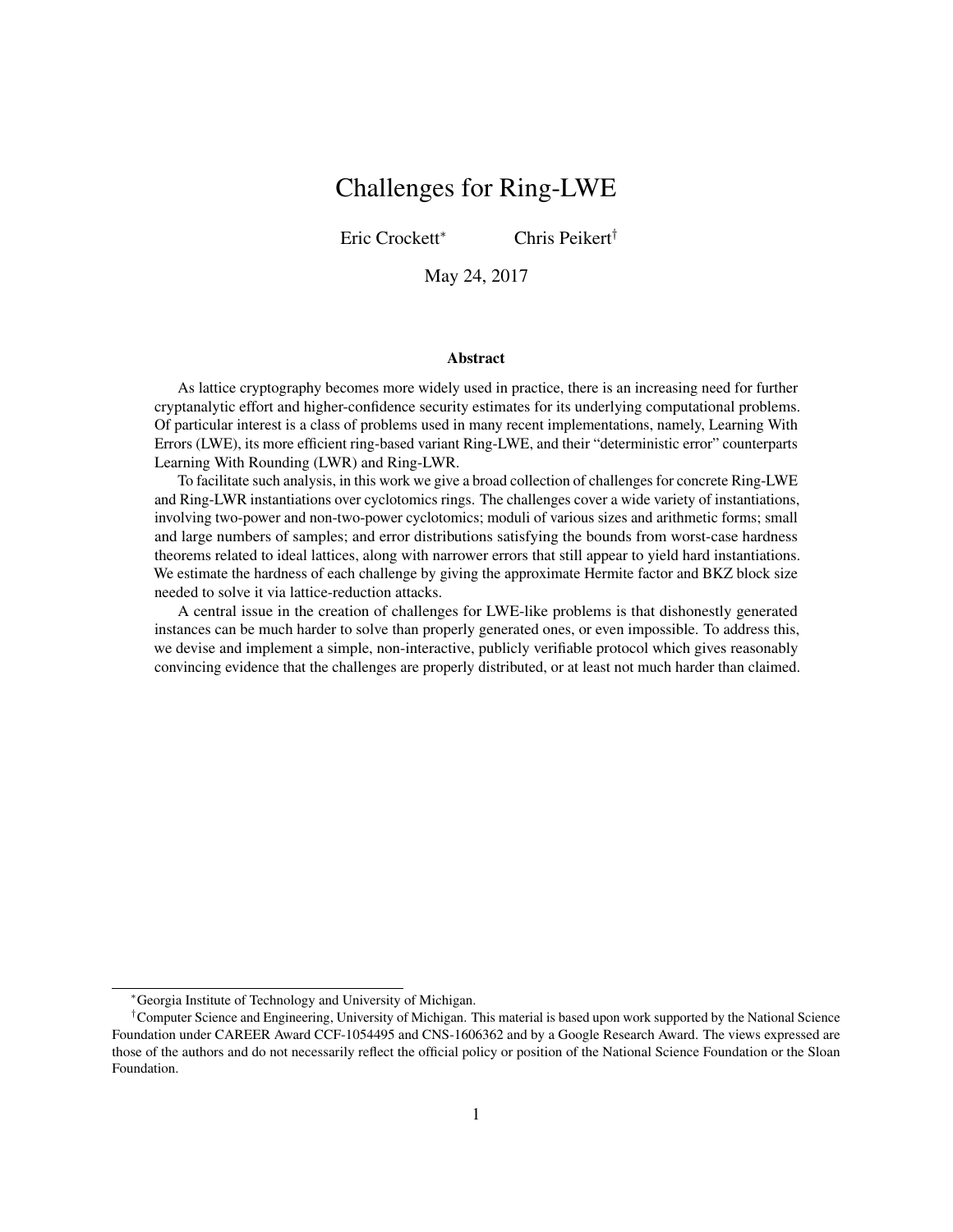## 1 Introduction

Lattice-based cryptosystems are some of the leading "post-quantum" candidates that are plausibly secure against potential large-scale quantum computers. As lattice cryptography begins a transition to widespread deployment (see, e.g., [\[Ste14,](#page-26-0) [LS16,](#page-25-0) [Bra16\]](#page-23-0)), there is a pressing need for increased cryptanalytic effort and higher-confidence hardness estimates for its underlying computational problems. Of particular interest is a class of problems used in many recent implementations (e.g., [\[HS,](#page-24-0) [GLP12,](#page-24-1) [DDLL13,](#page-23-1) [BCNS15,](#page-22-0) [ADPS16,](#page-22-1) [CP16a,](#page-23-2)  $BCD<sup>+</sup>16$ ]), namely:

- ∙ Learning With Errors (LWE) [\[Reg05\]](#page-26-1),
- ∙ its more efficient ring-based variant Ring-LWE [\[LPR10\]](#page-25-1), and
- ∙ their "deterministic error" counterparts Learning With Rounding (LWR) and Ring-LWR [\[BPR12\]](#page-23-3).

Informally, the *search* version of the Ring-LWE problem is to find a secret ring element s given multiple random "noisy ring products" with s, while the *decision* version is to distinguish such noisy products from uniformly random ring elements. More precisely, Ring-LWE is actually a *family* of problems, with a concrete *instantiation* given by the following parameters:<sup>[1](#page-1-0)</sup>

- 1. a *ring* R, which can often (but not always) be represented as a polynomial quotient ring  $R =$  $\mathbb{Z}[X]/(f(X))$  for some irreducible  $f(X)$ , e.g.,  $f(X) = X^{2^k} + 1$  or another cyclotomic polynomial;
- 2. a positive integer *modulus* q defining the quotient ring  $R_q := R/qR = \mathbb{Z}_q[X]/(f(X));$
- 3. an *error distribution*  $\chi$  over R, which is typically concentrated on "short" elements (for an appropriate meaning of "short");
- 4. a *number of samples* provided to the attacker.

The Ring-LWE search problem is to find a uniformly random secret  $s \in R_q$ , given independent samples of the form

$$
(a_i, b_i = s \cdot a_i + e_i) \in R_q \times R_q,
$$

where each  $a_i \in R_q$  is uniformly random and each  $e_i \leftarrow \chi$  is drawn from the error distribution. The decision problem is to distinguish samples of the above form from uniformly random samples over  $R_q \times R_q$ .

Ring-LWR is a "derandomized" variant of Ring-LWE in which the random errors are replaced by deterministic "rounding" to a smaller modulus  $p < q$ . Specifically, the search problem is to find a random secret  $s \in R_q$  given independent samples

$$
(a_i, b_i = [s \cdot a_i]_p) \in R_q \times R_p,
$$

where each  $a_i \in R_q$  is uniformly random, and  $\lfloor \cdot \rceil_p : R_q \to R_p$  denotes the function that rounds each coefficient  $c_j \in \mathbb{Z}_q$  of the input (with respect to an appropriate basis) to  $\lfloor \frac{p}{q} \rfloor$  $\left[\frac{p}{q} \cdot c_j\right] \in \mathbb{Z}_p$ . The decision problem is to distinguish such samples from  $(a_i, [u_i]_p)$ , where  $a_i, u_i \in R_q$  are uniformly random and independent. (Notice that  $[u_i]_p \in R_p$  itself is uniformly random when p divides q, but otherwise is biased.)

<span id="page-1-0"></span><sup>&</sup>lt;sup>1</sup>This actually describes the "tweaked," discretized form of Ring-LWE, which for convenience avoids a special ideal denoted  $R^{\vee}$ . This form is equivalent to the original "untweaked" form under a suitable change to the error distribution; see [Section 2.3](#page-11-0) for details.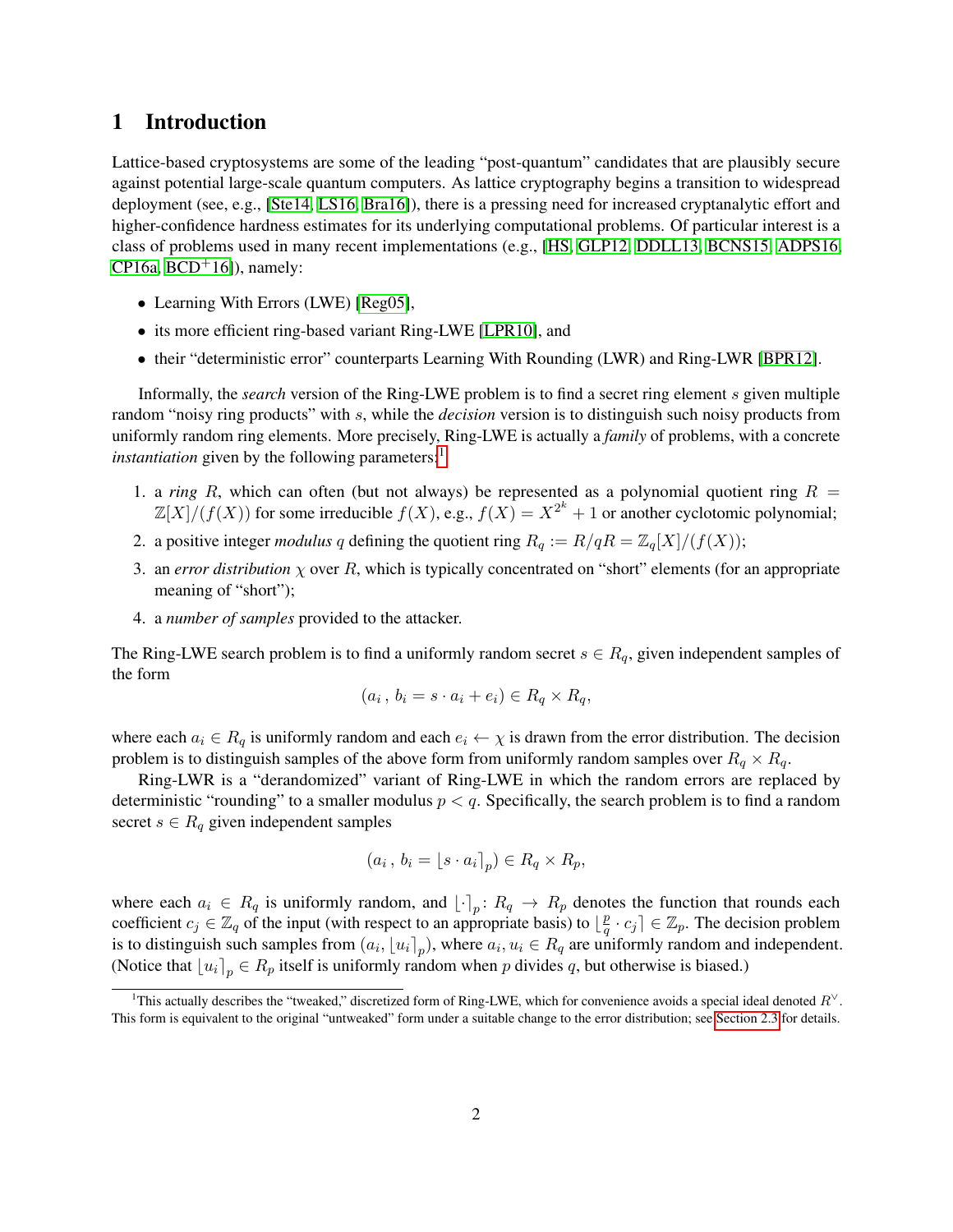Hardness. A main attraction of Ring-LWE (and Ring-LWR) is their *worst-case hardness* theorems, also known as *worst-case to average-case reductions*. Essentially, these say that solving certain instantiations is at least as hard as quantumly solving a corresponding approximate Shortest Vector Problem (approx-SVP) on *any* "ideal lattice," i.e., a lattice corresponding to an ideal of the ring. (Interestingly, the converse is unclear: it is unknown how to solve Ring-LWE using an oracle for even exact-SVP on any ideal lattice of the ring.) See [\[LPR10,](#page-25-1) [PRS17\]](#page-26-2) and [\[BPR12\]](#page-23-3) for precise theorem statements, [Section 1.2](#page-4-0) below for further discussion, and [\[CDPR16,](#page-23-4) [CDW17\]](#page-23-5) for the status of approx-SVP on ideal lattices for quantum algorithms.<sup>[2](#page-2-0)</sup>

As long as the underlying approx-SVP problem is actually hard in the worst case, the above-described theorems give strong evidence of cryptographic hardness, at least asymptotically (i.e., for large enough  $n$ ). For practical purposes, though, the following property of (Ring-)LWE and related problems has been noticed, studied, and exploited for many years (see, e.g., [\[LMPR08,](#page-24-2) [MR09,](#page-25-2) [Lyu09,](#page-25-3) [LP11,](#page-25-4) [BBL](#page-22-3)<sup>+</sup>14, [HKM15\]](#page-24-3)): even instantiations that are *not* supported by known worst-case hardness theorems, or that have too-small dimensions to draw any meaningful conclusions from them, *can still appear very hard*—as measured against all known classes of attack. Indeed, almost every implementation of lattice cryptography to date has used considerably smaller dimensions and errors than what worst-case hardness theorems alone would recommend. However, care is needed in following this approach: e.g., some instantiations involving especially small errors turn out to be broken or seriously weakened by various attacks (see, e.g., [\[AG11,](#page-22-4) [CLS15,](#page-23-6) [Pei16\]](#page-26-3)).

Given this state of affairs, and especially the common usage in practice of parameters that lack much (if any) theoretical support, we believe that a deeper understanding of how the different aspects of Ring-LWE affect concrete hardness is a critically important direction of research.

### 1.1 Contributions

This work provides a broad collection of cryptanalytic challenges for concrete instantiations of the search-Ring-LWE/LWR problems over *cyclotomic* rings, which are the most widely used and studied class of rings in this context. Our challenges cover a wide variety of parameterizations and conjectured security levels, ranging from "toy" to "very hard" (see [Section 1.2](#page-4-0) for details). We hope that these challenges will provide a focal point for theoretical and practical cryptanalytic effort on Ring-LWE/LWR, and will help to more precisely quantify the concrete security of their instantiations.<sup>[3](#page-2-1)</sup>

A central issue in the creation of challenges for problems like (Ring-)LWE is that a dishonest challenger can publish instances that are much harder to solve than honestly generated ones—or even impossible. This is because (properly instantiated) Ring-LWE is conjectured to be pseudorandom, so it is difficult to distinguish between a correctly generated challenge and a harder one with much larger errors, or even a uniformly

<span id="page-2-0"></span><sup>&</sup>lt;sup>2</sup>In brief: the fastest known quantum algorithms for the  $poly(n)$ -approx-SVP problems underlying many cryptographic constructions, in any class of rings covered by the hardness theorems, perform essentially no better than algorithms for arbitrary lattices of the same dimension n, and take at least exponential  $2^{\Omega(n)}$  time. Under plausible number-theoretic conjectures,  $2^{O(\sqrt{n \log n})}$ . approx-SVP is solvable in quantum polynomial time in certain rings, such as prime-power cyclotomics and their maximal totally real subrings [\[CDPR16,](#page-23-4) [CDW17\]](#page-23-5); however, the main algorithmic technique used in these works meets a barrier at  $2^{\Omega(\sqrt{n}/\log n)}$ -factor approximations [\[CDPR16,](#page-23-4) Section 6].

<span id="page-2-1"></span><sup>&</sup>lt;sup>3</sup>The challenges and their parameters can be obtained via the Ring-LWE challenges website [\[RLW16\]](#page-26-4). The archive rlwe-challenges-v1.tar.gz contains challenges for 516 different instantiations, and has a SHA-256 hash value 07cd f744 5c9d 178c 8b13 5a42 47ca a143 5320 c104 8ee8 c634 8914 a915 5757 dcef. All our challengerelated archives are digitally signed under the PGP/GPG public key having ID b8b2 45f5, which has fingerprint 8126 1e02 fc1a 11c9 631a 65be b5b3 1682 b8b2 45f5.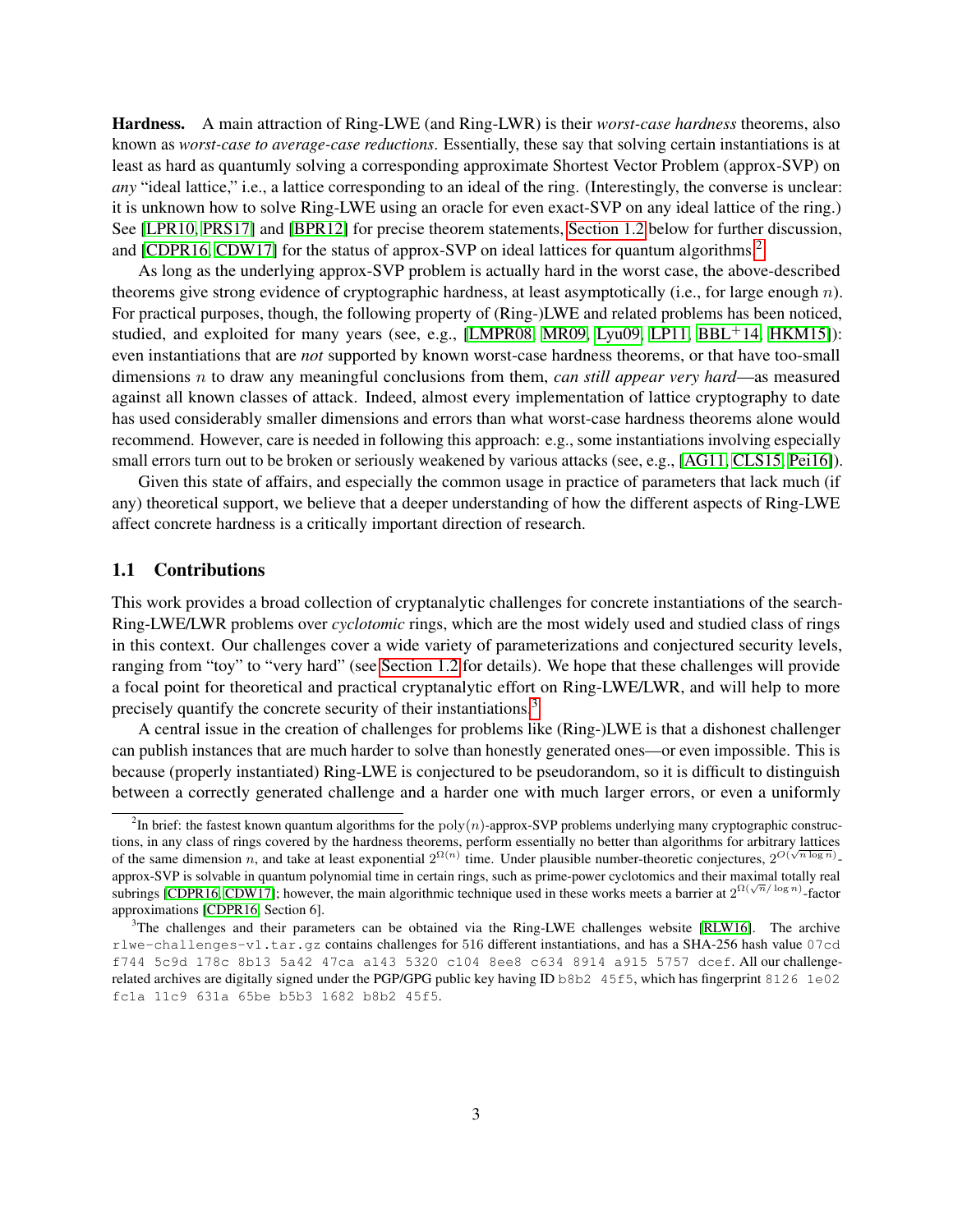random one, which has no solution. A dishonest challenger could therefore publish unsolvable challenges, and point to the absence of breaks as bogus evidence of hardness.[4](#page-3-0)

To deal with this issue, we design and implement a simple, non-interactive, and publicly verifiable "cut-and-choose" protocol that gives reasonably convincing evidence that the challenge instances are properly distributed, or at least not much harder than claimed. In short, for each Ring-LWE/LWR instantiation the challenger announces many timestamped instances. At a later time, the challenger reveals the secrets for all but a *random one* of the instances, as determined by a publicly verifiable source of randomness. (Concretely, we use the NIST randomness beacon [\[NIS11\]](#page-26-5).) Anyone can then verify that all the revealed instances look "proper," which makes it likely that the remaining instance is proper as well. Otherwise, the challenger would have had been caught with rather larger probability—assuming, of course, that it cannot predict or influence the randomness source. See [Section 3](#page-12-0) for further details and discussion of some potential alternatives, which turn out *not* to give the kind of guarantees we desire. And see [Section 1.3](#page-7-0) for discussion of a recent approach to LWE challenges that aims for different goals.

Search versus decision. We stress that our challenges are for *search* versions of Ring-LWE/LWR, whereas many cryptographic applications rely on the conjectured hardness of solving *decision* with noticeable advantage. Unfortunately, it appears impractical to give meaningful challenges for the latter regime. This is because detecting a tiny advantage requires a very large number of instances, and a corresponding increase in effort by the attacker. And even for relatively large advantages, the naïve method of confirming the solutions would require the challenger to retain the correct answers and honestly compare them to the attacker's, because the attacker cannot confirm its own answers (unlike with the search problem, where it can).<sup>[5](#page-3-1)</sup>

Nevertheless, we gain confidence in the usefulness of search challenges from the fact that the known classes of attack against decision either proceed by directly solving search, or can be adapted to do so with relatively little or no extra overhead. (See [\[LP11,](#page-25-4) [LN13,](#page-25-5) [ADPS16\]](#page-22-1).) In addition, there are search-to-decision reductions [\[LPR10,](#page-25-1) Section 5] which provide evidence that decision cannot be much easier than search (though the known reductions incur some as-yet unoptimized overhead). Finally, we note that practical constructions of, e.g., key exchange as in  $[BCD<sup>+</sup>16]$  $[BCD<sup>+</sup>16]$  can use "hashed" variants, for which hardness of search can be sufficient for a reductionist security analysis in the random oracle model.

Implementation. Our free and open-source challenge generator and verifier are implemented using the recent  $\Lambda \circ \lambda$  (pronounced "L O L") framework for lattice- and ring-based cryptography [\[CP16a,](#page-23-2) [CP16b\]](#page-23-7). In particular, Λ∘ supports arbitrary cyclotomics and sampling from the theory-recommended Ring-LWE distributions we use in our instantiations (see [Section 1.2](#page-4-0) for details). We stress that all the challenge data is formatted using Google's platform- and language-neutral *protocol buffers* (protobuf) framework [\[Goo08\]](#page-24-4). This allows the challenges to be read using most popular programming languages, via parsers that are automatically generated from our protobuf message specifications. The Ring-LWE challenges website [\[RLW16\]](#page-26-4) contains auto-generated parsers, and simple examples demonstrating their use, in C++, Java, Python, and Haskell. (The protobuf specifications are given in [Appendix C,](#page-29-0) and with the challenges themselves.) In addition, Λολ includes C++ code for cyclotomic ring operations, which can be used by alternative implementations written in other languages.

<span id="page-3-0"></span><sup>&</sup>lt;sup>4</sup>This appears qualitatively different from problems like integer factorization and discrete logarithms, where deviating from the prescribed distributions seems like it can only make challenges *easier* to solve, or at least no harder.

<span id="page-3-1"></span><sup>5</sup>We considered more sophisticated non-interactive methods for confirming answers, like using a "fuzzy extractor" [\[DORS04\]](#page-24-5) to encrypt a secret that can only be recovered by solving a large enough fraction of decision challenges. Such methods seem tantalizing, but are complex to implement and bandwidth-intensive in our setting, so we leave this direction to future work.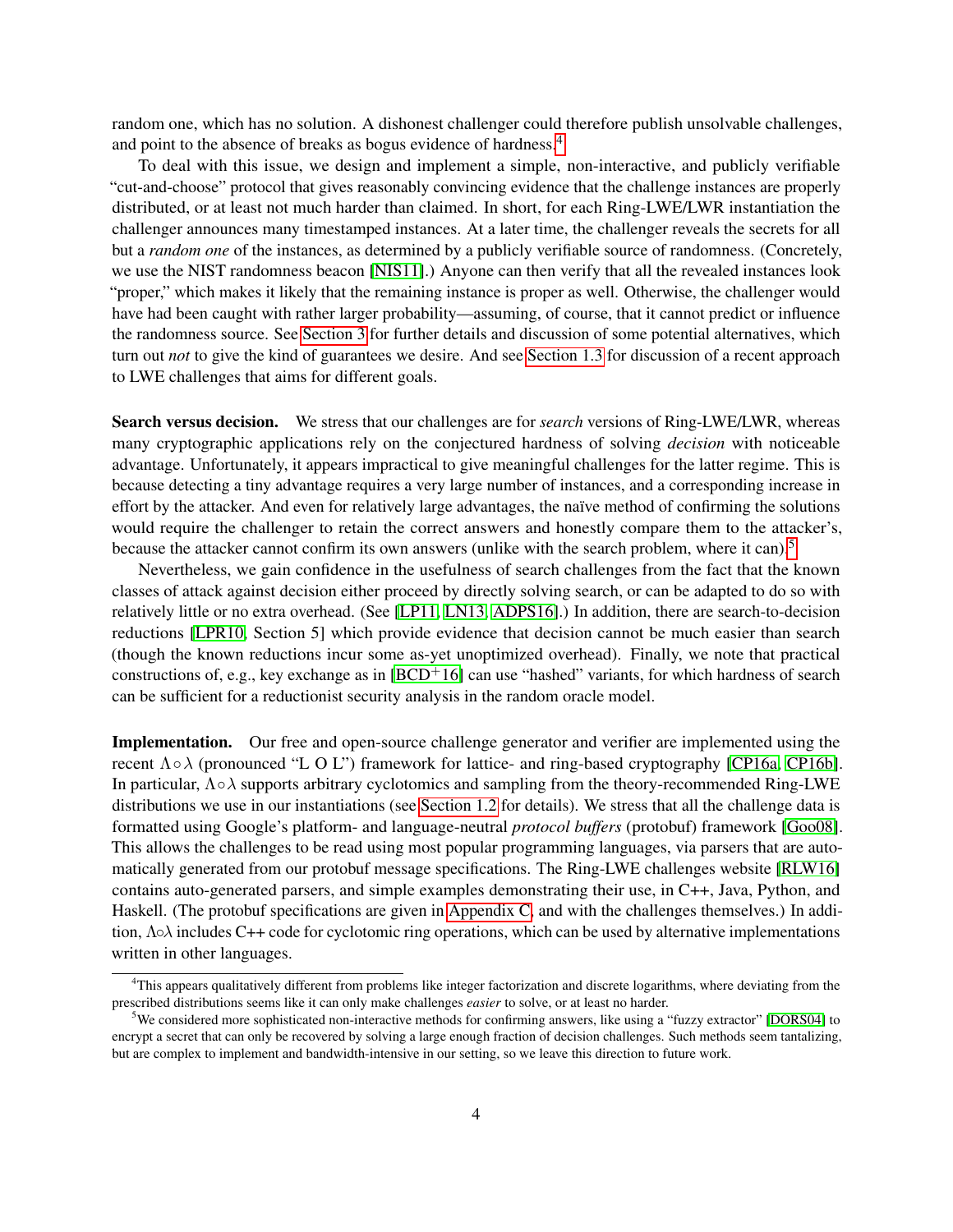### <span id="page-4-0"></span>1.2 Challenge Instantiations

Our challenge instantiations cover a wide range of parameters for several aspects of the Ring-LWE/LWR problems, including: size and form of the cyclotomic *index* and corresponding dimension; *width* of the error distribution; size and arithmetic form of the *modulus*; and number of *samples*. Each of these parameters has some degree of influence on the conjectured hardness of a Ring-LWE instantiation, as we discuss below.

For each challenge instantiation we give a qualitative hardness estimate, ranging from "toy" and "easy" to "very hard," along with an approximate block size that should allow the Block Korkin-Zolotarev (BKZ) basis-reduction algorithm to solve the instantiation. (See [Appendix D.](#page-32-0)) We intentionally do *not* estimate concrete "bits of security" (though BKZ block size is a useful proxy), since any such estimates would necessarily be very imprecise. We hope that real-world efforts to break the challenges will provide more precision.

The easier categories represent instantiations that should be breakable using standard lattice algorithms on desktop-class machines in somewhere between a few minutes and a few months, whereas the hardest category should be out of reach even for nation-state adversaries—based on the current state of public cryptanalysis, at least. We deduce our hardness estimates by approximating the Hermite factors and BKZ block sizes needed to solve the instantiations via lattice attacks, which usually represent the most practically efficient attacks against Ring-LWE/LWR. See [Section 5](#page-19-0) for further details.

### 1.2.1 Cyclotomic Ring

A primary parameter influencing Ring-LWE's conjectured hardness is the *degree* (or dimension) of the ring R, which in the cyclotomic case is the totient  $n = \varphi(m)$  of the *index* (or conductor) m. Thus far, most implementations have used *two-power* cyclotomic rings, because they have the computationally and analytically simplest form  $R \cong \mathbb{Z}[X]/(X^n + 1)$ , where *n* is a power of two. Moreover, sampling from a spherical Gaussian in their "canonical" geometry is equivalent to sampling independent identically distributed Gaussian coefficients for the powers of  $X$ .

We believe that Ring-LWE over non-two-power cyclotomics is deserving of more cryptanalytic effort. First, powers of two are rather sparse, especially in the relevant range of  $n$  in the several hundreds or more. In addition, two-power cyclotomics are incompatible with some advanced features of fully homomorphic encryption (FHE) schemes, such as "plaintext packing" [\[SV11\]](#page-26-6) and asymptotically efficient "bootstrapping" algorithms [\[GHS12,](#page-24-6) [AP13\]](#page-22-5) for characteristic-two plaintext rings like  $\mathbb{F}_{2^k}$ . Finally, non-two-power cyclotomic rings lack orthogonal bases (in the canonical geometry), so sampling from recommended error distributions and error management are more subtle [\[LPR13\]](#page-25-6), and it is interesting to consider what effect (if any) this has on concrete hardness.

Our challenges are weighted toward the popular two-power case, but they also include indices of a variety of other forms, including powers of other small primes, those that are divisible by many small primes, and moderately large primes. We are particularly interested in whether there are any cryptanalytic attacks that can take special advantage of any of these forms. Our choices of indices  $m$  correspond to dimensions  $n$  ranging from 128 to 4,096 for Ring-LWE, and from 16 to 162 for Ring-LWR.

### <span id="page-4-1"></span>1.2.2 Error Width

The *absolute* error of a (Ring-)LWE instantiation is, very informally, the "width" of the coefficients of the error distribution, with respect to an appropriate choice of basis. The main worst-case hardness theorems for (Ring-)LWE (e.g., [\[Reg05,](#page-26-1) [Pei09,](#page-26-7) [LPR10\]](#page-25-1)) apply to Gaussian-like error distributions whose widths exceed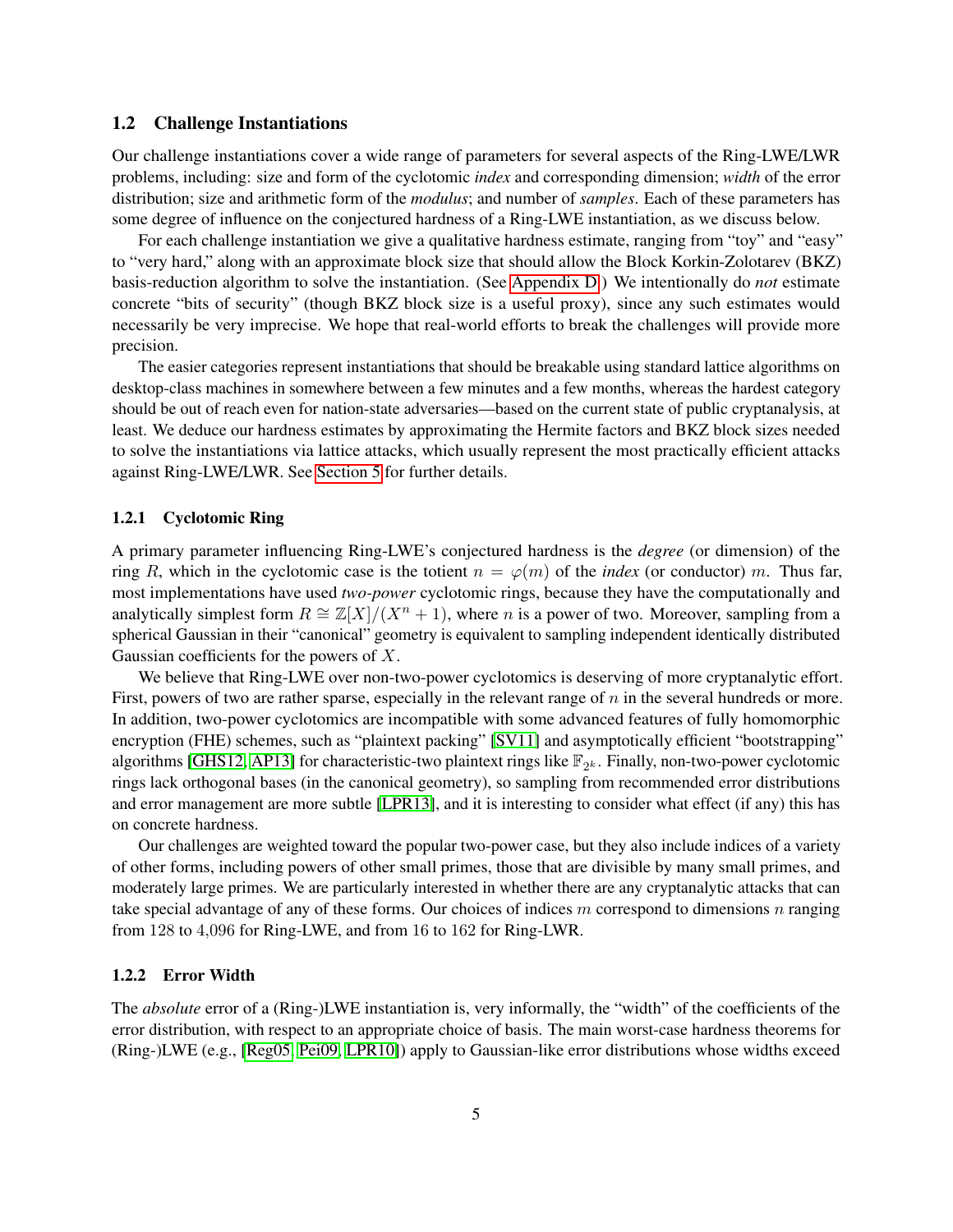certain  $\Omega(\sqrt{n})$  bounds. Conversely, there are algebraic attacks that can exploit significantly narrower errors, if enough samples are available (see, e.g., [\[AG11,](#page-22-4) [ACFP14,](#page-21-0) [EHL14,](#page-24-7) [CLS15,](#page-23-6) [CLS16,](#page-23-8) [Pei16\]](#page-26-3)). However, there is still a poorly understood gap between the theoretical bounds and parameters that plausibly fall to such attacks, especially in the low-sample regime (see [Section 1.2.4](#page-7-1) below for further details).

Following the original definition and recommended usage of Ring-LWE [\[LPR10,](#page-25-1) [LPR13\]](#page-25-6), our challenge instantiations use the "dual" form involving the fractional ideal  $R<sup>V</sup>$  of the ring R, with *Gaussian* error that is *spherical* in the canonical embedding. More specifically, the products  $s \cdot a_i$  reside in the quotient group  $R^\vee/qR^\vee$ , and we add error whose canonical embedding is distributed as a continuous Gaussian  $D_r$  of some parameter  $r > 0$  (with optional discretization to  $R^{\vee}$ ). In comparison to plain LWE, we emphasize that  $R^{\vee}$ in the canonical embedding is a much denser lattice than  $\mathbb{Z}^n$ ; in particular, errors drawn from  $D_r$  have (not In the canonical embedding is a much defiser fattice than  $\mathbb{Z}^n$ , in particular, errors drawn from  $D_r$  have (not necessarily independent) Gaussian coefficients of width  $r\sqrt{n}$  with respect to the so-called "decoding of  $R^{\vee}$  [\[LPR13\]](#page-25-6). (See [Figure 1](#page-5-0) and [Section 2.2](#page-9-0) for further details.) Therefore, our parameterization is closely or  $\pi$  [EFR15]. (See Figure 1 and Section 2.2 for further details analogous to plain LWE with Gaussian error of parameter  $r\sqrt{n}$ .

<span id="page-5-0"></span>

Figure 1: The canonical embedding of: (in dark blue) the dual ideal  $R^{\vee}$  of the 3rd cyclotomic ring  $R = \mathbb{Z}[\zeta_3]$ , (in light blue) its "decoding"  $\mathbb{Z}$ -basis  $\{d_0, d_1\}$ , and (in red) the continuous spherical Gaussian  $D_r$  of parameter  $r=\sqrt{2}$ .

Our challenge instantiations use four qualitative categories of error parameter  $r$ :

- Trenta corresponds to a bound from the main "worst-case hardness of decision-Ring-LWE" theorem [\[LPR10,](#page-25-1) Theorem 3.6], namely,  $r \ge (n\ell/\ln(n\ell))^{1/4} \cdot \sqrt{\ln(2n/\varepsilon)/\pi}$ , where  $\ell$  is the number of revealed samples and (say)  $\varepsilon \approx 2^{-80}$  is a bound on the statistical distance in the reduction.<sup>[6](#page-5-1)</sup> We pose this class of challenges to give some insight into instantiations that conform to the error bounds from known worstcase hardness theorems (though not necessarily for large enough dimensions  $n$  to obtain meaningful hardness guarantees via the reductions alone).
- **Grande** corresponds to some  $r \ge c = \Theta(1)$  (i.e., coefficients of width  $c\sqrt{n}$ ) that satisfies the lower bound from Regev's worst-case hardness theorem [\[Reg05\]](#page-26-1) for *plain* LWE, and that also suffices for provable immunity to the class of "ring homomorphism" attacks defined in [\[EHL14,](#page-24-7) [ELOS15,](#page-24-8) [CLS15,](#page-23-6) [CLS16\]](#page-23-8), as shown in [\[Pei16,](#page-26-3) Section 5]. We note that while the theorems from [\[Reg05\]](#page-26-1) and [\[Pei16\]](#page-26-3) are stated for  $c = 2$ , an inspection of the proofs and tighter analysis reveal that the constant can be improved

<span id="page-5-1"></span><sup>&</sup>lt;sup>6</sup>It is very likely that the bound can be improved by a small constant factor within the same proof framework; in addition, the  $(n\ell/\ln(n\ell))^{1/4}$  factor might be an artifact of the proof. However, we use the bound as stated for our challenges.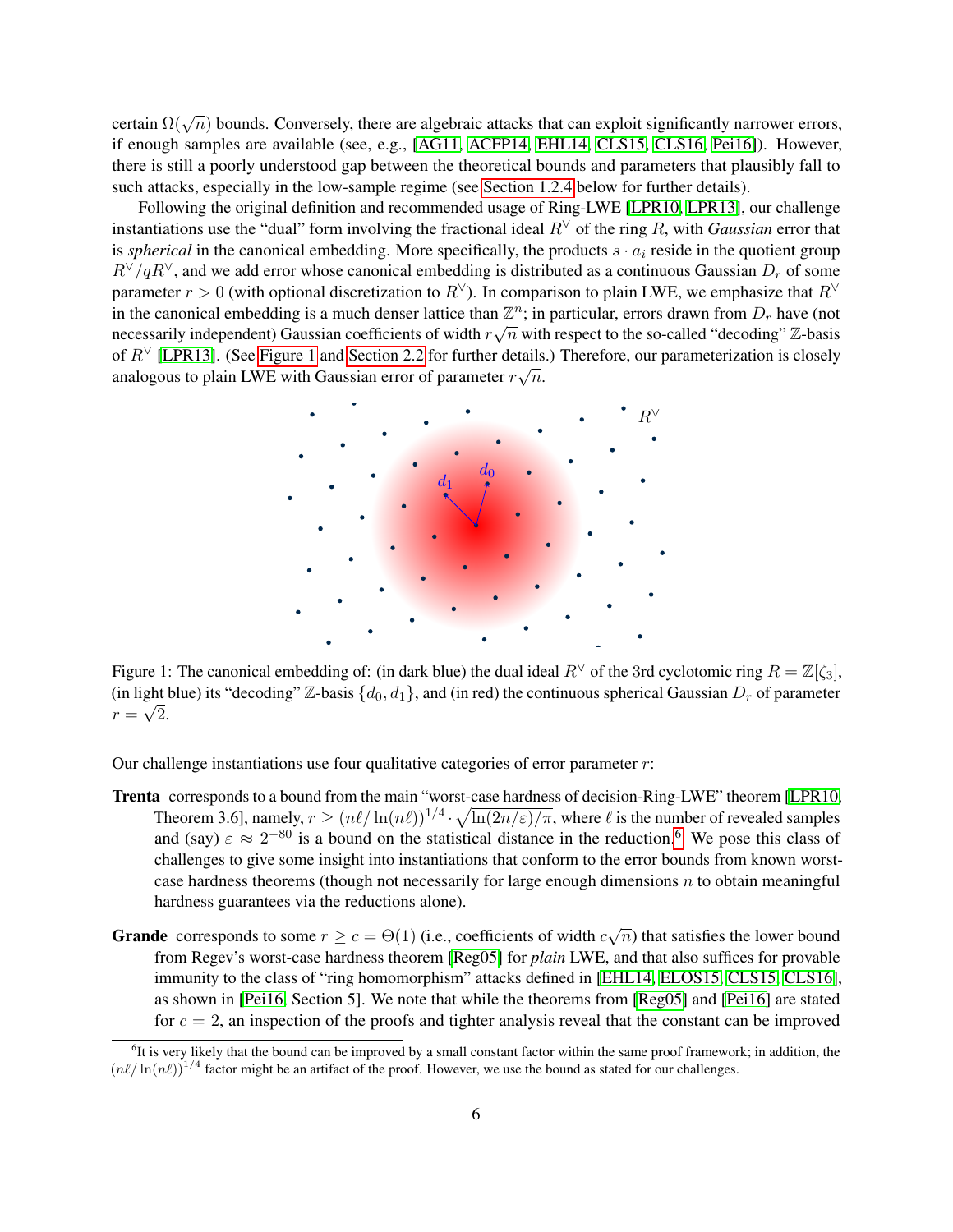to nearly  $1/(2\sqrt{\pi}) \approx 0.282$  in the former case [\[Reg16\]](#page-26-8), and to  $c = \sqrt{8/(\pi e)} \approx 0.968$  or better in the latter case, depending on the dimension and desired time/advantage lower bound (see [Section 4.1](#page-17-0) for details). We pose this class of challenges to give instantiations which *might* someday conform to significantly improved worst-case hardness theorems for Ring-LWE, and which in any case satisfy the bounds from known hardness theorems in the absence of ring structure.

- **Tall** corresponds to  $r \in \{6, 9\}/\sqrt{n}$ , i.e., error coefficients of width 6 or 9. Errors of roughly this size have been used in prior concrete analyses of LWE instantiations (e.g., [\[MR09,](#page-25-2) [LP11\]](#page-25-4)) and in practical implementations of (Ring-)LWE cryptography (e.g., [\[ADPS16,](#page-22-1) [BCD](#page-22-2)<sup>+</sup>16]).
- **Short** corresponds to  $r \in \{1, 2\}/\sqrt{n}$ , i.e., error coefficients of width 1 or 2. In light of the above-mentioned small-error and homomorphism attacks, we consider such parameters to be riskier, at least when a large number of Ring-LWE samples are available. But at present it is unclear whether the attacks are feasible when only a small or moderate number of samples are available, as is the case in our challenges and in many applications (see [Section 1.2.4](#page-7-1) below for further discussion).

Finally, for each setting of the error parameter we give challenges for both *continuous* error and its corresponding *discretized* version, where each real coefficient (with respect to the decoding basis) is rounded off to the nearest integer. Cryptographic applications almost always use discrete forms of Ring-LWE, but continuous forms are also cryptanalytically interesting. In particular, rounding yields a tight reduction from any continuous form to its corresponding discrete form, i.e., the latter is at least as hard as the former.

#### 1.2.3 Modulus

Another main quantity that strongly influences Ring-LWE's apparent hardness is the *error rate*, which is, informally, the ratio of the (absolute) error width to the modulus  $q$ . There is much theoretical and practical cryptanalytic evidence that, all else being equal, Ring-LWE becomes harder as the error rate increases. E.g., there are tight reductions from smaller to larger rates; worst-case hardness theorems yield stronger conclusions for larger error rates; and lattice-based attacks perform worse in practice. Therefore, cryptographic applications typically aim to use the smallest possible modulus that can accomodate the accumulated error terms without mod- $q$  "wraparound" (so as to avoid, e.g., incorrect decryption). However, other considerations can introduce additional subtleties in the choice of modulus.

The initial worst-case hardness theorem for *search*-Ring-LWE [\[LPR10,](#page-25-1) Theorem 4.1] applies to any sufficiently large modulus q and absolute error. However, the search-to-decision reduction [\[LPR10,](#page-25-1) Theorems 5.1 and 5.2] requires q to be a prime integer that "splits well" in R, i.e., the ideal  $qR$  factors into distinct prime ideals of small norm.<sup>[7](#page-6-0)</sup> Subsequent work  $[BV11, BLP<sup>+</sup>13]$  $[BV11, BLP<sup>+</sup>13]$  $[BV11, BLP<sup>+</sup>13]$  $[BV11, BLP<sup>+</sup>13]$  used the "modulus switching" technique to obtain a reduction for essentially any modulus, at the cost of an increase in the error rate. Finally, recent work [\[PRS17\]](#page-26-2) gave a worst-case hardness theorem for *decision*-Ring-LWE for *any* modulus, which either matches or improves upon the just-described results in terms of parameters. On the cryptanalytic side, the above-mentioned homomorphism attacks of [\[EHL14,](#page-24-7) [ELOS15,](#page-24-8) [CLS15,](#page-23-6) [CLS16\]](#page-23-8) can take advantage of moduli q for which the ideal  $qR$  has small-norm ideal divisors, but only when the error is insufficiently "well spread" relative to those ideals. (See [\[Pei16\]](#page-26-3) for further details.)

With these considerations in mind, our challenge instantiations include moduli of a variety of sizes and arithmetic forms. We include moduli that split completely, others that split very poorly, and some that "ramify" (e.g., two-power moduli for two-power cyclotomics). Each instantiation uses a modulus that is large enough,

<span id="page-6-0"></span><sup>&</sup>lt;sup>7</sup>Such moduli also enable FFT-like algorithms over  $\mathbb{Z}_q$ , also called Chinese Remainder Transforms, which yield fast multiplication algorithms for  $R/qR$  using just  $\mathbb{Z}_q$  operations.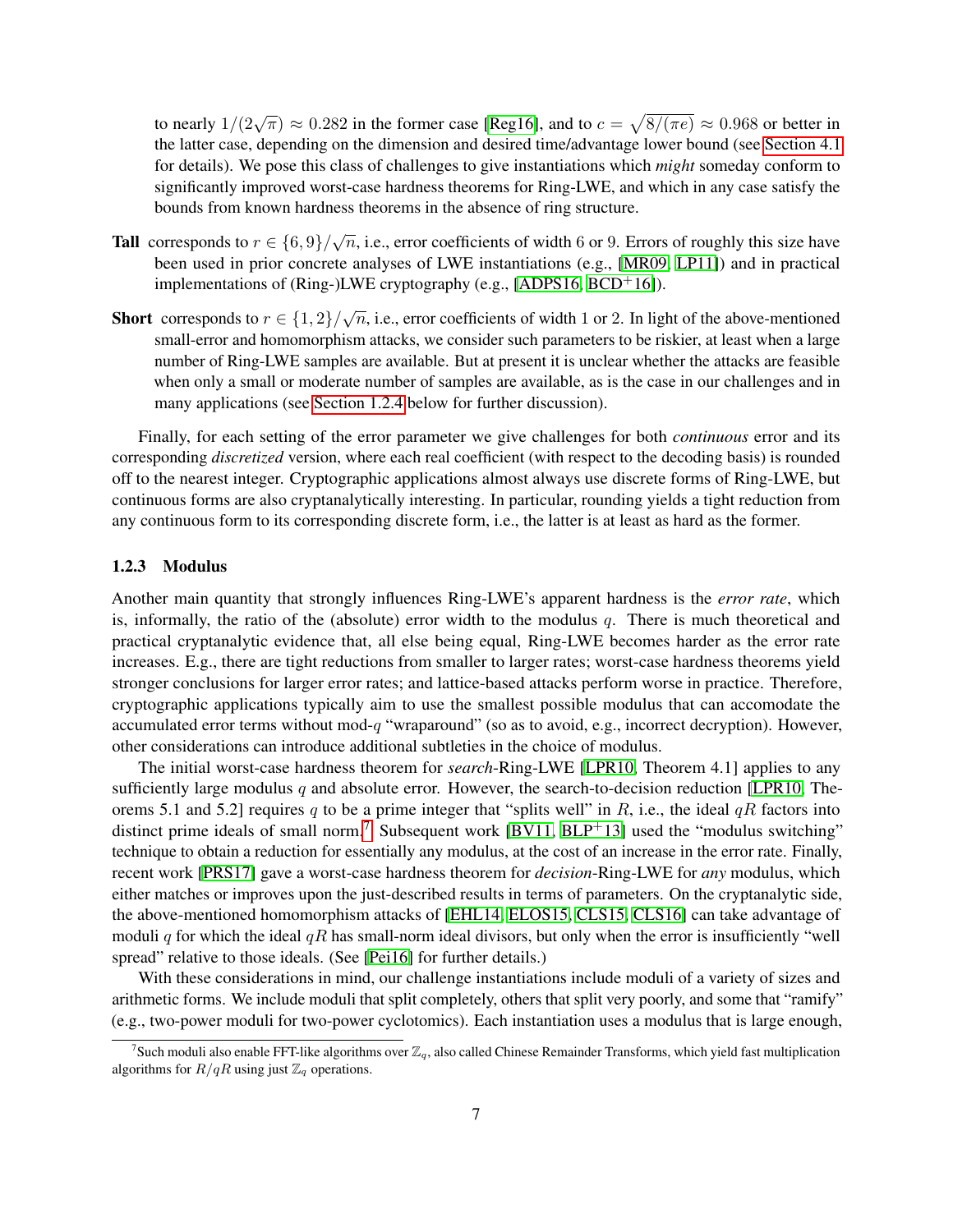relative to the absolute error, to yield correct decryption with high probability in public-key encryption and key-exchange protocols following the template from [\[LPR10,](#page-25-1) [Pei14\]](#page-26-9). See Section [4.2](#page-18-0) for further details.

### <span id="page-7-1"></span>1.2.4 Number of Samples

Finally, each of our challenge instantiations consist of either a small or moderate number of samples (specifically, three or 100) for Ring-LWE, and 500 samples for Ring-LWR. These choices are motivated by the following considerations: while simple cryptographic constructions like key exchange and digital signatures reveal only a few samples (per fresh secret) to the adversary, other constructions like FHE, identity/attribute-based encryption, and pseudorandom functions can reveal a much larger (possibly even adversary-determined) number of samples.

Clearly, revealing more samples cannot increase the hardness of an instantiation, because the attacker can just ignore some of them. There is also evidence that in certain parameter regimes, such as small bounded errors, increasing the number of samples can significantly reduce concrete hardness [\[AG11,](#page-22-4) [ACFP14\]](#page-21-0). At the same time, the main worst-case hardness theorems for Ring-LWE place mild or no conditions at all on the number of samples [\[LPR10,](#page-25-1) Theorem 3.6], and the same goes for plain LWE [\[Reg05,](#page-26-1) [Pei09,](#page-26-7) [BLP](#page-23-10)+13]. (Worst-case hardness theorems for less-standard LWE instantiations [\[MP13\]](#page-25-7), and for (Ring-)LWR [\[BPR12,](#page-23-3)  $AKPW13, BGM<sup>+</sup>16, AA16$  $AKPW13, BGM<sup>+</sup>16, AA16$  $AKPW13, BGM<sup>+</sup>16, AA16$  $AKPW13, BGM<sup>+</sup>16, AA16$ ], do have a strong dependence on the number of samples, however.) There are also standard techniques to generate fresh (Ring-)LWE samples from a fixed number of given ones, though at a cost in the error rate of the new samples [\[Lyu05,](#page-25-8) [GPV08,](#page-24-9) [ACPS09\]](#page-21-2).

In summary, the practical effect of the number of samples on concrete hardness is unclear, and seems to depend heavily on the other parameters of the instantiation. Therefore, we separately consider both the smalland moderate-sample regime for our challenge instantiations.

### <span id="page-7-0"></span>1.3 Other Related Work

In a recent concurrent and independent work, Buchmann *et al.* [\[BBG](#page-22-8)<sup>+</sup>16] describe a method and implementation for creating challenges for LWE (but not Ring-LWE). Both their work and ours encounter a common issue—that naïve methods of generating challenges require knowing the solutions—but their main goal is quite different from ours: to prevent the solutions from existing in any one place, so that nobody is excluded from participating in the subsequent cryptanalysis. They accomplish this by generating the challenges using a multi-party computation protocol, so that the solutions never reside with any single party. (Their implementation uses three parties, although this is not inherent to the approach.)

The protocol of  $[BBG^+16]$  $[BBG^+16]$  also allows for retroactively auditing that the parties honestly executed the protocol as implemented, *but only after a challenge has been solved*. This is a substantially weaker verifiability property than we obtain, for at least three reasons:

- 1. First, just half of the parties can undetectably create harder-than-expected or even unsolvable instances, which would never have the chance to be audited at all. To achieve the same end in our system, the challenger and the randomness beacon (e.g., NIST) would have to collude.
- 2. Second, auditing the MPC protocol requires the parties to retain their secret input seeds in perpetuity, and to reveal them when challenge solutions are found. If any of the seeds are lost, then so is verifiability. In our system, once the cut-and-choose protocol completes, the challenges are self-contained and verifiable with no external help.
- 3. Third, even if the parties do run the MPC protocol of [\[BBG](#page-22-8)+16] *as implemented*, one still needs to carefully audit the code to conclude that the resulting challenges actually have solutions. In fact, due to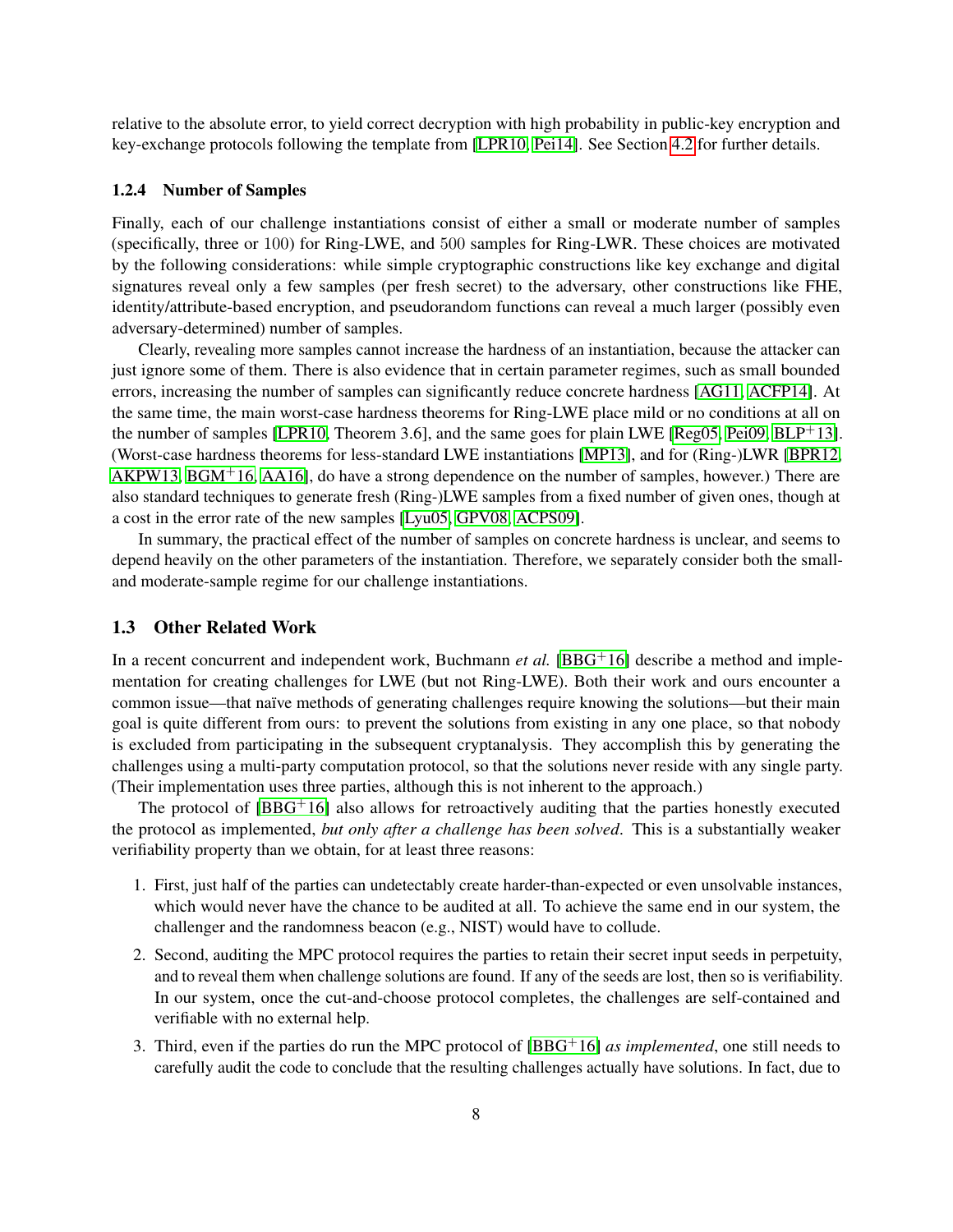an bug, the first set of published challenges had no solutions! In our system, one does not need to trust or audit code, but only check that the "spoiled" instances have proper-looking errors.

Over the years there have been many analyses of various LWE parameterizations, in both the asymptotic and concrete settings, against various kinds of attacks, e.g., [\[MR09,](#page-25-2) [LP11,](#page-25-4) [AFG13,](#page-22-9) [ACFP14,](#page-21-0) [ACF](#page-21-3)<sup>+</sup>15, [APS15,](#page-22-10) [HKM15\]](#page-24-3). All of these apply equally well to Ring-LWE, which can be viewed as a specialized form of LWE, although they do not attempt to exploit the ring structure.

Cryptanalytic challenges have been provided for many other kinds of problems and cryptosystems, including integer factorization [\[RSA91\]](#page-26-10), discrete logarithm on elliptic curve groups [\[Cer97\]](#page-23-11), short-vector problems on ad-hoc distributions of ideal lattices [\[PS13\]](#page-26-11), the NTRU cryptosystem [\[NTR15\]](#page-26-12), and multivariate cryptosystems [\[YDH](#page-26-13)+15].

### 1.4 Organization

The remainder of the paper is organized as follows:

- [Section 2](#page-8-0) recalls the necessary mathematical background for the Ring-LWE and Ring-LWR problems.
- [Section 3](#page-12-0) describes our non-interactive, publicly verifiable "cut-and-choose" protocol for giving evidence that the challenge instances are properly distributed.
- [Section 4](#page-17-1) gives further details on how we choose our instantiations' parameters, specifically their Gaussian widths and moduli.
- [Section 5](#page-19-0) describes how we obtain approximate hardness estimates for our challenge instantiations.
- [Appendix A](#page-27-0) gives some lower-level technical details about our implementation and the operational security measures we used while creating the challenges.

Appendices [B](#page-28-0) and [C](#page-29-0) describe the directory layouts and file formats for the challenges.

[Appendix D](#page-32-0) gives concrete hardness estimates for all the challenges.

Acknowledgments. We thank Oded Regev for helpful discussions, and for initially suggesting the idea of publishing Ring-LWE challenges.

## <span id="page-8-0"></span>2 Background

We now recall the relevant mathematical background and definitions of the Ring-LWE and Ring-LWR problems; see [\[LPR10,](#page-25-1) [LPR13,](#page-25-6) [CP16a\]](#page-23-2) for many more mathematical and computational details.

### <span id="page-8-1"></span>2.1 Lattices and Gaussians

In cyclotomic ring-based lattice cryptography, we use the space  $H \subseteq \mathbb{C}^n$  for some even integer n, defined as

$$
H := \{ \mathbf{x} = (x_1, \dots, x_n) \in \mathbb{C}^n : x_i = \overline{x_{i+n/2}}, \ i \in \{1, \dots, n/2\} \}.
$$

It is easy to check that H, with the inner product  $\langle x, y \rangle = \sum_i x_i \overline{y_i}$  of the ambient space  $\mathbb{C}^n$ , is an ndimensional real inner product space, i.e., it is isomorphic to  $\mathbb{R}^n$  via an appropriate rotation. Therefore, the reader may mentally replace H with  $\mathbb{R}^n$  in all that follows. We let  $\mathcal{B} = \{ \mathbf{x} \in H : ||\mathbf{x}|| \leq 1 \}$  denote the closed unit ball in  $H$  (in the Euclidean norm).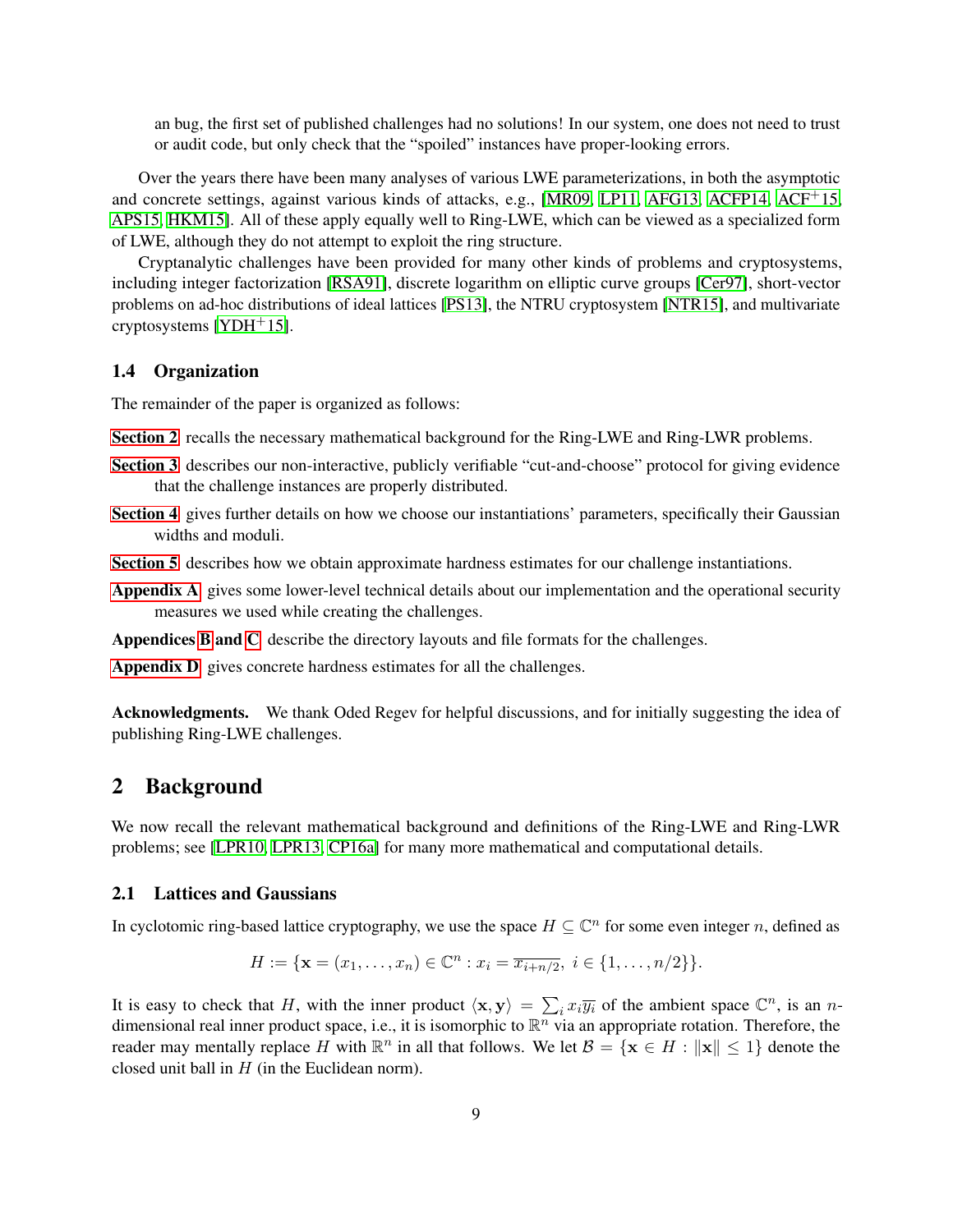For the purposes of this work, a *lattice*  $\mathcal L$  is discrete additive subgroup of  $H$  that is full rank, i.e.,  $\operatorname{span}_{\mathbb{R}}(\mathcal{L}) = H$ . A lattice is generated as the set of integer linear combinations of some linearly independent basis vectors  $\mathbf{B} = \{\mathbf{b}_1, \dots, \mathbf{b}_n\}$ :

$$
\mathcal{L} = \mathcal{L}(\mathbf{B}) := \Big\{ \sum_i z_i \mathbf{b}_i : z_i \in \mathbb{Z} \Big\}.
$$

The *volume* (or determinant) of a lattice  $\mathcal L$  is  $vol(\mathcal L) := vol(H/\mathcal L) = |det(\mathbf B)|$ , where **B** denotes any basis of L. The *minimum distance* of L is  $\lambda_1(\mathcal{L}) := \min_{0 \neq v \in \mathcal{L}} ||v||$ , the length of a shortest nonzero lattice vector. The *dual lattice*  $\mathcal{L}^{\vee}$  of a lattice  $\mathcal{L}$  is the set of all points in H having integer inner products with every vector of the lattice:  $\mathcal{L}^{\vee} := \{ \mathbf{w} \in H : \langle \mathbf{w}, \mathcal{L} \rangle \subseteq \mathbb{Z} \}.$ 

**Gaussians.** The Gaussian function  $\rho: H \to \mathbb{R}^+$  is defined as  $\rho(\mathbf{x}) := \exp(-\pi ||\mathbf{x}||^2)$ , and is scaled to have *parameter* (or *width*)  $r > 0$  by defining  $\rho_r(\mathbf{x}) := \rho(\mathbf{x}/r)$ . The (spherical) Gaussian probability distribution  $D_r$  over H is defined to have probability density function  $r^{-n} \cdot \rho_r$ . (We usually omit the subscript when  $r = 1$ .)

The following bounds use the function

<span id="page-9-3"></span>
$$
f(x) = \sqrt{2\pi e} \cdot x \cdot \exp(-\pi x^2),
$$
\n(2.1)

which is strictly decreasing and at most 1 for  $x \geq 1/2$ √  $2\pi$ .

<span id="page-9-1"></span>**Lemma 2.1 ([\[Ban93,](#page-22-11) Lemma 1.5]).** *For any*  $c > 1/$ √  $2\pi$  defining  $C = f(c) < 1$ , and any lattice  $\mathcal{L} \subset H$ ,

$$
\rho(\mathcal{L}\setminus c\sqrt{n}\mathcal{B}) < C^n \cdot \rho(\mathcal{L}).
$$

The analogous continuous bound  $D(H \setminus c\sqrt{n}\mathcal{B}) < C^n$  follows by taking an arbitrarily dense lattice  $\mathcal L$  and using a limiting argument. The following is a result of rearranging terms.

<span id="page-9-2"></span>**Corollary 2.2.** *If*  $\pi c^2 - \ln c \geq \frac{1}{n}$  $\frac{1}{n}\ln(\frac{1}{\varepsilon}) + \frac{1}{2}\ln(2\pi e)$  for some  $c > 1/2$ √  $\overline{2\pi}$  and  $\varepsilon > 0$ , then  $D(H \setminus c\sqrt{n}\mathcal{B}) < \varepsilon$ .

The following is an immediate corollary of [Lemma 2.1](#page-9-1) and [\[MR04,](#page-25-9) Lemma 4.1].

<span id="page-9-4"></span>**Lemma 2.3.** For any lattice  $\mathcal{L} \subset H$  and  $r > \sqrt{n/2\pi}/\lambda_1(\mathcal{L}^{\vee})$  defining  $C = f(r\lambda_1(\mathcal{L}^{\vee})/\sqrt{n}) < 1$ , the *statistical distance between*  $D_r$  mod  $\mathcal L$  *and the uniform distribution over*  $H/L$  *is less than*  $\frac{1}{2}C^n/(1-C^n)$ *.* 

### <span id="page-9-0"></span>2.2 Cyclotomic Rings and Ideal Lattices

Two-power cyclotomics. As a warm-up, we start with the necessary background for *two-power* cyclotomic rings, which have especially simple representations and are widely used in practical applications of Ring-LWE. This background is sufficient to understand the remainder of the paper (from [Section 2.3](#page-11-0) onward) and our challenges in the specialized case of two-power cyclotomics.

When  $m = 2^k \ge 2$  is a power of two, the *m*th cyclotomic polynomial is  $\Phi_m(X) = X^n + 1$ , where  $n = \varphi(m) = 2^{k-1}$ . The *mth cyclotomic field* can be represented as  $K = \mathbb{Q}[X]/(X^n + 1)$ , and the *mth cyclotomic ring* as  $R = \mathbb{Z}[X]/(X^n + 1)$ . The *power* basis (which is identical to the *powerful* basis  $\vec{p}$  and the *"tweaked" decoding basis*  $t \cdot d$  of R as defined below) consists of the powers  $1, X, X^2, \ldots, X^{n-1}$ . That is, an element of K (respectively, R) can be uniquely represented as a rational (resp., integral) polynomial in X of degree less than  $n$ .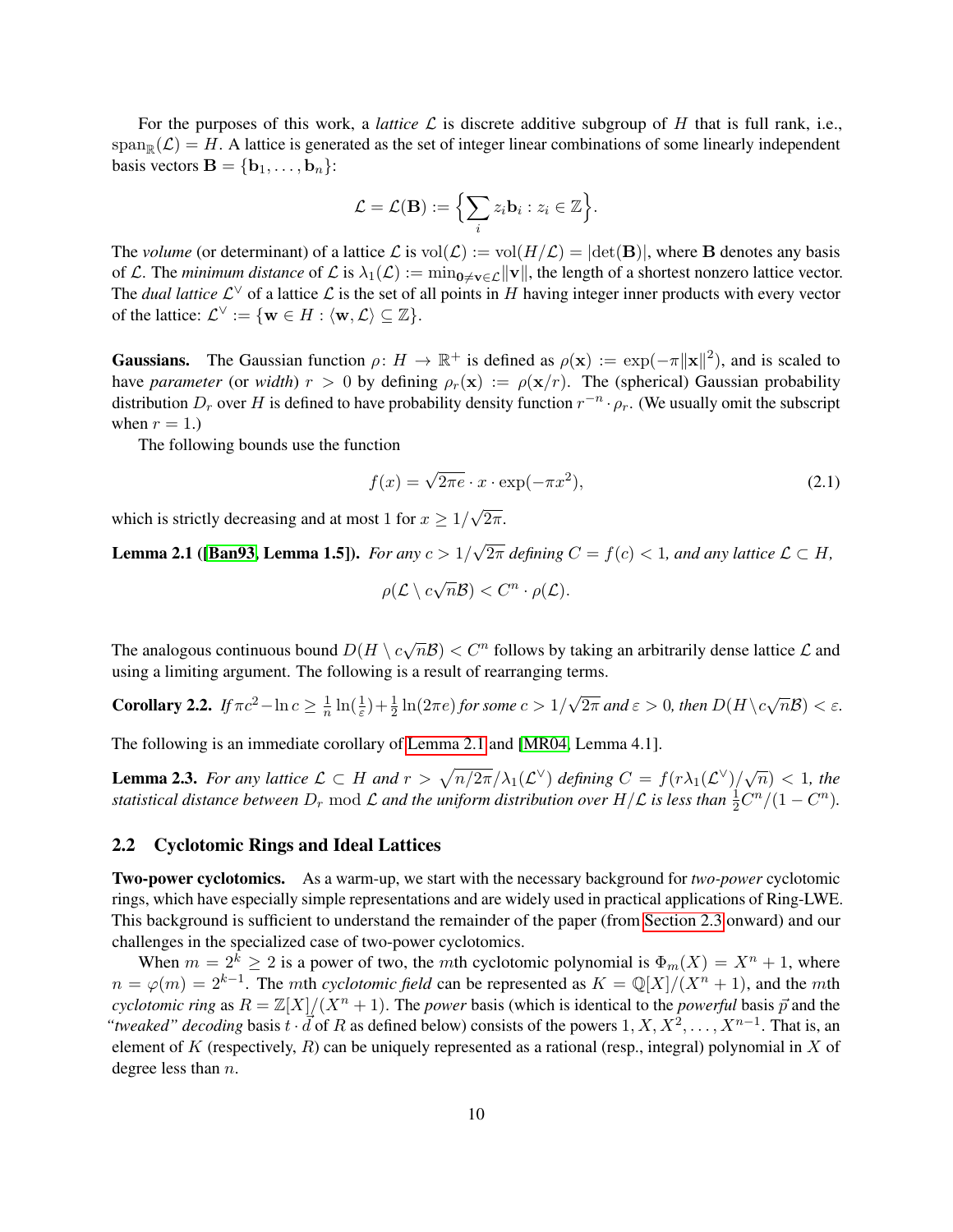The *canonical embedding*  $\sigma: K \to H$  can be viewed as a linear transform from the power-basis coefficient vector in  $\mathbb{Q}^n$  to  $H \subset \mathbb{C}^n$ , where H is as defined above in [Section 2.1.](#page-8-1) Under this view,  $\sigma$  is just a scaling by a  $\sqrt{n}$  factor, followed by a rigid rotation (an isometry). Therefore, a sample from the Gaussian distribution  $D_r$  over H (and over K, via  $\sigma^{-1}$ ) has independent power-basis coefficients, drawn from  $D_{r/\sqrt{n}}$ .

The fractional *codifferent* ideal of R is  $R^{\vee} = n^{-1}R$ . The *decoding* basis  $\vec{d}$  of  $R^{\vee}$  turns out to be the powerful basis, scaled down by the *"tweak"* factor  $t = n$ , i.e.,  $t \cdot \vec{d} = \vec{p}$ . Therefore, a sample from the Gaussian distribution  $D_r$  over K has independent decoding-basis coefficients, each drawn from  $D_{r\sqrt{n}}$ . Tautologically, the same goes for the power-basis coefficients for the "tweaked" distribution  $t \cdot D_r = D_{rn}$ .

**General cyclotomics.** For a positive integer m, the mth *cyclotomic number field* is  $K = \mathbb{Q}(\zeta_m)$ , the field extension of the rationals  $\mathbb Q$  obtained by adjoining an element  $\zeta_m$  having multiplicative order m, i.e., a primitive mth root of unity. The ring of algebraic integers in  $K$  is  $R = \mathbb{Z}[\zeta_m]$ , the mth *cyclotomic ring*. The minimal polynomial of  $\zeta_m$  has degree  $n = \varphi(m)$ , so  $\deg(K/\mathbb{Q}) = \deg(R/\mathbb{Z}) = n$ .

There are *n* distinct ring embeddings (i.e., injective ring homomorphisms)  $\sigma_i : K \to \mathbb{C}$ , indexed by  $i \in \mathbb{Z}_m^*$ , which are defined by  $\sigma_i(\zeta_m) = \omega_m^i$  where  $\omega_m = \exp(2\pi\sqrt{-1}/m) \in \mathbb{C}$  is the principal mth complex root of unity. These embeddings come in conjugate pairs  $(\sigma_i, \sigma_{m-i})$ , because  $\omega_m^i$  is the complex conjugate of  $\omega_m^{m-i} = \omega_m^{-i}$ . The *canonical embedding* is the concatenation of all the embeddings (under a suitable reindexing of  $\mathbb{Z}_m^*$  as  $\{1, \ldots, n\}$ ), i.e., the injective function

$$
\sigma: K \to H
$$

$$
\sigma(a) = (\sigma_i(a))_{i \in \mathbb{Z}_m^*}
$$

where  $H \subset \mathbb{C}^n$  is the subspace defined above in [Section 2.1.](#page-8-1)

We endow K and R with a geometry using the canonical embedding  $\sigma$ . For example, we define the  $\ell_2$  norm on K as  $||x||_2 = ||\sigma(x)||_2 = \sqrt{\langle \sigma(x), \sigma(x) \rangle}$ , and use this to define the continuous Gaussian distribution  $D_r$  over  $K^8$  $K^8$ .

**Representations.** Often, the mth cyclotomic ring is represented as  $R \cong \mathbb{Z}[X]/(\Phi_m(X))$ , where  $\Phi_m(X)$  is the  $m$ th *cyclotomic polynomial*, using the natural "power basis:" every element of  $R$  is uniquely represented as a Z-linear combination of the powers  $1, X, \ldots, X^{n-1}$ . When  $m = p$  is prime, we have  $\Phi_p(X) =$  $1 + X + \cdots + X^{p-1}$ , and when m is a power of a prime p, we have  $\Phi_m(X) = \Phi_p(X^{m/p})$ , but in other cases the *mth* cyclotomic polynomial need not have such a nice form, which makes computations more cumbersome. An alternative "tensored" representation, which was shown in [\[LPR13\]](#page-25-6) to have better computational and geometric properties for cryptography, uses a multivariate polynomial ring with one variable per distinct prime divisor of m. For example,  $\mathbb{Z}[X_1, X_2]/(\Phi_{m_1}(X_1), \Phi_{m_2}(X_2))$  when  $m = m_1 m_2$  is the factorization of m into powers of two distinct primes. The *powerful basis*  $\vec{p} \in R^n$  is the corresponding  $\mathbb{Z}$ -basis of monomials in this representation, i.e., the tensor product of the power bases of the individual prime-power cyclotomics. See [\[LPR13,](#page-25-6) Section 4] for further details. (Note that  $\Lambda \circ \lambda$ , which our implementation is based upon, defines the powerful basis in "digit reversed" order; see [\[CP16a\]](#page-23-2).)

**Ideal lattices.** An *ideal*  $\mathcal{I} \subseteq R$  is a nontrivial additive subgroup that is also closed under multiplication by R, i.e.,  $x \cdot r \in \mathcal{I}$  for any  $x \in \mathcal{I}$ ,  $r \in R$ . The *norm* is defined as  $N(\mathcal{I}) := |R/\mathcal{I}|$ , the index of  $\mathcal{I}$  in R.

<span id="page-10-0"></span><sup>&</sup>lt;sup>8</sup>To be formal, the continuous Gaussian is defined over  $K_{\mathbb{R}} := K \otimes_{\mathbb{Q}} \mathbb{R}$ , which is analogous to K as the reals  $\mathbb{R}$  are to the rationals  $\mathbb Q$ , and which is in bijective correspondence with H via the natural extension of  $\sigma$ . Because precision is always finite in any computational context, in this work we ignore the formal distinction between  $K$  and  $K_{\mathbb{R}}$ .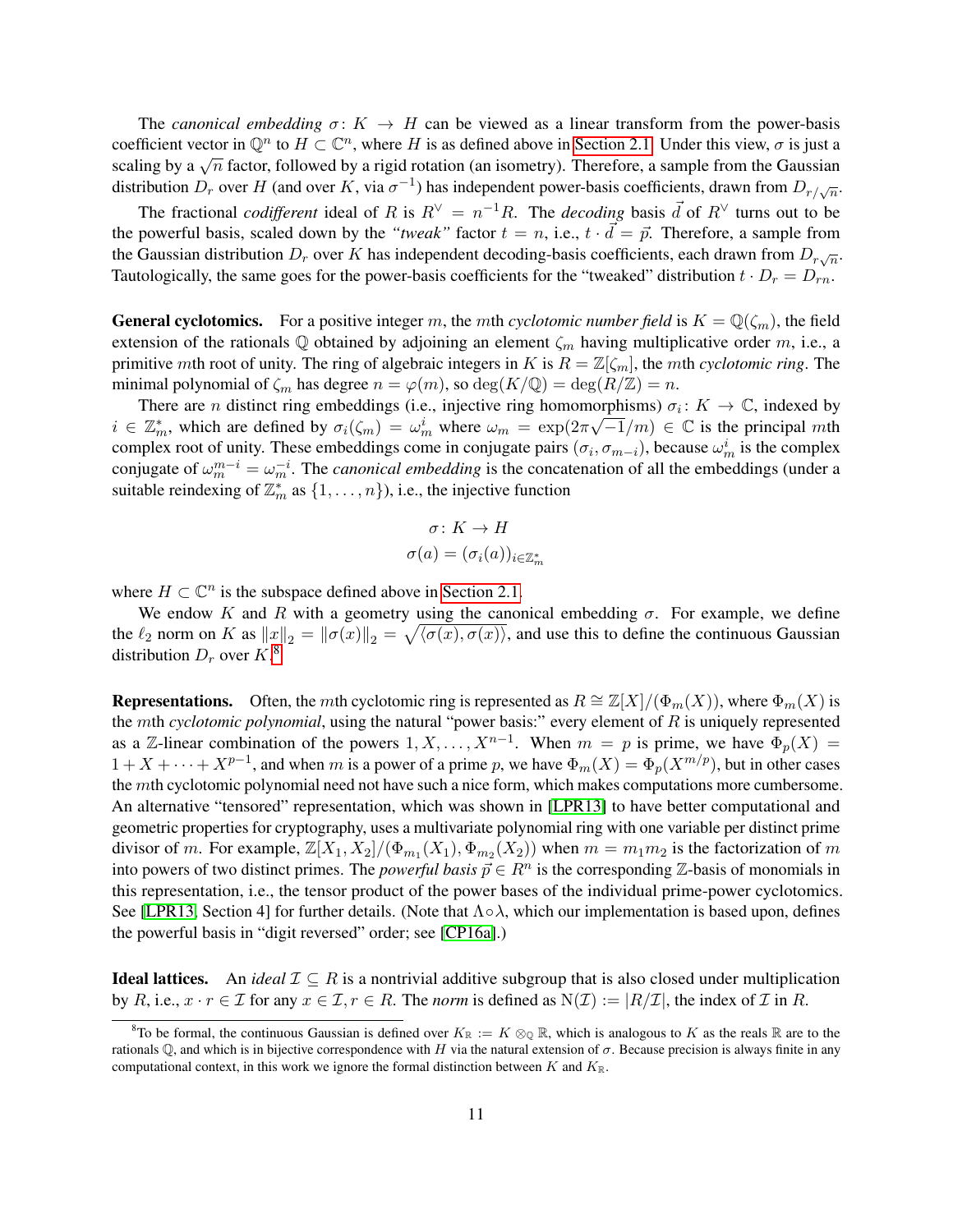A *fractional ideal*  $\mathcal{J} \subset K$  is a set that can be expressed as  $\mathcal{J} = d^{-1} \cdot \mathcal{I}$  for some ideal  $\mathcal{I} \subseteq R$  and  $d \in R$ . (We sometimes omit the word "fractional" when it is clear from context.) Its norm is defined as  $N(\mathcal{J}) := N(\mathcal{I})/N(d)$ . The fractional ideals form a group under multiplication (with R as the identity), where ideal multiplication is defined by  $\mathcal{I}\mathcal{J} = \{\sum_i x_i y_i : x_i \in \mathcal{I}, y_i \in \mathcal{J}\}\.$  The norm map is then multiplicative:  $N(\mathcal{I}\mathcal{J}) = N(\mathcal{I}) N(\mathcal{J}).$ 

Any (fractional) ideal *I* yields a lattice  $\sigma(\mathcal{I}) \subset H$  under the canonical embedding. As usual, we often leave  $\sigma$  implicit and refer to  $\mathcal I$  itself as a lattice. The following lower bound on the minimum distance of an ideal lattice is an immediate consequence of the arithmetic-mean/geometric-mean inequality.

<span id="page-11-1"></span>**Lemma 2.4.** For any fractional ideal  $\mathcal{I} \subset K$ , we have  $\lambda_1(\mathcal{I}) \geq \sqrt{n} \cdot N(\mathcal{I})^{1/n}$ .

**Duality.** Any fractional ideal  $\mathcal{I} \subset K$  has a *dual* (fractional) ideal  $\mathcal{I}^{\vee}$ , which under the canonical embedding corresponds to (the complex conjugate of) the dual lattice of *T*, i.e.,  $\sigma(T)$  and  $\overline{\sigma(T)}$  are duals. An important object in algebraic number theory and for the definition of Ring-LWE is the *codifferent* ideal  $R^{\vee} \subset K$ , the dual of the entire ring. The dual ideal is related to the inverse ideal via the codifferent:  $\mathcal{I}^{\vee} = \mathcal{I}^{-1}R^{\vee}$ . (See, e.g., [\[Con09\]](#page-23-12) for further details and proofs.)

In the mth cyclotomic,  $R^{\vee} = t^{-1}R$  for special elements  $t, g \in R$  satisfying  $t \cdot g = \hat{m}$ , where  $\hat{m} = m/2$ when m is even, and  $\hat{m} = m$  otherwise. (See [\[LPR13,](#page-25-6) Section 2.5.4] for further details and proofs.) The *decoding basis*  $\vec{d}$  is a certain  $\mathbb{Z}$ -basis of  $R^{\vee}$ , which is the dual of (the complex conjugate of) the powerful basis  $\vec{p}$  described above. It therefore has an analogous tensorial factorization, and good geometric properties: in particular, spherical Gaussians have relatively small coefficients with respect to  $\vec{d}$ . Because  $tR^{\vee} = R$ , it follows that  $\overline{t} \cdot \overline{d}$  is a Z-basis of R, which we call the decoding basis of R. (See [\[LPR13,](#page-25-6) Section 6] for further details.)

#### <span id="page-11-0"></span>2.3 (Tweaked) Ring-LWE

Ring-LWE is a family of computational problems that was defined and analyzed in [\[LPR10,](#page-25-1) [LPR13\]](#page-25-6). Those works use a form of Ring-LWE involving the dual ideal  $R^{\vee}$ . More specifically, the search- $R$ -LWE<sub> $q,\psi$ </sub> problem, for an integer modulus  $q > 1$  defining  $R_q := R/qR$  and  $R_q^{\vee} := R^{\vee}/qR^{\vee}$ , and an error distribution  $\psi$  over K, is to find a uniformly random secret  $s \in R_q^{\vee}$  given many independent "noisy" products

$$
(a_i \in R_q , b_i = s \cdot a_i + e_i \bmod qR^{\vee}),
$$

where each  $a_i$  is uniformly random (note that  $a_i \cdot s \in R_q^{\vee}$ ), and each  $e_i$  is drawn from  $\psi$ . Typically,  $\psi$  is either a continuous spherical Gaussian or its discretization to  $R^{\vee}$ ; these respectively give us *continuous* (where  $b_i \in K/qR^{\vee}$  and *discrete* (where  $b_i \in R_q^{\vee}$ ) forms of the problem.

For cryptographic applications and implementations, it can be convenient to use a form of Ring-LWE that does not involve  $R^{\vee}$ . Following [\[AP13,](#page-22-5) [CP16a\]](#page-23-2), this can be done with no loss in security or efficiency by using an equivalent "tweaked" form of the problem, which is obtained by implicitly multiplying the noisy products  $b_i$  by the "tweak" factor  $t = \hat{m}/g \in R$ , which satisfies  $t \cdot R^{\vee} = R$ . Doing so yields new values

$$
b'_i := t \cdot b_i = (t \cdot s) \cdot a_i + (t \cdot e_i) = s' \cdot a_i + e'_i \bmod qR,
$$

where  $a_i$ ,  $s' = t \cdot s \in R_q$ , and the errors  $e'_i = t \cdot e_i$  come from the "tweaked" error distribution  $t \cdot \psi$ . Note that when  $\psi$  corresponds to a spherical Gaussian, its tweaked form  $t \cdot \psi$  may be *highly non-spherical*, but this is not a problem: tweaked Ring-LWE is entirely equivalent to the above one involving  $R^{\vee}$ , because the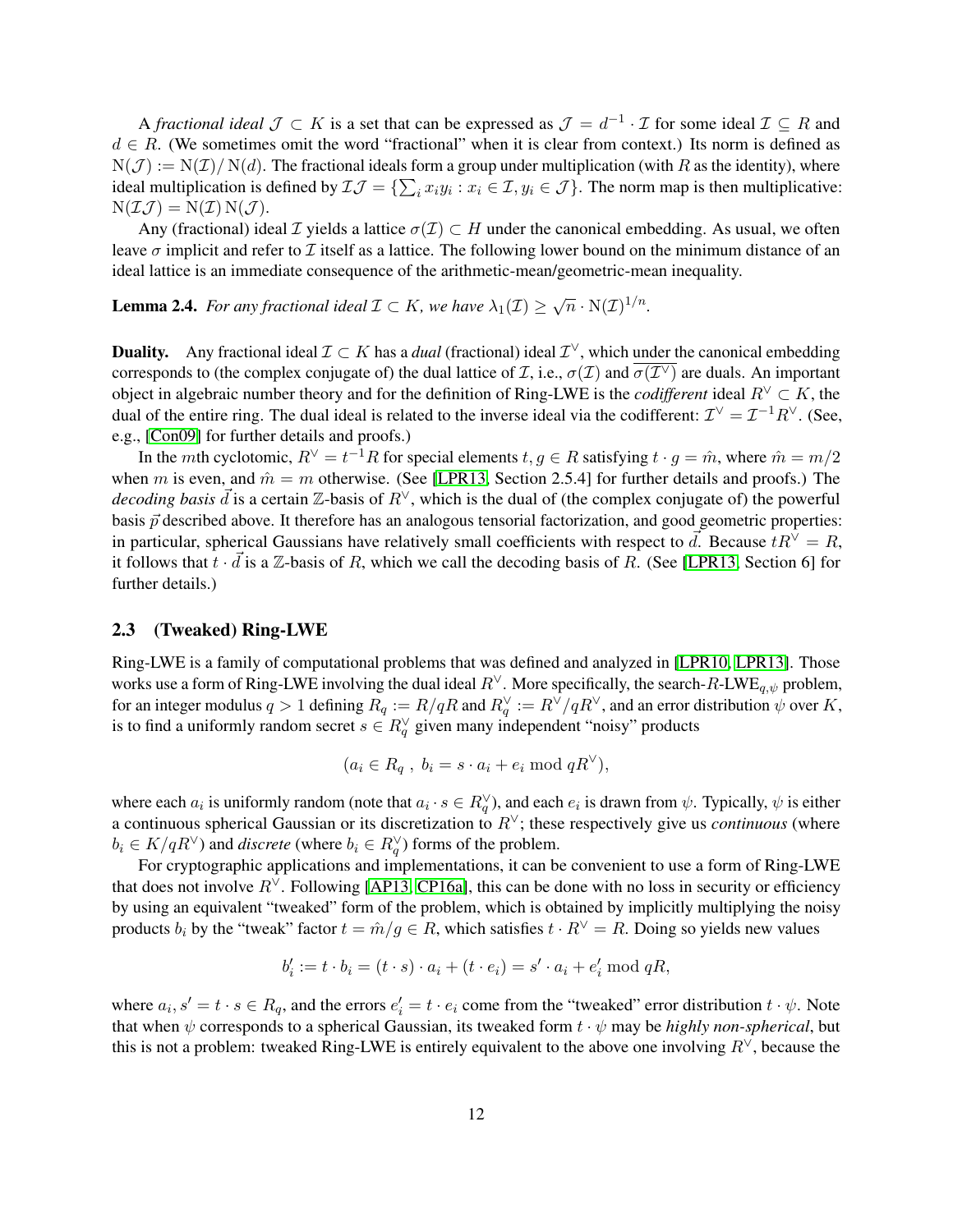tweak is reversible. (See [\[CP16a\]](#page-23-2) for further details on the recommended usage of tweaked Ring-LWE in cryptographic applications.)

In this paper, our exposition primarily uses the original form of Ring-LWE involving  $R^{\vee}$ , so that we can use sharp concentration bounds on spherical Gaussians. Our implementation, however, uses the tweaked form, where equivalent bounds follow by  $||g \cdot e'|| = ||g \cdot t \cdot e|| = \hat{m} \cdot ||e||$ , where e is the original error term and  $e' = t \cdot e$  is its tweaked counterpart.

## <span id="page-12-0"></span>3 Cut-and-Choose Protocol

A central issue in the creation of challenges for LWE-like problems is that a dishonest challenger could publish improperly generated instances that are much harder than honestly generated ones, or even impossible to solve, because they have larger error than claimed or are even uniformly random. Because both the proper and improper distributions are conjectured to be pseudorandom, such misbehavior would be very difficult to detect. This stands in contrast to other types of cryptographic challenges for, e.g., the factoring or discrete logarithm problems, where improper distributions like unbalanced factors or non-uniform exponents seem like they can only make the instances *easier* to solve (or at least no harder), so the challenger has no incentive to use them.

To deal with this issue, we use a simple, non-interactive, publicly verifiable "cut-and-choose" protocol to give reasonably convincing evidence that the challenge instances are properly distributed, or at least not much harder than claimed. The protocol uses a *timestamp service* and a *randomness beacon*. The former allows anyone to verify that a given piece of data was generated and submitted to the service before a certain point in time. The latter is a source of public, timestamped, truly random bits. Concretely, for timestamps we use the Bitcoin blockchain via the OriginStamp service [\[GB14\]](#page-24-10), and for randomness we use the NIST beacon [\[NIS11\]](#page-26-5).

The use of a centralized beacon means that a verifier must trust that the challenger cannot predict or influence the beacon values, e.g., by collusion. This is obviously not entirely ideal from a security standpoint. Unfortunately, at the time we released our challenges we knew of no decentralized and practically usable alternatives that met our needs. For example, while the Bitcoin blockchain has been proposed and analyzed as a source of randomness, it turns out to be relatively easy and inexpensive to introduce significant bias [\[BCG15,](#page-22-12) [PW16\]](#page-26-14). Similarly, the "unicorn" protocol [\[LW15\]](#page-25-10) is trivial to bias completely, unless the time window for public contribution is smaller than the (fastest possible) computation time for a "slow" hash function, which is impractical for our purposes: we would need a large time window to ensure sufficient participation. Lastly, a proposal based on multi-national lotteries [\[BDF](#page-22-13)+15] does not come with a practically usable implementation, and requires the verifier to manually obtain past lottery numbers from many different countries.

### 3.1 Protocol Description and Properties

<span id="page-12-2"></span>At a high level, our protocol proceeds as follows:

1. For each challenge instantiation (i.e., type of problem and concrete parameter set), the challenger *commits* by generating and publishing a moderately large number  $N$  (e.g.,  $N = 32$ ) of independent *instances*, along with a distinct *beacon address* indicating a time in the near future, e.g., a few days later. The challenger also *timestamps* the commitment.<sup>[9](#page-12-1)</sup>

<span id="page-12-1"></span><sup>&</sup>lt;sup>9</sup>All the challenger's public messages are cryptographically signed under a known public key. This is for the challenger's protection, so that other parties cannot publish bogus data in its name.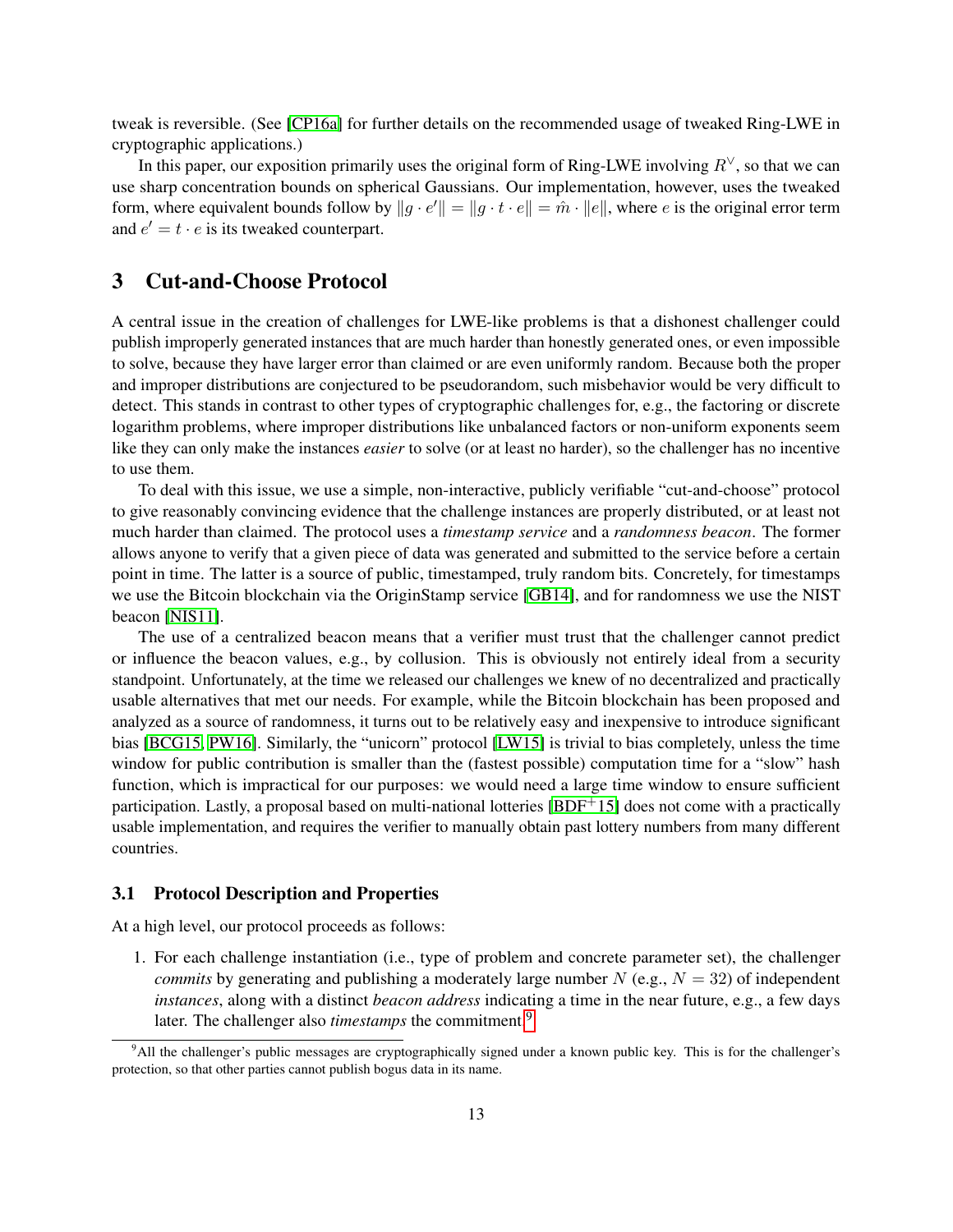- 2. At the announced time, the challenger obtains from the beacon a random value  $i \in \{0, \ldots, N-1\}$ .
- <span id="page-13-0"></span>3. The challenger then publicly *reveals* the secrets (which also implicitly reveals the errors) underlying all the instances except for the  $i$ th one. The one unrevealed instance is then considered the "official" challenge instance for its instantiation, and the others are considered "spoiled."
- 4. Anyone who wishes to *verify* the challenge checks that:
	- (a) the original commitment was timestamped sufficiently in advance of the beacon address (and all beacon addresses across multiple challenges are distinct);
	- (b) secrets for the appropriate instances were revealed, as indicated by the beacon value; and
	- (c) the revealed secrets appear "proper." For Ring-LWE, one checks that the errors are short enough, potentially along with other statistical tests, e.g., on the errors' covariance. For Ring-LWR one recomputes the rounded products with the revealed secret and compares them to the challenge instance.

Importantly, a verifier does not need to witness the challenger's initial commitment firsthand, because it can just check the timestamp. In addition, the beacon's random outputs are cryptographically signed, and can be downloaded and verified at any time, or even provided by the challenger in the reveal step (which is what our implementation does).

Under the reasonable assumptions that the challenger cannot backdate timestamps, nor predict or influence the output of the randomness beacon, the above protocol provides the following guarantee: if one or more of the instances in a particular challenge are "improper," i.e., they lack a secret that would convince the verifier, then the challenger has probability at most  $1/N$  of convincing the verifier. (Moreover, if two or more of the instances are improper, then the challenger can never succeed.)

Potential cheats and countermeasures. It is important to notice that as described, the protocol does not prove that the instances were *correctly sampled* according to the claimed Ring-LWE distribution, only that the revealed errors satisfy the statistical tests (i.e., they are short enough, etc.). Below in [Section 3.2](#page-14-0) we describe a supplementary (but platform- and implementation-specific) test, which we also include in our implementation, that gives a stronger assurance of correct sampling. However, the above protocol already seems adequate for practical purposes, because there does not appear to be any significant advantage to the challenger in choosing non-uniform  $a_i \in R_q$  or  $s \in R_q^{\vee}$ , nor in deviating from spherical Gaussian errors within the required error bound. In particular, spherical Gaussians are rotationally invariant, and have maximal entropy over all distributions bounded by a given covariance.

Another way the challenger might try to cheat is a variant of the "perfect prediction" stock market scam: the challenger could prepare and timestamp a large number of different initial commitments (Step [1\)](#page-12-2) containing various invalid instances. The challenger's goal is for at least one of these commitments to be successfully revealable once the beacon values become available; the challenger would then publish only that (timestamped) commitment as the "official" one, and discard the rest. The more commitments it prepares in advance, the more invalid (but unrevealed) instances it can hope to sneak past the verifier. However, the number of commitments it must prepare grows exponentially with the number of invalid instances.

In order to rule out this kind of misbehavior, we prove that there is a *single* commitment by widely announcing it (or its hash value under a conjectured collision-resistant hash function) *before* the beacon values become available, in several venues where it would be hard or impossible to make multiple announcements or suppress them at a later time. For example, on the IACR ePrint archive we have created one dated submission for this paper, every version of which contains the same hash value of the commitment (in [Footnote 3\)](#page-2-1). Also,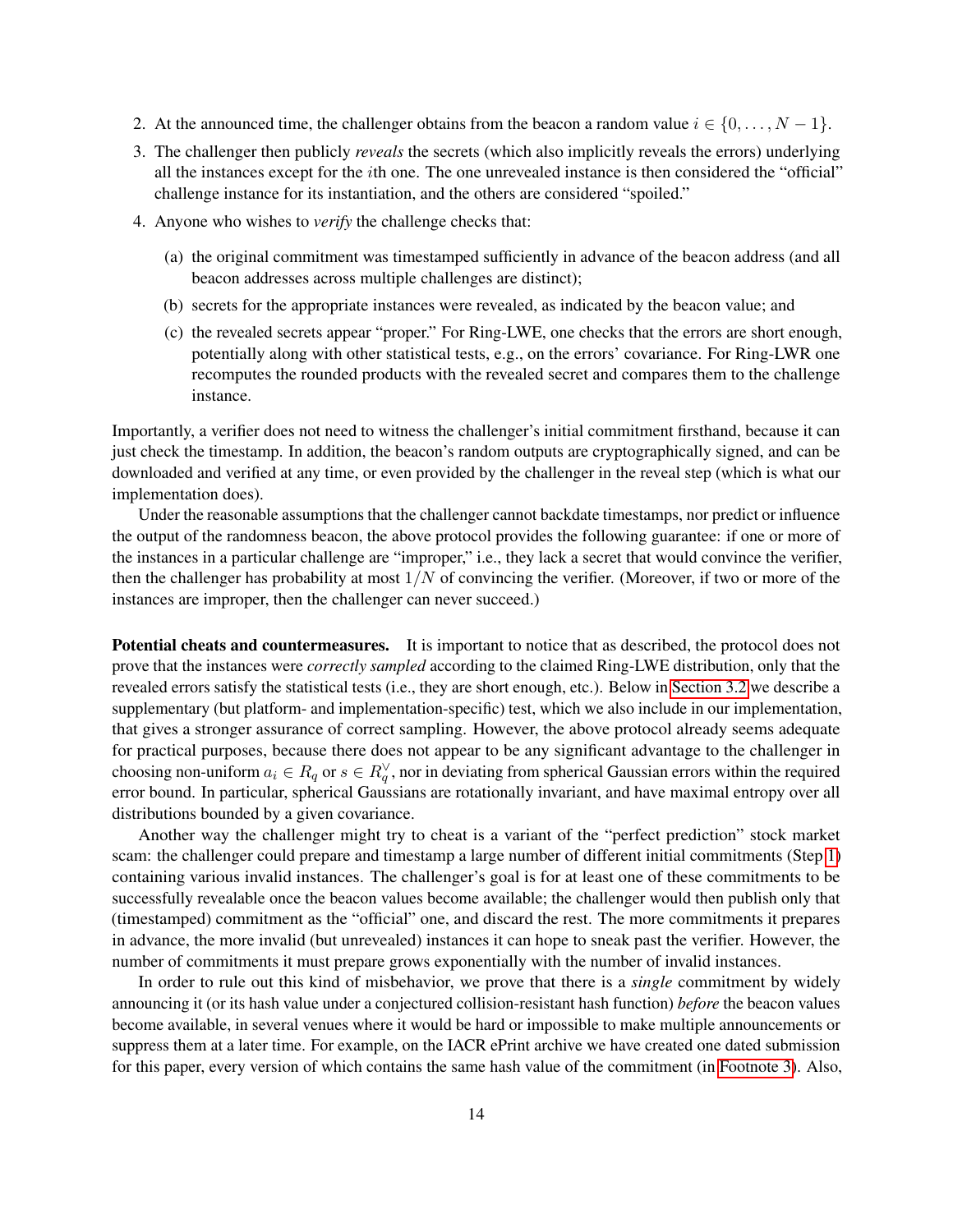we announced the hash value at the IACR Crypto 2016 Rump Session, which was streamed live on the Internet and is available for replay on YouTube.

### <span id="page-14-0"></span>3.2 Alternative Protocols

Here we describe some potential alternative approaches for validating Ring-LWE challenges, and analyze their strengths and drawbacks.

Publishing PRG seeds. As noted above, revealing the secrets and errors does not actually prove that the instances were sampled from the claimed Ring-LWE distribution. To address this concern, the challenger could generate each instance *deterministically*, making its random choices using the output of a cryptographically secure pseudorandom generator (PRG) on a short truly random seed. Then to reveal an instance, the challenger would simply reveal the corresponding seed, which the verifier would use to regenerate the instance and check that it matches the original one. We caution that this method still does not *guarantee* that the instances are properly sampled, because the challenger could still introduce some bias by generating many instances and suppressing ones it does not like, or even choosing seeds maliciously. However, publishing PRG seeds seems to significantly constrain a dishonest challenger's options for misbehavior. (Using a public randomness beacon is not an option, because some of the PRG seeds must remain secret.)

There are a few significant practical drawbacks to this approach. First, establishing any reasonable level of assurance requires the verifier to understand and run the challenger-provided code of the instance generator, rather than just checking that its outputs appear "proper," as the above protocol does. This also makes it difficult to write an alternative verification program (e.g., in a different programming language) without specifying exactly how the PRG output bits are consumed by the instance generator, which is cumbersome for continuous distributions like Gaussians. Second, even the provided verification code might be platform-specific: using different compiler versions or CPUs could result in different outputs on the same seed, due to differences in how the PRG output bits are consumed.<sup>[10](#page-14-1)</sup>

Despite the above drawbacks, however, using and revealing PRG seeds does not need to *replace* the above protocol, but can instead *supplement* it to provide an extra layer of assurance. Therefore, our challenger and verifier also implement this method (and allow for very small  $\leq 2^{-20}$  differences in floating-point values, to account for compiler differences). A failed match does not necessarily indicate misbehavior on the challenger's part, but is output as a warning by the verifier.

**Zero-knowledge proofs.** Another possibility is to view a Ring-LWE instance as a Bounded Distance Decoding (BDD) problem on a lattice, and have the challenger give a non-interactive zero-knowledge proof that it knows a solution within a given error bound. This can be done reasonably efficiently via, e.g., the public-coin protocol of [\[MV03\]](#page-25-11) or Stern-style protocols for LWE-like problems [\[LNSW13\]](#page-25-12), using a randomness beacon to provide the public coins. While at first glance this appears to provide exactly what we need, it turns out *not to give any useful guarantee*, due to the *approximation gap* between the completeness and soundness properties.

In more detail, for a BDD error bound  $B$ , an honest prover can always succeed in convincing the verifier that the error is at most  $B$ . However, the soundness guarantees only prevent a dishonest prover from succeeding when the BDD error is significantly larger than  $B$ . Specifically, the protocol from [\[MV03\]](#page-25-11) has a

<span id="page-14-1"></span> $10$ We actually witnessed this phenomenon during development: different compilers yielded very small differences in the floatingpoint values of our continuous Ring-LWE instances, but not our discrete ones. We attribute this to the compilers producing different orders of instructions, and the non-associativity/commutativity of floating-point arithmetic.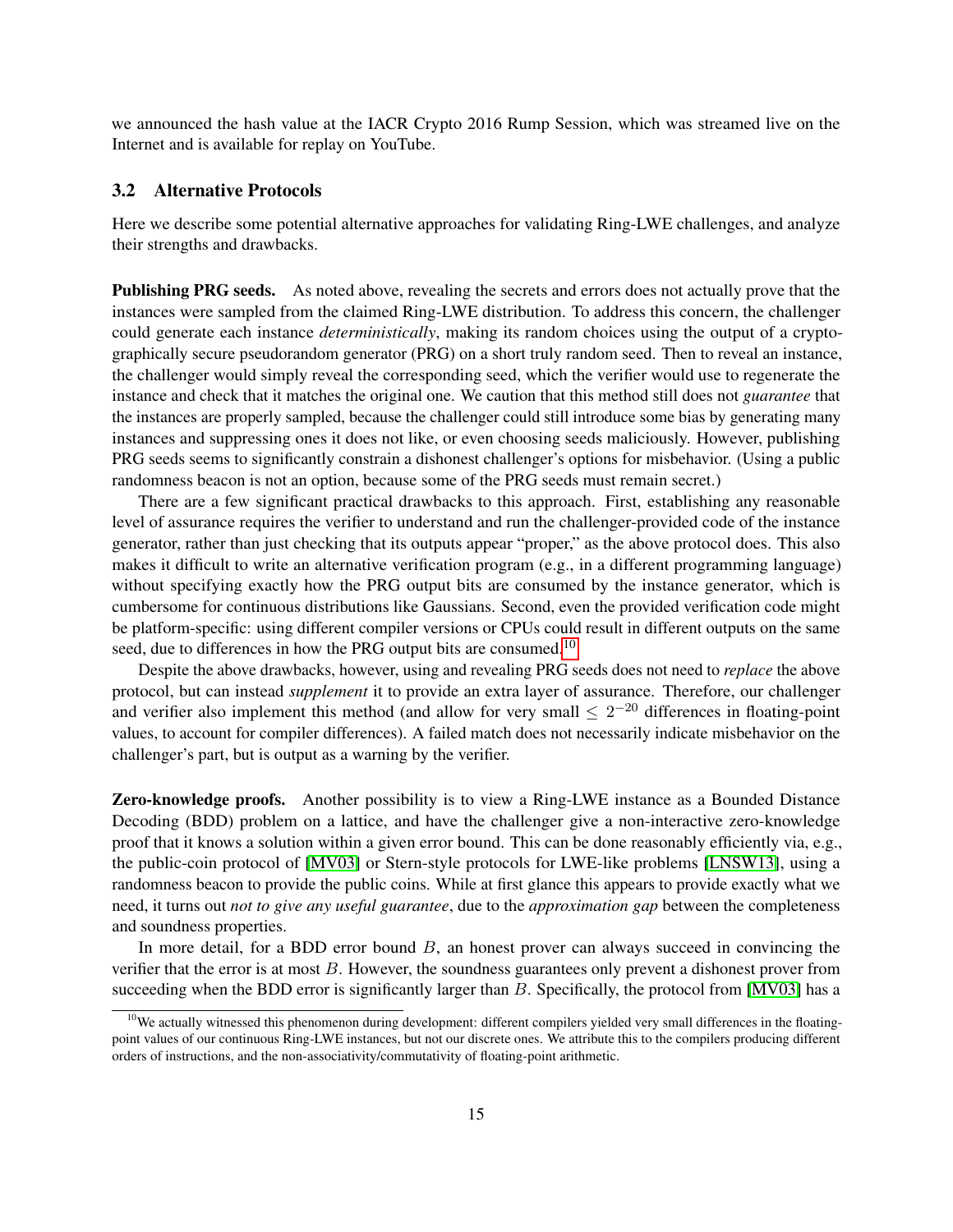bound of  $\approx$   $B$ √  $d$  where  $d$  is the lattice dimension, and the protocol from [\[LNSW13\]](#page-25-12) only proves that the largest *coefficient* (in some basis) of the error is bounded. For our Gaussian error distributions, this bound would need to be about 2–3 times larger than the size of a typical coefficient. In summary, these protocols can only guarantee that the error is bounded by (say)  $2B$ , which can correspond to a much harder Ring-LWE instance than one with error bound  $B$ . By contrast, our protocol has a gap of only 10-15%, as shown next.

#### 3.3 Verifier and Error Bounds

Here we describe our verifier in more detail, including some relevant aspects of its implementation, and describe how we compute rather sharp error bounds for our Ring-LWE instantiations.

Recall that each of our Ring-LWE instantiations is parameterized by a cyclotomic index  $m$  defining the mth cyclotomic number field K and cyclotomic ring R, which have degree  $n = \varphi(m)$ ; a positive integer modulus q defining  $R_q := R/qR$  and  $R_q^{\vee} := R^{\vee}/qR^{\vee}$ ; and a Gaussian error parameter  $r > 0$ . (The number of samples is also a parameter, but it plays no role in the bounds.)

**Verification.** To verify a (continuous) Ring-LWE instance consisting of samples  $(a \in R_q, b \in K/qR^{\vee})$  for a purported secret  $s \in R_q^{\vee}$  and given error bound B, one does the following for each sample:

- 1. compute  $\overline{e} := b s \cdot a \in K/qR^{\vee}$ ,
- 2. express  $\bar{e}$  with respect to the decoding basis  $\vec{d} = (d_j)$  of  $R^{\vee}$ , as  $\bar{e} = \sum_j \bar{e}_j d_j$  where each  $\bar{e}_j \in \mathbb{Q}/q\mathbb{Z}$ .
- 3. "lift"  $\bar{e} \in K/qR^{\vee}$  to a representative  $e \in K$ , defined as  $e = \sum_{j} e_j d_j$  where each  $e_j \in \mathbb{Q} \cap [-\frac{q}{2}]$  $\frac{q}{2}, \frac{q}{2}$  $\frac{q}{2}$ ) is the distinguished representative of  $\bar{e}_j$ .
- 4. check that  $||e|| \leq B$  (where recall that  $||e|| := ||\sigma(e)||$ , the length of the canonical embedding of e).

For a discrete instance one does the same, but with K replaced by  $R^{\vee}$  and Q replaced by Z. In either case, properly generated Ring-LWE samples for our instantiations will correctly verify (with high probability) because the original errors  $e \in K$  have coefficients of magnitude smaller than  $q/2$  with respect to the decoding basis, hence they are correctly recovered from  $b - s \cdot a = e \mod qR^{\vee}$ . Moreover, we show below that they have Euclidean norms below the error bound  $B$  with high probability.

**Implementation.** As mentioned in [Section 2.3,](#page-11-0) our  $\Lambda \circ \lambda$ -based implementation (and hence the challenges themselves) actually uses the "tweaked" form of Ring-LWE, in which  $R^{\vee}$  is replaced by R by implicitly multiplying each *b* component, and thereby the secret *s* and each error term  $e$ , by the "tweak" factor  $t$  (where  $tR^{\vee} = R$ ). Correspondingly, the basis  $t \cdot \vec{d}$  is referred to as the decoding basis of R. Therefore, we use an equivalent verification procedure to the one above, which simply replaces  $R^{\vee}$ ,  $\vec{d}$  with  $R$ ,  $t \cdot \vec{d}$ , and the test  $||e|| \leq B$  with  $||g \cdot e|| \leq \hat{m}B$ , where  $g \in R$  is the special element such that  $g \cdot t = \hat{m}$ . (Recall that  $\hat{m} = m/2$ when m is even, and  $\hat{m} = m$  otherwise.)

The  $\Lambda \circ \lambda$  framework provides operations for efficiently "lifting" elements of  $K/qR$  or  $R/qR$  to K or R (respectively) using the decoding basis of R, and for computing  $||q \cdot e||$ , exactly as required. Actually, because it is computationally simpler, Λ∘ works with *squared* norms, Gaussian parameters, error bounds, etc., so our verifier checks the equivalent condition  $||g \cdot e||^2 \leq (\hat{m}B)^2$ .

**Continuous error bound.** For continuous Ring-LWE instantiations with spherical Gaussian error  $D<sub>r</sub>$ over  $K$ , we use [Lemma 2.1](#page-9-1) and [Corollary 2.2](#page-9-2) to get rather sharp tail bounds on the Euclidean norm of the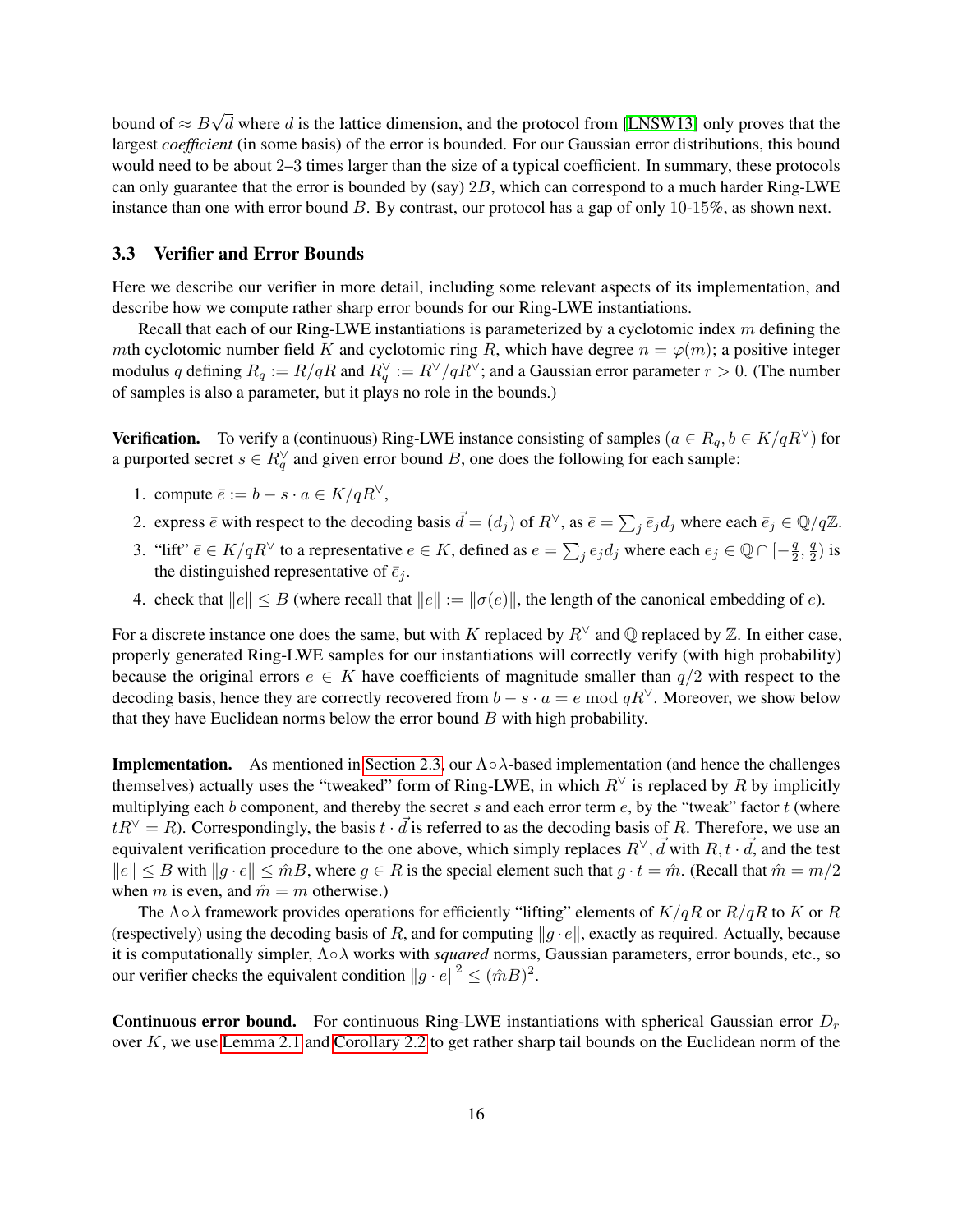error. In our actual challenge instances, the error bound we use was typically within a factor of  $\approx 1.10$  of the largest error in each instance, so it gives little room for misbehavior relative to the correct error distribution.

The bound is obtained as follows. For an appropriate small  $\varepsilon > 0$  we compute the minimal  $c > 1/\sqrt{2\pi}$ (up to  $\approx 10^{-4}$  precision) such that

$$
\pi c^2 - \ln c \ge \frac{1}{n} \ln(1/\varepsilon) + \frac{1}{2} \ln(2\pi e).
$$

Then by [Corollary 2.2,](#page-9-2) we have  $Pr_{x \sim D_r}[\|x\| > B] < \varepsilon$ , where  $B := cr\sqrt{n}$ . Concretely, we set  $\varepsilon = 2^{-25}$ to get a rather strict bound that is still not too likely to be violated over the tens of thousands of error terms across all the instances.

**Discrete error bound.** For Ring-LWE instantiations with spherical Gaussian error  $D<sub>r</sub>$  over K, discretized (i.e., rounded off) to  $R^{\vee}$  using the decoding basis  $\vec{d}$ , we need to use a high-probability bound on the norm of the discretized error. For this we use a combination of [Corollary 2.2](#page-9-2) and a (partially heuristic) analysis of the round-off term. In our actual challenge instances, the ultimate bound was typically within a factor of  $\approx 1.15$ of the largest error in each instance.

Our discrete bound is obtained as follows. We first compute the same bound  $B = cr\sqrt{n}$  on  $D_r$  as above. Now, because  $D_r$  is above or near the "smoothing parameter" of  $R^{\vee}$ , the fractional part  $\mathbf{f} \in [-\frac{1}{2}]$  $\frac{1}{2}, \frac{1}{2}$  $(\frac{1}{2})^n$ of its coefficient vector with respect to  $\vec{d}$  is close to uniformly random; henceforth we model it as such. The discretization error is  $f = \langle \vec{d}, \mathbf{f} \rangle \in K$ , which corresponds to Df in the canonical embedding, where  $\mathbf{D} = \sigma(\vec{d}) = (\sigma_i(d_j))_{i,j}$ . Observe that

$$
||f||^2 = \langle \mathbf{Df}, \mathbf{Df} \rangle = \mathbf{f}^t \mathbf{Gf},
$$

where  $G = D^* \cdot D$  is the positive definite Gram matrix of D.

We now analyze the trace  $\text{Tr}(\mathbf{G})$ , and use this to obtain a high-probability tail bound on  $||f||$ . Note that by definition of the decoding basis,  $G = H^{-1}$  is the inverse of the Gram matrix H of the powerful basis  $\vec{p}$ . When m is a prime p, the proof of [\[LPR13,](#page-25-6) Lemma 4.3] shows that  $H = pI_{p-1} - 1$ , so  $G = p^{-1}(I_{p-1} + 1)$ , which has trace  $Tr(G) = 2(p-1)/p = 2n/m$ . By the tensorial decomposition of the powerful and decoding bases, this immediately generalizes for arbitrary  $m$  to

$$
\text{Tr}(\mathbf{G}) = \frac{2^k n}{m},
$$

where  $k$  is the number of distinct primes dividing  $m$ .

Recalling that we model  $f \in \left[-\frac{1}{2}\right]$  $\frac{1}{2}, \frac{1}{2}$  $\frac{1}{2}$ )<sup>n</sup> as uniformly random, by independence of  $f_i, f_j$  for  $i \neq j$  and linearity of expectation we have

$$
\mathbb{E}[\|f\|^2] = \mathbb{E}[\mathbf{f}^t \mathbf{G} \mathbf{f}] = \frac{1}{12} \operatorname{Tr}(\mathbf{G}) = \frac{2^k n}{12m}.
$$

We heuristically assume that  $\sigma(f) = \mathbf{D}f$  obeys essentially the same concentration bound [\(Lemma 2.1\)](#page-9-1) as a spherical Gaussian having the above expected squared norm, times a small constant factor to account for the somewhat heavier tails (due to the non-spherical, non-Gaussian distribution). Our ultimate bound is  $\overline{B^2 + F^2}$ , where  $B = cr\sqrt{n}$  and  $F = c\sqrt{2^k n/m}$  are the high-probability bounds on the norms of  $D_r$  and the rounding term  $f$ , respectively.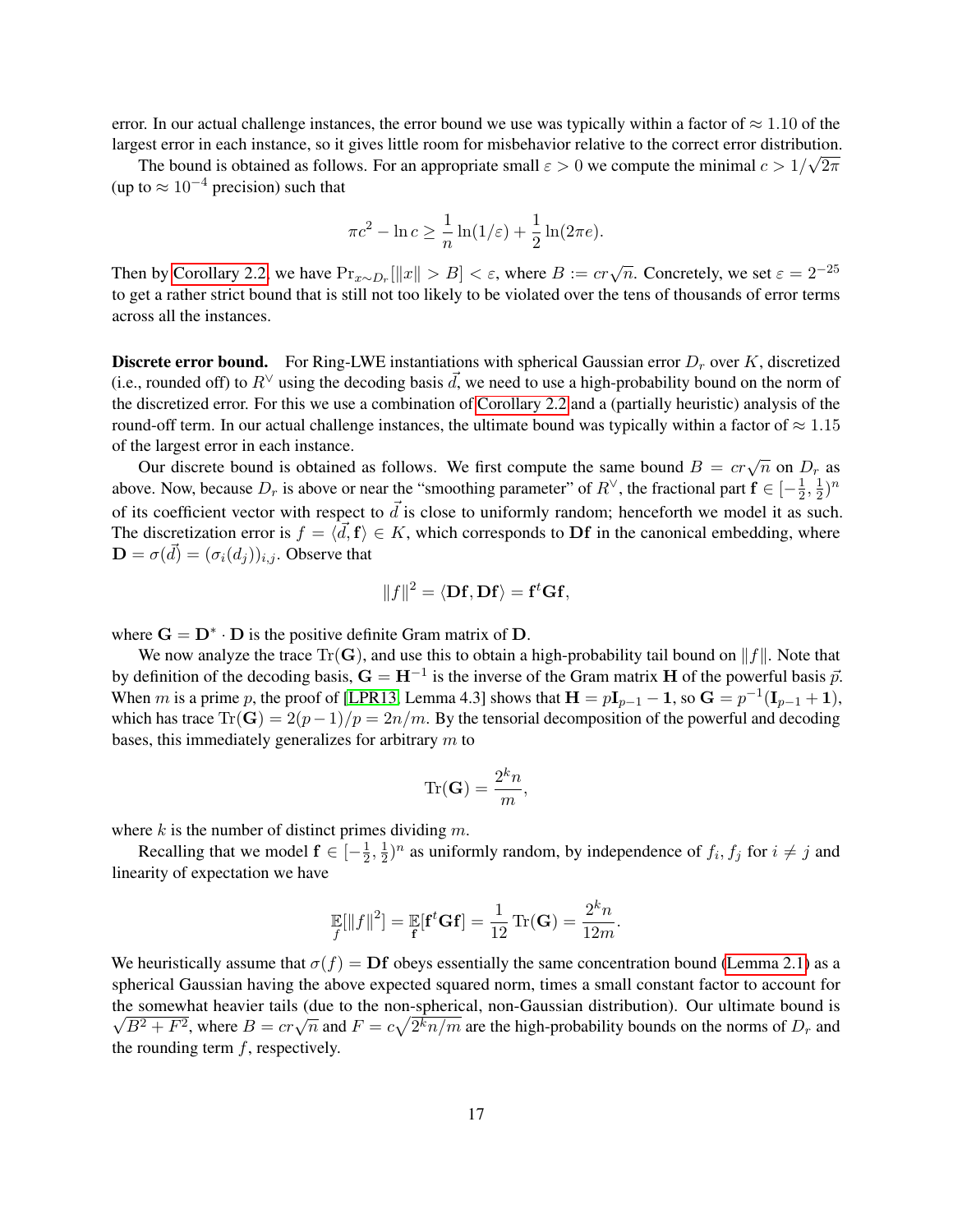## <span id="page-17-1"></span>4 Parameters

Here we give further details on how we choose the parameters of our instantiations, particularly the Gaussian error parameters  $r$  [\(Section 4.1\)](#page-17-0) and modulus  $q$  [\(Section 4.2\)](#page-18-0).

#### <span id="page-17-0"></span>4.1 Error Parameter

As already mentioned in [Section 1.2.2,](#page-4-1) we consider four categories of parameter  $r$  for the Gaussian error distribution  $D_r$  over K: "Trenta," "Grande," "Tall," and "Short." For all categories except Grande, the descriptions in [Section 1.2.2](#page-4-1) give the exact Gaussian parameter, or range of parameters, that we use in our instantiations.

For the Grande category, we use parameters that in particular have provable immunity to the "homo-morphism" attack explored in [\[EHL14,](#page-24-7) [ELOS15,](#page-24-8) [CLS15,](#page-23-6) [CLS16\]](#page-23-8). In [\[Pei16\]](#page-26-3) it was shown that  $r \geq 2$ is a sufficient condition for such immunity (in rings of cryptographically relevant dimensions). Here we generalize and tighten the analysis to obtain better bounds, which we use in our Grande instantiations.

The homomorphism attack on the original (non-"tweaked") definition of decision-Ring-LWE is as follows. (This is for the continuous form; it adapts immediately to the discrete form by replacing K with  $R^{\vee}$ .) Let  $\psi$ be an arbitrary error distribution over K, and let  $\mathcal{I} \subseteq R$  be any ideal divisor of qR. We are given independent samples  $(a_i, b_i) \in R_q \times K/qR^{\vee}$ , which are distributed either uniformly or according to the Ring-LWE distribution for some secret  $s \in R_q^{\vee}$ . We first reduce the samples to

$$
(a'_i = a_i \bmod \mathcal{I}, b'_i = b_i \bmod \mathcal{I}R^{\vee}) \in R/\mathcal{I} \times K/(\mathcal{I}R^{\vee}).
$$

Then for each of the N(*I*) candidate (reduced) secrets  $s' \in R^{\vee}/IR^{\vee}$ , we try to distinguish the  $d'_i :=$  $b'_i - s' \cdot a'_i \in K/\mathcal{I}R^{\vee}$  from uniform. (How this is done does not matter for the present discussion.) Observe that if the samples come from the Ring-LWE distribution, i.e.,  $b_i = s \cdot a_i + e_i \mod qR^\vee$  for  $e_i \leftarrow \psi$ , then for the correct candidate  $s' = s \mod \mathcal{I}R^{\vee}$  we have  $d'_i = e_i \mod \mathcal{I}R^{\vee}$ .

Observe that the above attack takes time at least  $N(\mathcal{I})$  times the number of samples consumed, and that it can work *only if* the reduced error distribution  $\psi$  mod  $\mathcal{I}R^{\vee}$  has noticeable statistical distance from uniform over  $K/\mathcal{I}R^{\vee}$ . Otherwise, the  $d'_{i}$  are statistically indistinguishable from uniform for any candidate  $s'$ , regardless of the form of the original samples (uniform or Ring-LWE), and the attack fails.

Immunity to homomorphism attack. The following lemma gives a sufficient condition on the parameter of Gaussian error  $\psi = D_r$  to ensure that the homomorphism attack has exponentially large time/advantage ratio  $t^n$ , for any desired  $t > 1$ . (Note that the proof never uses the fact that  $\mathcal I$  divides  $qR$ .) For simplicity, in our Grande instantiations we always use  $t = 2$  and hence  $r = \sqrt{8/(\pi e)} \approx 0.968$ . For dimensions (say)  $n > 256$  one could take  $t = 2^{256/n}$  to obtain an even smaller r.

**Lemma 4.1.** For any  $n \geq 17$ ,  $t > 1$ , and  $r \geq t\sqrt{2/(\pi e)} \approx 0.484t$ , the time/advantage ratio of the *homomorphism attack (for any choice of the ideal*  $\mathcal{I}$ *) is at least*  $t^n$ .

*Proof.* Let  $s = N(\mathcal{I})^{1/n}$ , and note that the running time of the attack is at least  $N(\mathcal{I}) = s^n$ , so we may assume without loss of generality that  $s \leq t$ .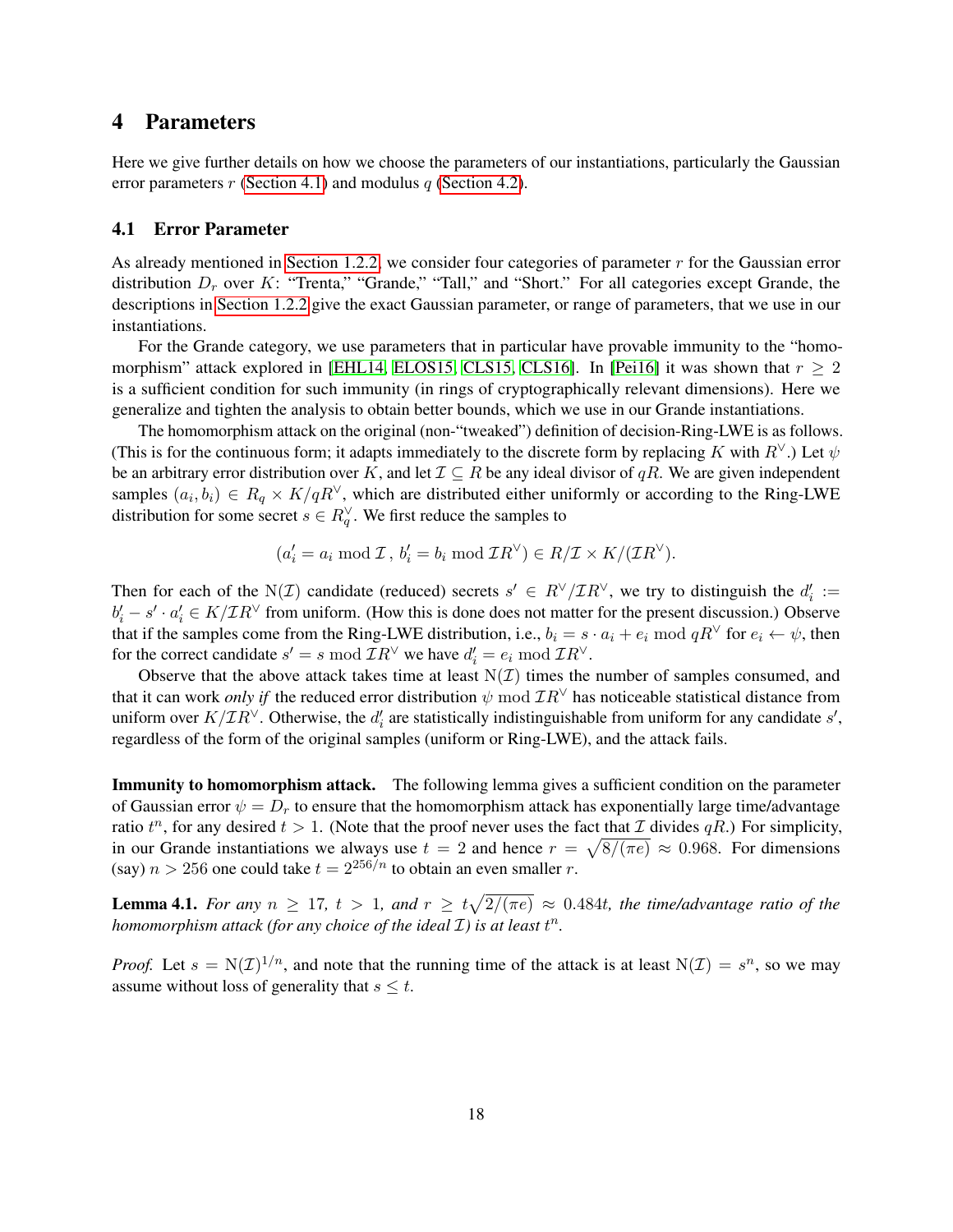The dual ideal of  $TR^{\vee}$  is  $(TR^{\vee})^{-1} \cdot R^{\vee} = \mathcal{I}^{-1}$ , which has norm  $N(\mathcal{I})^{-1}$ , so by [Lemma 2.4](#page-11-1) its minimum The dual ideal of  $\mathcal{L}\mathbb{R}^+$  is  $(\mathcal{L}\mathbb{R}^+)$   $\to \mathbb{R}^+$  =  $\mathcal{L}^-$ , which has horm  $N(\mathcal{L})^-$ , so by Lemma 2.4 its in distance is  $\lambda_1(\mathcal{L}^{-1}) \geq \sqrt{n}/s$ . Letting  $f(x) = \sqrt{2\pi e} \cdot x \cdot \exp(\pi x^2)$  be as in Equation (

$$
c := \frac{r\lambda_1(\mathcal{I}^{-1})}{\sqrt{n}} \ge \frac{r}{s} \ge \frac{r}{t} \ge \sqrt{2/(\pi e)} > 1/\sqrt{2\pi},
$$
  

$$
C := f(c) \le 2\exp(-2/e) < 2^{-1/17},
$$

where the penultimate inequality follows by  $c \geq \sqrt{2/(\pi e)}$  and the fact that f is decreasing for  $x \geq 1/$ √  $2\pi$ .

By [Lemma 2.3,](#page-9-4) the statistical distance between  $D_r \mod TR^{\vee}$  and the uniform distribution over  $K/TR^{\vee}$ is at most  $\frac{1}{2}C^{n}/(1 - C^{n})$ . Then because  $n \geq 17$ , the time/advantage ratio of the attack is

$$
\frac{2(1 - C^n) N(\mathcal{I})}{C^n} \ge \frac{N(\mathcal{I})}{C^n} = (s/C)^n,
$$

so it remains to show that  $s/C \geq t$ . By the previous observation on  $f(x)$  and the fact that  $c \geq r/s > 1/s$ √  $2\pi,$ 

$$
s/C = s/f(c) \ge s/f(r/s) = \frac{r}{\sqrt{2\pi e} \cdot (r/s)^2 \cdot \exp(-\pi (r/s)^2)}.
$$

A straightforward calculation shows that the denominator (as a function of *s*) has a global maximum when  $r/s = 1/\sqrt{\pi}$ , so as desired,  $s/C \geq r\sqrt{\pi e/2} \geq t$ .  $\Box$ 

### <span id="page-18-0"></span>4.2 Modulus

For a given Gaussian error parameter r, we choose moduli q to reflect a typical Ring-LWE public-key encryption or key-exchange application following the basic template from [\[LPR10,](#page-25-1) [Pei14\]](#page-26-9). Essentially, this means that  $q$  must be large enough to accomodate the ultimate error term, which is a combination of the original errors, without any "wraparound." A bit more precisely, we need that with sufficiently high probability, the ultimate error has coefficients (with respect to an appropriate choice of basis) in the interval  $\frac{q}{\left(-\frac{q}{4}\right)}$  $\frac{q}{4}, \frac{q}{4}$  $\frac{q}{4}$ ). The precise meaning of "high probability" depends on the low-level details of the application. For example, wraparound of a few coefficients might be acceptable if error-correcting codes are used, or a final key-confirmation step may handle the rare case when wraparound does occur.

The Ring-LWE "toolkit" [\[LPR13\]](#page-25-6) provides general techniques and reasonably sharp concentration bounds for analyzing the coefficients of sums and products of (discretized) error terms in arbitrary cyclotomics (see, e.g., [\[LPR13,](#page-25-6) Lemma 6.6]). However, their generality makes them a bit pessimistic, so they do not capture the strongest possible concentration properties for concrete cases of interest.

In this work we take a combined empirical and theoretical approach to more tightly bound the ultimate error in encryption/key-exchange applications, and thereby obtain smaller values of the modulus and larger error rates. Our empirical approach is as follows:

- 1. We simulate thousands of ultimate error terms  $E := \hat{m}(e \cdot e' + f \cdot f') \in R^{\vee}$ , where  $e, e', f, f' \in R^{\vee}$ are independent samples from  $D_r$ , discretized to  $R^{\vee}$  using the decoding basis.<sup>[11](#page-18-1)</sup>
- 2. We compute the largest magnitude  $B$  among all the coefficients of all the  $E_s$  (again with respect to the decoding basis), and use  $4B$  as a heuristic "very high probability" bound on the coefficients.

<span id="page-18-1"></span><sup>&</sup>lt;sup>11</sup>Depending on the primes dividing the cyclotomic index m, replacing the  $\hat{m}$  factor by t in the expression for E can sometimes yield smaller coefficients. We use the best of the two choices in our simulation.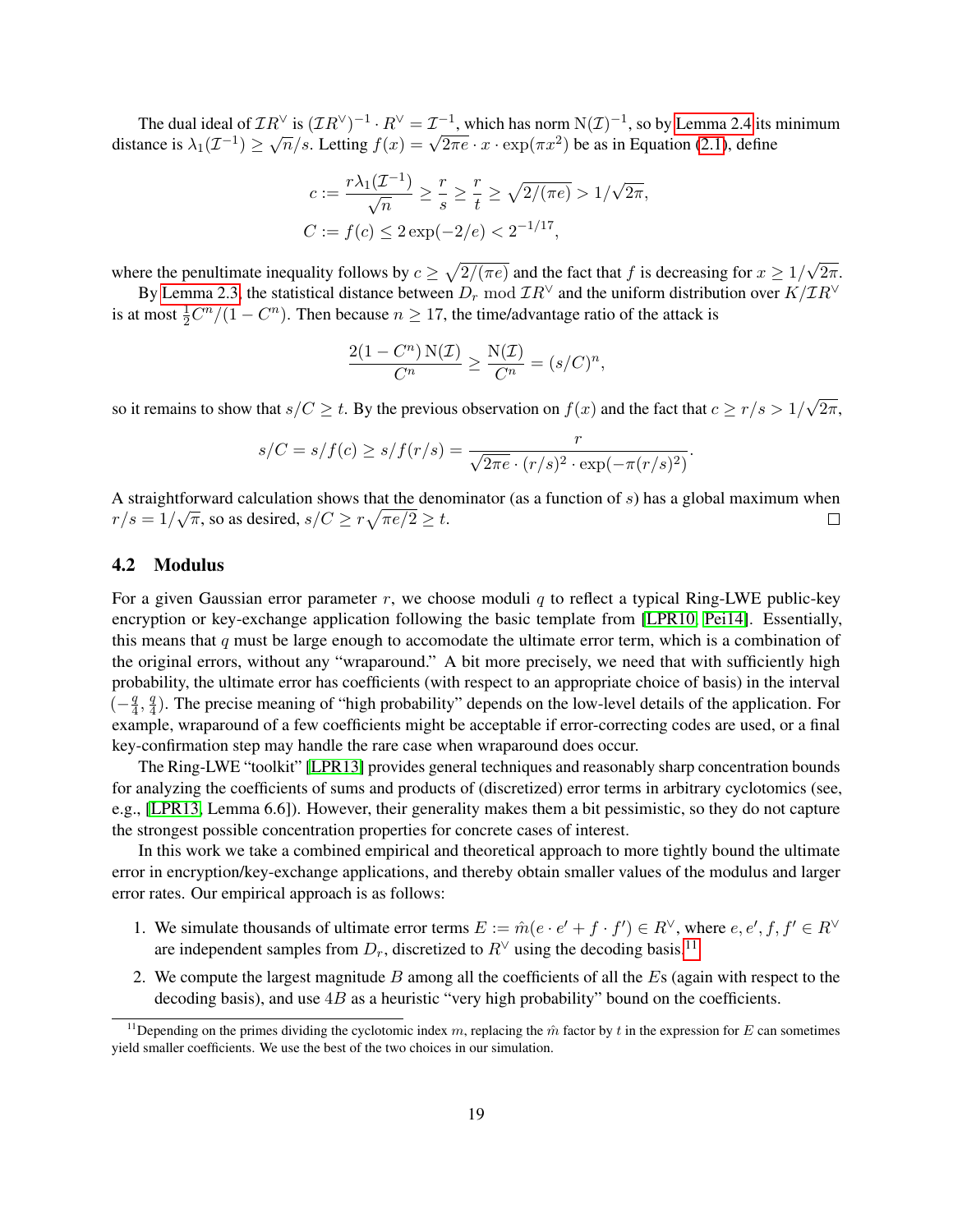3. Using  $4B$  as a lower bound on  $q/4$ , we choose moduli q of different arithmetic forms (e.g., completely split, power of two, ramified) that all conform to this bound.

The theoretical (though heuristic) basis for this approach is as follows: in the canonical embedding, the coordinates of  $D_r$  are i.i.d. Gaussians over  $\mathbb C$  (up to conjugate symmetry), and the same *nearly* holds for the discretization to  $R^{\vee}$  when  $D_r$  is "well-spread" relative to  $R^{\vee}$  (as it is in our instantiations). Because multiplication is coordinate-wise in the canonical embedding, the products  $e \cdot e'$ ,  $f \cdot f'$  have nearly i.i.d. subexponential coordinates. (The multiplication by  $\hat{m}$  simply scales them all by the same factor.) Finally, each coefficient of E with respect to the decoding basis is by definition the inner product of  $\sigma(E)$  with a vector consisting of various roots of unity. Bernstein's inequality says that such inner products have subgaussian √  $\exp(-\Theta(k^2))$  tail probabilities in the "near zone," which in our setting goes all the way out to  $k = O(\sqrt{n})$ standard deviations. In the "far zone" beyond that, the tails are still subexponential  $\exp(-\Theta(k))$ .

Because the near zone is so wide, the largest coefficient among the tens or hundreds of thousands in our simulation should be not much smaller than a true high-probability bound. Concretely, the largest empirical coefficient *B* should have a tail probability of no more than, say,  $2^{-13}$ . Under the subgaussian model, the probability of obtaining a coefficient of magnitude more than  $4B$  is therefore less than  $(2^{-13})^{4^2} = 2^{-208}$ . Even under the weaker subexponential model, the probability is at most  $(2^{-13})^4 = 2^{-52}$ .

## <span id="page-19-0"></span>5 Hardness Estimates

In this section we describe how we obtain hardness estimates for our challenges. There are many different algorithmic approaches for attacking lattice problems like the approximate Shortest Vector Problem (SVP) and the Bounded Distance Decoding (BDD) problem, of which Ring-LWE/LWR are special cases. These include lattice-basis reduction (e.g., [\[LLL82,](#page-24-11) [Sch87,](#page-26-15) [GNR10,](#page-24-12) [CN11,](#page-23-13) [MW16\]](#page-25-13)), exponential-time and -space sieving or Voronoi-based algorithms (e.g., [\[AKS01,](#page-22-14) [NV08,](#page-26-16) [MV10b,](#page-25-14) [MV10a,](#page-25-15) [Laa15,](#page-24-13) [ADRS15\]](#page-22-15)), combinatorial and algebraic attacks [\[BKW03,](#page-23-14) [AG11,](#page-22-4) [ACFP14\]](#page-21-0), and combinations thereof (e.g., [\[How07\]](#page-24-14)).

Because all the above approaches represent active areas of research and can be difficult to compare directly—especially because some require enormous memory—we do not attempt to give precise estimates of "bits of security." Instead, we follow the analysis approach of [\[MR09,](#page-25-2) [LP11,](#page-25-4) [LN13,](#page-25-5) [ADPS16\]](#page-22-1) for (Ring-)LWE to derive two kinds of hardness estimates. First, we give the approximate *root-Hermite factor*  $\delta > 1$  needed to solve each challenge via lattice attacks. We use  $\delta$  to classify each challenge into one of a few broad categories, ranging from "toy" (very easy) to "very hard"(likely out of reach for nation-state attackers using the best publicly known algorithms). Second, we estimate the smallest *block size* that is sufficient to solve the challenge using the BKZ algorithm [\[SE94,](#page-26-17) [CN11\]](#page-23-13).

In [Appendix D,](#page-32-0) [Table 1](#page-32-1) and [Table 2](#page-37-0) give the hardness estimates for our Ring-LWE/LWR challenges, using the methods described below (specifically, Equations [\(5.1\)](#page-20-0) and [\(5.2\)](#page-21-4)).

### <span id="page-19-1"></span>5.1 Ring-LWE/LWR as BDD

A standard attack on Ring-LWE casts it as a Bounded Distance Decoding (BDD) problem on a random lattice from a certain class. For a collection of  $\ell$  Ring-LWE samples  $(a_i \in R_q, b_i = s \cdot a_i + e_i \mod qR^{\vee})$  defining  $\vec{a} = (a_1, \dots, a_\ell)$ , we consider the corresponding "q-ary" lattice

$$
\mathcal{L}(\vec{a}) := \{ \vec{v} \in (R^{\vee})^{\ell} : \exists z \in R^{\vee} \text{ such that } \vec{v} = z \cdot \vec{a} \text{ (mod } qR^{\vee}) \}.
$$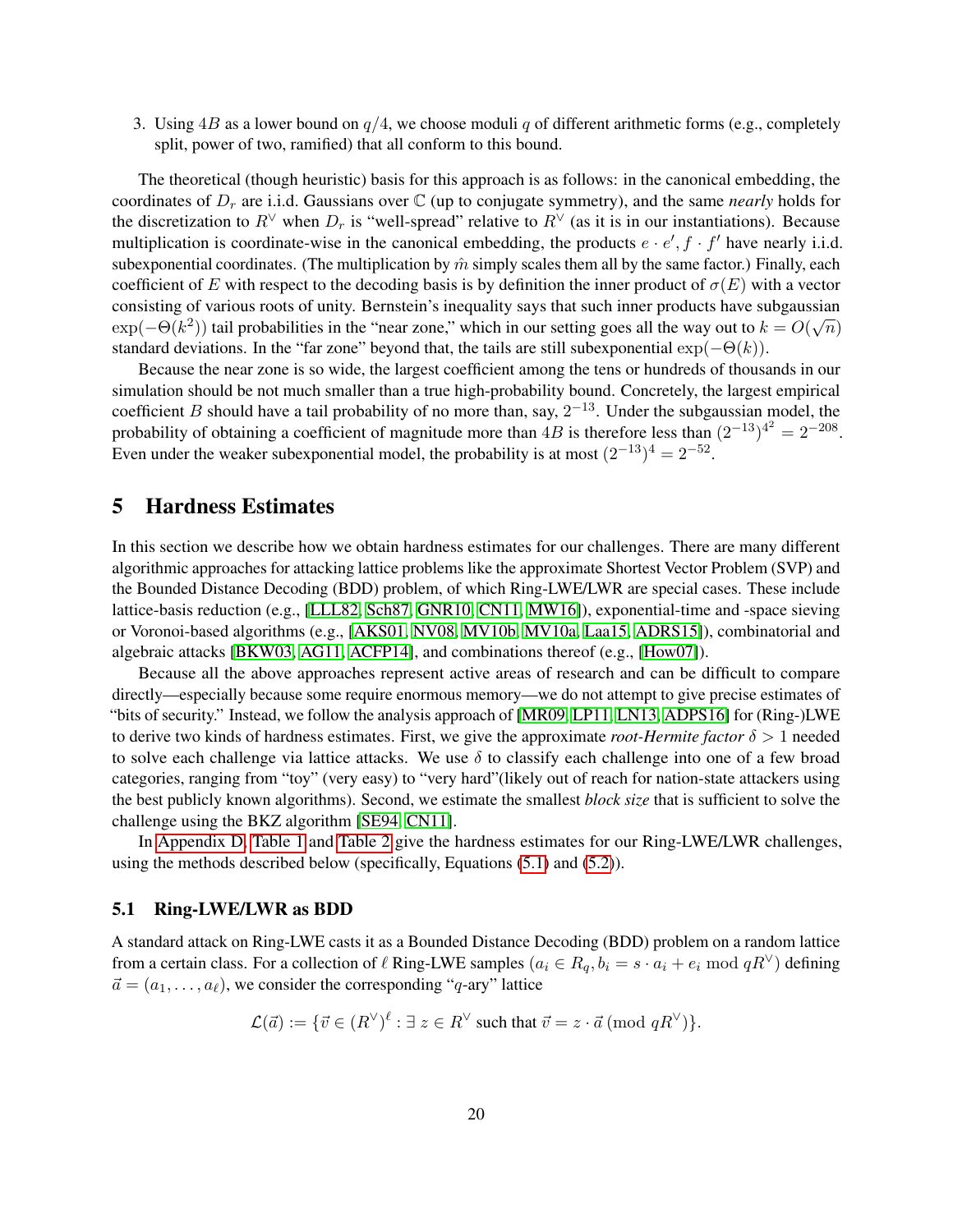The vector  $\vec{b} = (b_1, \ldots, b_\ell) \approx s \cdot \vec{a} \mod qR^\vee$  is then a BDD target that is close to an element of  $\mathcal{L}(\vec{a})$ , and the BDD error is  $\vec{e} = (e_1, \dots, e_\ell)$ , where each  $e_i$  is distributed as the spherical Gaussian  $D_r$ .

The difficulty of BDD is primarily determined by the lattice dimension, and the width of the error relative to the (dimension-normalized) lattice determinant. Because  $R^{\vee}$  is isomorphic as a group to  $\mathbb{Z}^n$ , we have that  $\mathcal{L}(\vec{a})$  is an  $\ell_n$ -dimensional lattice; however, by ignoring some coordinates we can view it as a d-dimensional lattice for any desired  $d \in [n, \ell n]$ . In order to most easily adapt the prior analyses for attacks on (Ring-)LWE, we also implicitly rescale the canonical embedding (thereby rescaling both the lattice and the error) by a factor of  $\delta_R := \text{vol}(\sigma(R))^{1/n}$ , so that the rescaled  $R^{\vee}$  has unit volume, just like  $\mathbb{Z}^n$ . The determinant of the lattice is then  $q^{d-n}$ —the same as for a d-dimensional LWE lattice—and the error is distributed as a spherical Gaussian of parameter  $r' := \delta_R \cdot r$ .

For Ring-LWR we proceed similarly, but because the rounding is done with respect the decoding basis of  $R^{\vee}$ —which in general is not orthogonal in the canonical embedding—we instead use the geometry given by identifying the decoding basis with the standard basis of  $\mathbb{Z}^n$ , and we model the rounding error in each coordinate as uniform in the interval  $\left(-\frac{q}{2a}\right)$  $\frac{q}{2p}, \frac{q}{2p}$  $\frac{q}{2p}$ ). This makes the rounding error isotropic and gives  $R^{\vee}$ unit volume, and therefore yields the smallest ratio of error width to dimension-normalized determinant. Specifically, the lattice determinant is again  $q^{d-n}$ , and the error has standard deviation  $\frac{q}{p}/\sqrt{12}$  in each coordinate, so we heuristically model it as a spherical Gaussian with parameter  $r' := \frac{q}{n}$  $\frac{q}{p}\sqrt{\pi/6}.$ 

### <span id="page-20-1"></span>5.2 Root-Hermite Factor

The quality of lattice vectors, and the concrete hardness of obtaining them, is often measured by the *Hermite factor*: for a *d*-dimensional lattice L, vector  $\mathbf{v} \in \mathcal{L}$  has Hermite factor  $\delta^d$  given by  $\|\mathbf{v}\| = \delta^d \cdot \text{vol}(\mathcal{L})^{1/d}$ ; we call  $\delta$  the *root-Hermite factor*. Experiments on random lattices indicate that  $\delta$  is a very good indicator of hardness in cryptographically relevant dimensions. For example,  $\delta \approx 1.022$  and  $\delta \approx 1.011$  are efficiently obtainable by the LLL and BKZ-28 algorithms (respectively) [\[GN08\]](#page-24-15), whereas  $\delta = 1.005$  is considered far out of practical reach for  $d \geq 500$  [\[CN11\]](#page-23-13). To our knowledge, the best publicly demonstrated root-Hermite factors for cryptographic dimensions are  $\delta \approx 1.00955$  or more, on the Darmstadt lattice challenges [\[LRBN10\]](#page-25-16).

Assuming that the error is sufficiently "smooth" over the integers, which is the case for all our challenges, the analyses of [\[MR09,](#page-25-2) [LP11,](#page-25-4) [LN13\]](#page-25-5) show that one can solve LWE/BDD with some not-too-small probability by obtaining a root-Hermite factor  $\delta$  given by

<span id="page-20-0"></span>
$$
\lg \delta = \frac{\lg^2(Cq/r')}{4n \lg q}.\tag{5.1}
$$

Here the factor  $C$  influences the success probability: larger values correspond to smaller chance of success. For example, extrapolating from [\[LN13,](#page-25-5) Table 2] for  $n \le 256$ , taking  $C \in [1.7, 2.5]$  can yield probability  $\approx 1$ (depending on the exact dimension);  $C \approx 3.0$  corresponds to probability  $\approx 2^{-32}$ ; and  $C \approx 4.0$  corresponds to probability  $\approx 2^{-64}$ . (These are only rough estimates, and can be affected by the number of iterations, choice of pruning strategy, etc.) In our estimates, for simplicity we always use  $C = 2.0$ .

We use our root-Hermite factor estimates to classify each challenge into one of several qualitative hardness categories. The category thresholds are given in [Figure 2.](#page-21-5)

#### <span id="page-20-2"></span>5.3 BKZ Block Size

Another very good indication of hardness for a BDD instance is the smallest *block size* needed for the success of the BKZ lattice-basis reduction algorithm [\[SE94,](#page-26-17) [CN11\]](#page-23-13). This parameter is a useful proxy for hardness because the runtime for BKZ is at least exponential in the block size.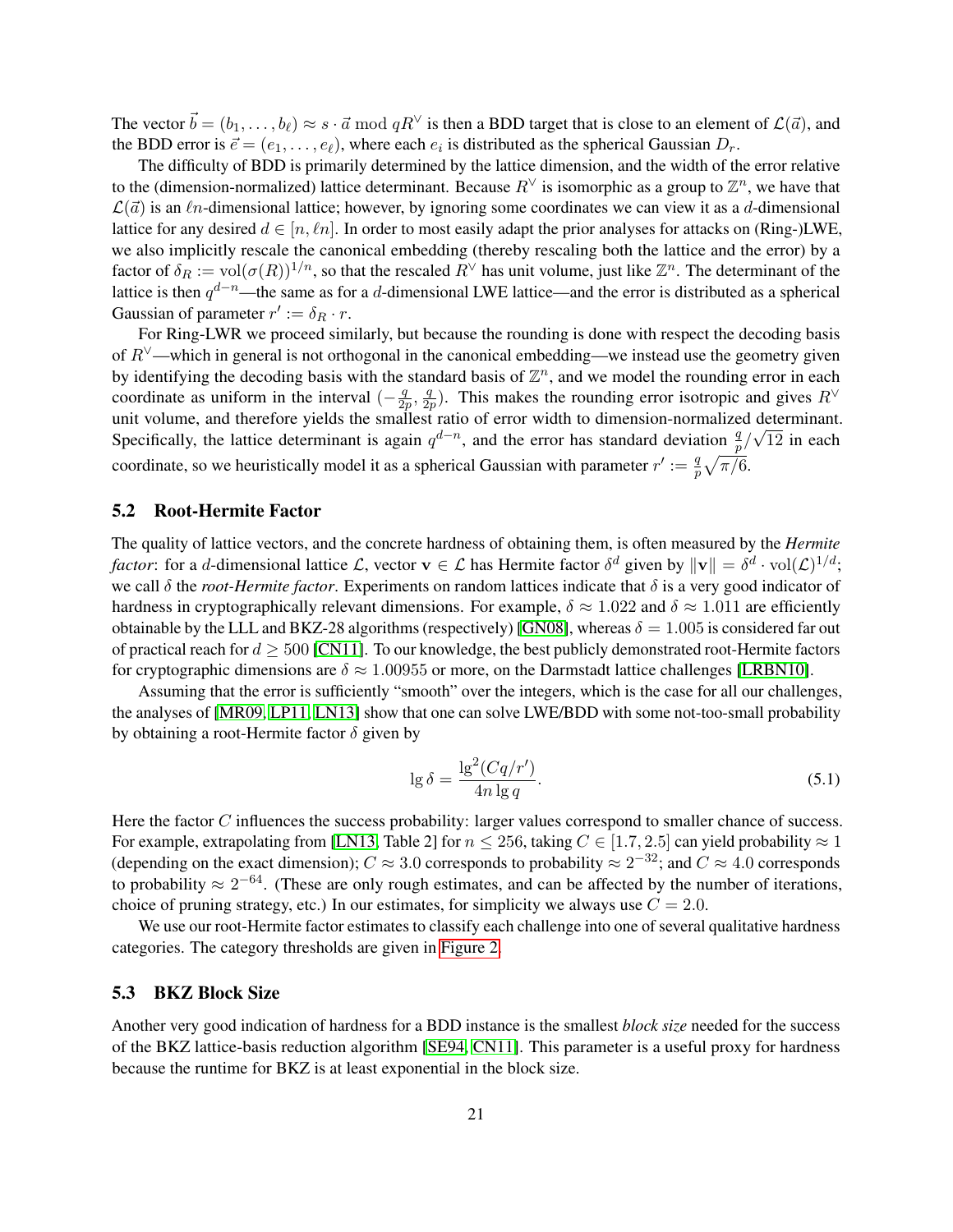| Class     | $\delta >$ |
|-----------|------------|
| Toy       | 1.011      |
| Easy      | 1.0095     |
| Moderate  | 1.0075     |
| Hard      | 1.005      |
| Very Hard | 1.0        |

<span id="page-21-5"></span>Figure 2: Root-Hermite factor thresholds for our qualitative hardness estimates. Each challenge is classified according the largest applicable threshold (i.e., the weakest category.)

Heuristic algorithms exist to approximate the runtime of BKZ [\[CN11,](#page-23-13) [Che13\]](#page-23-15), but they focus on the runtime of an SVP subroutine. This subroutine is called many times by the BKZ algorithm, but there are no precise estimates for the number of calls, and hence no very precise estimates for the total runtime of BKZ. Furthermore, the heuristic estimates are for sufficiently large block sizes in high dimensions, while some of our challenges have low dimension or can be attacked with a relatively small block size. Therefore, rather than provide an imprecise "bits of security" estimate, we instead give the approximate block size needed for the BKZ algorithm to successfully solve each challenge.

The "primal" form of the BKZ attack on LWE/BDD is most easily explained using Kannan's embedding technique, which converts a d-dimensional BDD instance with error  $\vec{e}$  to a  $(d+1)$ -dimensional SVP instance with a "planted" shortest vector  $(\vec{e}, 1)$ .<sup>[12](#page-21-6)</sup> When BKZ is run with a large enough block size b, it successfully finds the planted shortest vector. More specifically, by modeling the behavior of BKZ using the geometric series assumption (GSA) [\[Sch03\]](#page-26-18), and assuming the error is Gaussian with parameter  $r'$ , the analysis of [\[ADPS16\]](#page-22-1) shows that the attack succeeds when

<span id="page-21-4"></span>
$$
r'\sqrt{b/(2\pi)} \le \kappa^{2b-d-1} \cdot q^{1-n/d},\tag{5.2}
$$

where  $\kappa = ((\pi b)^{1/b} \cdot b/(2\pi e))^{1/(2b-2)}$  is the GSA factor. We optimize our choice of  $d \in [n, \ell n]$  to minimize the block size needed for each challenge.

## References

- <span id="page-21-1"></span>[AA16] J. Alperin-Sheriff and D. Apon. Dimension-preserving reductions from LWE to LWR. Cryptology ePrint Archive, Report 2016/589, 2016. <http://eprint.iacr.org/2016/589>.
- <span id="page-21-3"></span>[ACF<sup>+</sup>15] M. R. Albrecht, C. Cid, J. Faugère, R. Fitzpatrick, and L. Perret. On the complexity of the BKW algorithm on LWE. *Designs, Codes and Cryptography*, 74(2):325–354, 2015.
- <span id="page-21-0"></span>[ACFP14] M. R. Albrecht, C. Cid, J.-C. Faugère, and L. Perret. Algebraic algorithms for LWE. Cryptology ePrint Archive, Report 2014/1018, 2014. <http://eprint.iacr.org/2014/1018>.
- <span id="page-21-2"></span>[ACPS09] B. Applebaum, D. Cash, C. Peikert, and A. Sahai. Fast cryptographic primitives and circularsecure encryption based on hard learning problems. In *CRYPTO*, pages 595–618. 2009.

<span id="page-21-6"></span><sup>&</sup>lt;sup>12</sup>Alkim *et al.* [\[ADPS16\]](#page-22-1), found that by adjusting the parameters appropriately, the best "dual" attack required an almost identical block size as the primal attack, so we do not consider it here.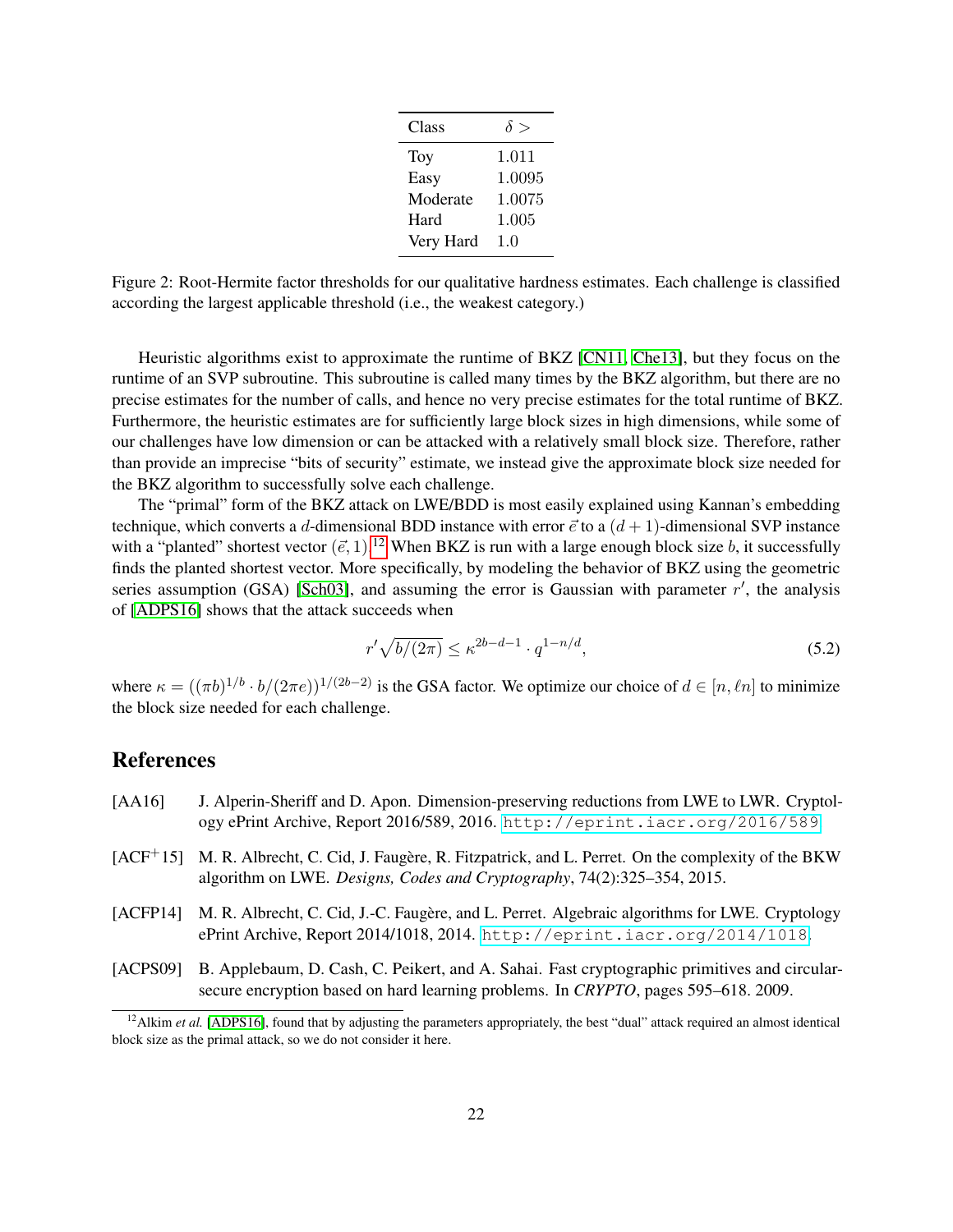- <span id="page-22-1"></span>[ADPS16] E. Alkim, L. Ducas, T. Pöppelmann, and P. Schwabe. Post-quantum key exchange - a new hope. In *USENIX Security Symposium*, pages ??–?? 2016.
- <span id="page-22-15"></span>[ADRS15] D. Aggarwal, D. Dadush, O. Regev, and N. Stephens-Davidowitz. Solving the shortest vector problem in 2<sup>n</sup> time using discrete Gaussian sampling. In *STOC*, pages 733–742. 2015.
- <span id="page-22-9"></span>[AFG13] M. R. Albrecht, R. Fitzpatrick, and F. Göpfert. On the efficacy of solving LWE by reduction to unique-SVP. In *ICISC*, pages 293–310. 2013.
- <span id="page-22-4"></span>[AG11] S. Arora and R. Ge. New algorithms for learning in presence of errors. In *ICALP (1)*, pages 403–415. 2011.
- <span id="page-22-6"></span>[AKPW13] J. Alwen, S. Krenn, K. Pietrzak, and D. Wichs. Learning with rounding, revisited - new reduction, properties and applications. In *CRYPTO*, pages 57–74. 2013.
- <span id="page-22-14"></span>[AKS01] M. Ajtai, R. Kumar, and D. Sivakumar. A sieve algorithm for the shortest lattice vector problem. In *STOC*, pages 601–610. 2001.
- <span id="page-22-5"></span>[AP13] J. Alperin-Sheriff and C. Peikert. Practical bootstrapping in quasilinear time. In *CRYPTO*, pages 1–20. 2013.
- <span id="page-22-10"></span>[APS15] M. R. Albrecht, R. Player, and S. Scott. On the concrete hardness of learning with errors. *J. Mathematical Cryptology*, 9(3):169–203, 2015.
- <span id="page-22-11"></span>[Ban93] W. Banaszczyk. New bounds in some transference theorems in the geometry of numbers. *Mathematische Annalen*, 296(4):625–635, 1993.
- <span id="page-22-8"></span>[BBG+16] J. A. Buchmann, N. Büscher, F. Göpfert, S. Katzenbeisser, J. Krämer, D. Micciancio, S. Siim, C. van Vredendaal, and M. Walter. Creating cryptographic challenges using multi-party computation: The LWE challenge. In *AsiaPKC*, pages 11–20. 2016.
- <span id="page-22-3"></span>[BBL+14] A. Banerjee, H. Brenner, G. Leurent, C. Peikert, and A. Rosen. SPRING: Fast pseudorandom functions from rounded ring products. In *FSE*, pages 38–57. 2014.
- <span id="page-22-2"></span>[BCD+16] J. W. Bos, C. Costello, L. Ducas, I. Mironov, M. Naehrig, V. Nikolaenko, A. Raghunathan, and D. Stebila. Frodo: Take off the ring! practical, quantum-secure key exchange from LWE. In *CCS*, pages 1006–1018. 2016.
- <span id="page-22-12"></span>[BCG15] J. Bonneau, J. Clark, and S. Goldfeder. On Bitcoin as a public randomness source. Cryptology ePrint Archive, Report 2015/1015, 2015. <http://eprint.iacr.org/2015/1015>.
- <span id="page-22-0"></span>[BCNS15] J. W. Bos, C. Costello, M. Naehrig, and D. Stebila. Post-quantum key exchange for the TLS protocol from the ring learning with errors problem. In *IEEE Symposium on Security and Privacy*, pages 553–570. 2015.
- <span id="page-22-13"></span>[BDF+15] T. Baignôlres, C. DelerablÃl'e, M. Finiasz, L. Goubin, T. Lepoint, and M. Rivain. Trap me if you can – million dollar curve. Cryptology ePrint Archive, Report 2015/1249, 2015. <http://eprint.iacr.org/2015/1249>.
- <span id="page-22-7"></span>[BGM+16] A. Bogdanov, S. Guo, D. Masny, S. Richelson, and A. Rosen. On the hardness of learning with rounding over small modulus. In *TCC*, pages 209–224. 2016.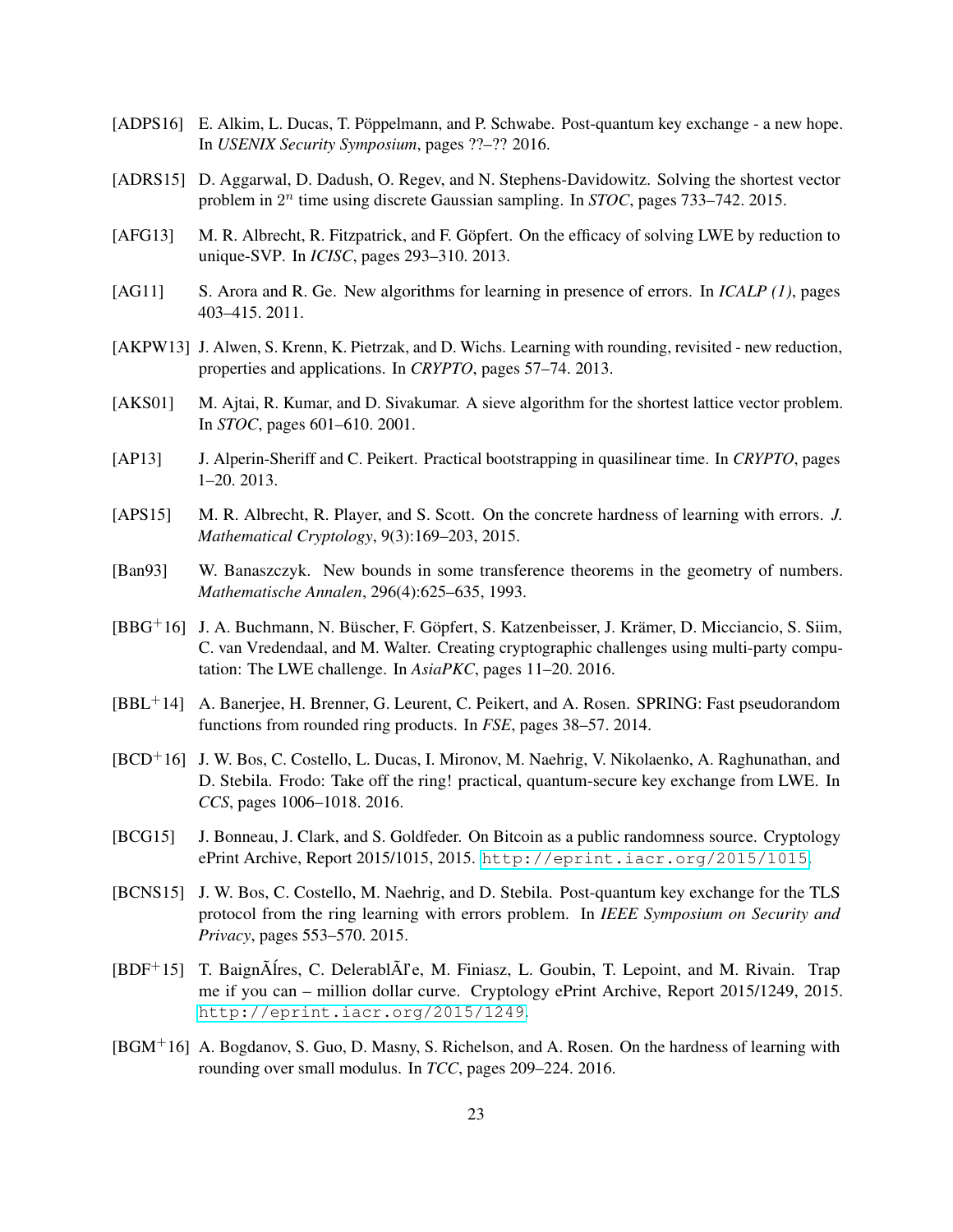- <span id="page-23-16"></span>[BK15] E. Barker and J. Kelsey. Recommendation for random number generation using deterministic random bit generators, June 2015. NIST Special Publication 800-90A, revision 1.
- <span id="page-23-14"></span>[BKW03] A. Blum, A. Kalai, and H. Wasserman. Noise-tolerant learning, the parity problem, and the statistical query model. *J. ACM*, 50(4):506–519, 2003.
- <span id="page-23-10"></span>[BLP+13] Z. Brakerski, A. Langlois, C. Peikert, O. Regev, and D. Stehlé. Classical hardness of learning with errors. In *STOC*, pages 575–584. 2013.
- <span id="page-23-3"></span>[BPR12] A. Banerjee, C. Peikert, and A. Rosen. Pseudorandom functions and lattices. In *EUROCRYPT*, pages 719–737. 2012.
- <span id="page-23-0"></span>[Bra16] M. Braithwaite. Experimenting with post-quantum cryptography, July 2016. [https://security.googleblog.com/2016/07/](https://security.googleblog.com/2016/07/experimenting-with-post-quantum.html) [experimenting-with-post-quantum.html](https://security.googleblog.com/2016/07/experimenting-with-post-quantum.html), last retrieved Aug 2016.
- <span id="page-23-9"></span>[BV11] Z. Brakerski and V. Vaikuntanathan. Efficient fully homomorphic encryption from (standard) LWE. *SIAM J. Comput.*, 43(2):831–871, 2014. Preliminary version in FOCS 2011.
- <span id="page-23-4"></span>[CDPR16] R. Cramer, L. Ducas, C. Peikert, and O. Regev. Recovering short generators of principal ideals in cyclotomic rings. In *EUROCRYPT*, pages 559–585. 2016.
- <span id="page-23-5"></span>[CDW17] R. Cramer, L. Ducas, and B. Wesolowski. Short Stickelberger class relations and application to Ideal-SVP. In *EUROCRYPT*. 2017. To appear.
- <span id="page-23-11"></span>[Cer97] Certicom ECC challenge, November 1997. [https://www.certicom.com/images/](https://www.certicom.com/images/pdfs/challenge-2009.pdf) [pdfs/challenge-2009.pdf](https://www.certicom.com/images/pdfs/challenge-2009.pdf), last retrieved Aug 2016.
- <span id="page-23-15"></span>[Che13] Y. Chen. *Lattice Reduction and Concrete Security of Fully Homomorphic Encryption*. Ph.D. thesis, Paris Diderot University, 2013.
- <span id="page-23-6"></span>[CLS15] H. Chen, K. Lauter, and K. E. Stange. Attacks on search RLWE. Cryptology ePrint Archive, Report 2015/971, 2015. <http://eprint.iacr.org/>.
- <span id="page-23-8"></span>[CLS16] H. Chen, K. Lauter, and K. E. Stange. Vulnerable Galois RLWE families and improved attacks. Cryptology ePrint Archive, Report 2016/193, 2016. <http://eprint.iacr.org/>.
- <span id="page-23-13"></span>[CN11] Y. Chen and P. Q. Nguyen. BKZ 2.0: Better lattice security estimates. In *ASIACRYPT*, pages 1–20. 2011.
- <span id="page-23-12"></span>[Con09] K. Conrad. The different ideal, 2009. Available at [http://www.math.uconn.edu/](http://www.math.uconn.edu/~kconrad/blurbs/) [~kconrad/blurbs/](http://www.math.uconn.edu/~kconrad/blurbs/), last accessed 12 Oct 2009.
- <span id="page-23-2"></span>[CP16a] E. Crockett and C. Peikert. Λ∘λ: Functional lattice cryptography. In *ACM CCS*, pages 993–1005. 2016. Full version at <http://eprint.iacr.org/2015/1134>.
- <span id="page-23-7"></span>[CP16b] E. Crockett and C. Peikert.  $\Lambda \circ \lambda$  source code repository, 2016. [https://github.com/](https://github.com/cpeikert/Lol) [cpeikert/Lol](https://github.com/cpeikert/Lol).
- <span id="page-23-1"></span>[DDLL13] L. Ducas, A. Durmus, T. Lepoint, and V. Lyubashevsky. Lattice signatures and bimodal gaussians. In *CRYPTO*, pages 40–56. 2013.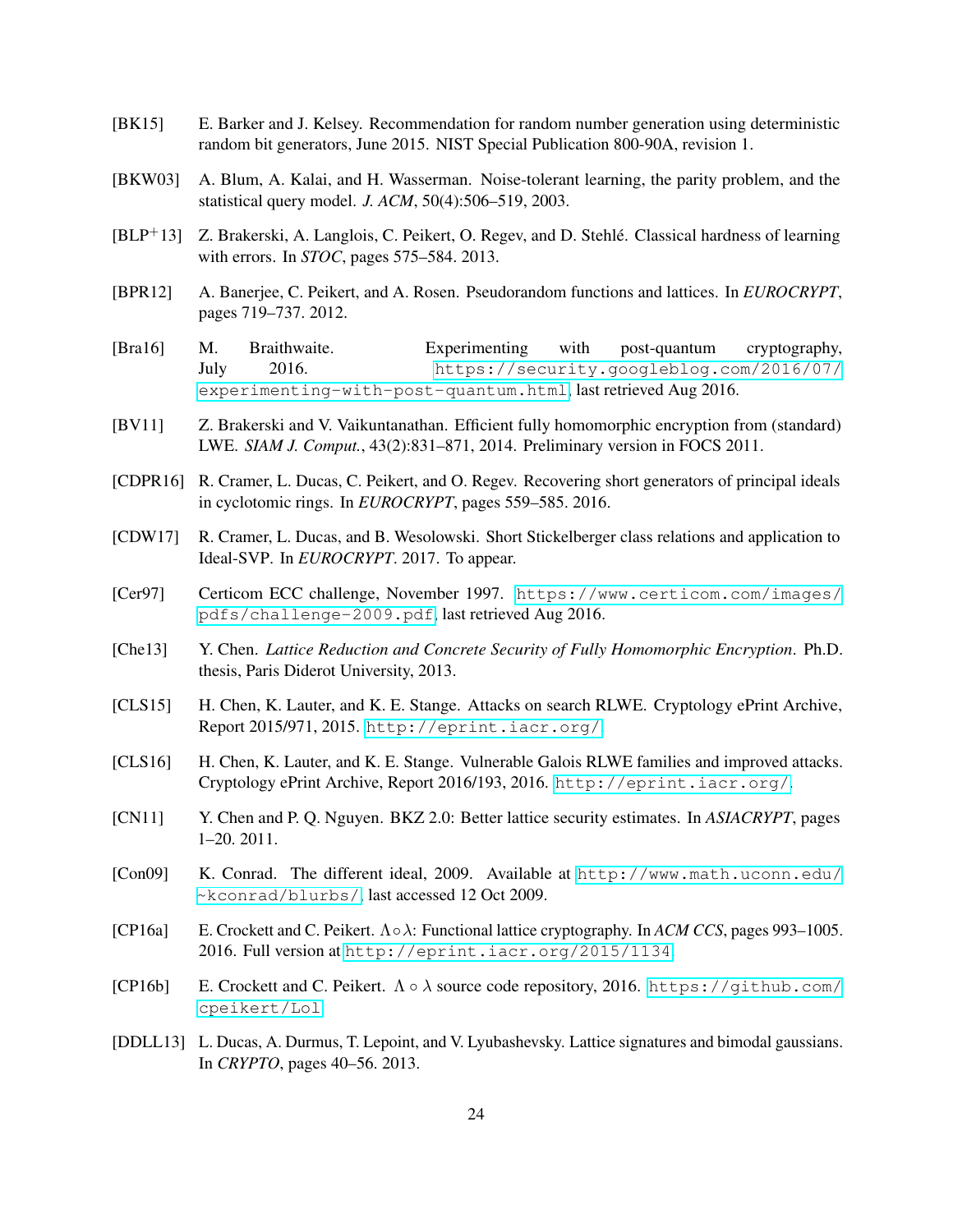- <span id="page-24-5"></span>[DORS04] Y. Dodis, R. Ostrovsky, L. Reyzin, and A. Smith. Fuzzy extractors: How to generate strong keys from biometrics and other noisy data. *SIAM J. Comput.*, 38(1):97–139, 2008. Preliminary version in EUROCRYPT 2004.
- <span id="page-24-16"></span>[DuB15] T. DuBuisson. DRBG haskell package, Nov 2015. [https://hackage.haskell.org/](https://hackage.haskell.org/package/DRBG) [package/DRBG](https://hackage.haskell.org/package/DRBG).
- <span id="page-24-7"></span>[EHL14] K. Eisenträger, S. Hallgren, and K. E. Lauter. Weak instances of PLWE. In *SAC*, pages 183–194. 2014.
- <span id="page-24-8"></span>[ELOS15] Y. Elias, K. E. Lauter, E. Ozman, and K. E. Stange. Provably weak instances of Ring-LWE. In *CRYPTO*, pages 63–92. 2015.
- <span id="page-24-10"></span>[GB14] A. Gernandt and B. Bipp. OriginStamp, 2014. <https://www.originstamp.org/>, last retrieved Aug 2016.
- <span id="page-24-6"></span>[GHS12] C. Gentry, S. Halevi, and N. P. Smart. Better bootstrapping in fully homomorphic encryption. In *Public Key Cryptography*, pages 1–16. 2012.
- <span id="page-24-1"></span>[GLP12] T. Güneysu, V. Lyubashevsky, and T. Pöppelmann. Practical lattice-based cryptography: A signature scheme for embedded systems. In *CHES*, pages 530–547. 2012.
- <span id="page-24-15"></span>[GN08] N. Gama and P. Q. Nguyen. Predicting lattice reduction. In *EUROCRYPT*, pages 31–51. 2008.
- <span id="page-24-12"></span>[GNR10] N. Gama, P. Q. Nguyen, and O. Regev. Lattice enumeration using extreme pruning. In *EUROCRYPT*, pages 257–278. 2010.
- <span id="page-24-4"></span>[Goo08] Google. Protocol buffers (version 2), Jul 2008. [https://developers.google.com/](https://developers.google.com/protocol-buffers/) [protocol-buffers/](https://developers.google.com/protocol-buffers/), last retrieved Aug 2016.
- <span id="page-24-9"></span>[GPV08] C. Gentry, C. Peikert, and V. Vaikuntanathan. Trapdoors for hard lattices and new cryptographic constructions. In *STOC*, pages 197–206. 2008.
- <span id="page-24-3"></span>[HKM15] G. Herold, E. Kirshanova, and A. May. On the asymptotic complexity of solving LWE. Cryptology ePrint Archive, Report 2015/1222, 2015. <http://eprint.iacr.org/2015/1222>.
- <span id="page-24-14"></span>[How07] N. Howgrave-Graham. A hybrid lattice-reduction and meet-in-the-middle attack against NTRU. In *CRYPTO*, pages 150–169. 2007.
- <span id="page-24-0"></span>[HS] S. Halevi and V. Shoup. HElib: an implementation of homomorphic encryption. [https:](https://github.com/shaih/HElib) [//github.com/shaih/HElib](https://github.com/shaih/HElib), last retrieved May 2016.
- <span id="page-24-13"></span>[Laa15] T. Laarhoven. Sieving for shortest vectors in lattices using angular locality-sensitive hashing. In *CRYPTO*, pages 3–22. 2015.
- <span id="page-24-11"></span>[LLL82] A. K. Lenstra, H. W. Lenstra, Jr., and L. Lovász. Factoring polynomials with rational coefficients. *Mathematische Annalen*, 261(4):515–534, December 1982.
- <span id="page-24-2"></span>[LMPR08] V. Lyubashevsky, D. Micciancio, C. Peikert, and A. Rosen. SWIFFT: A modest proposal for FFT hashing. In *FSE*, pages 54–72. 2008.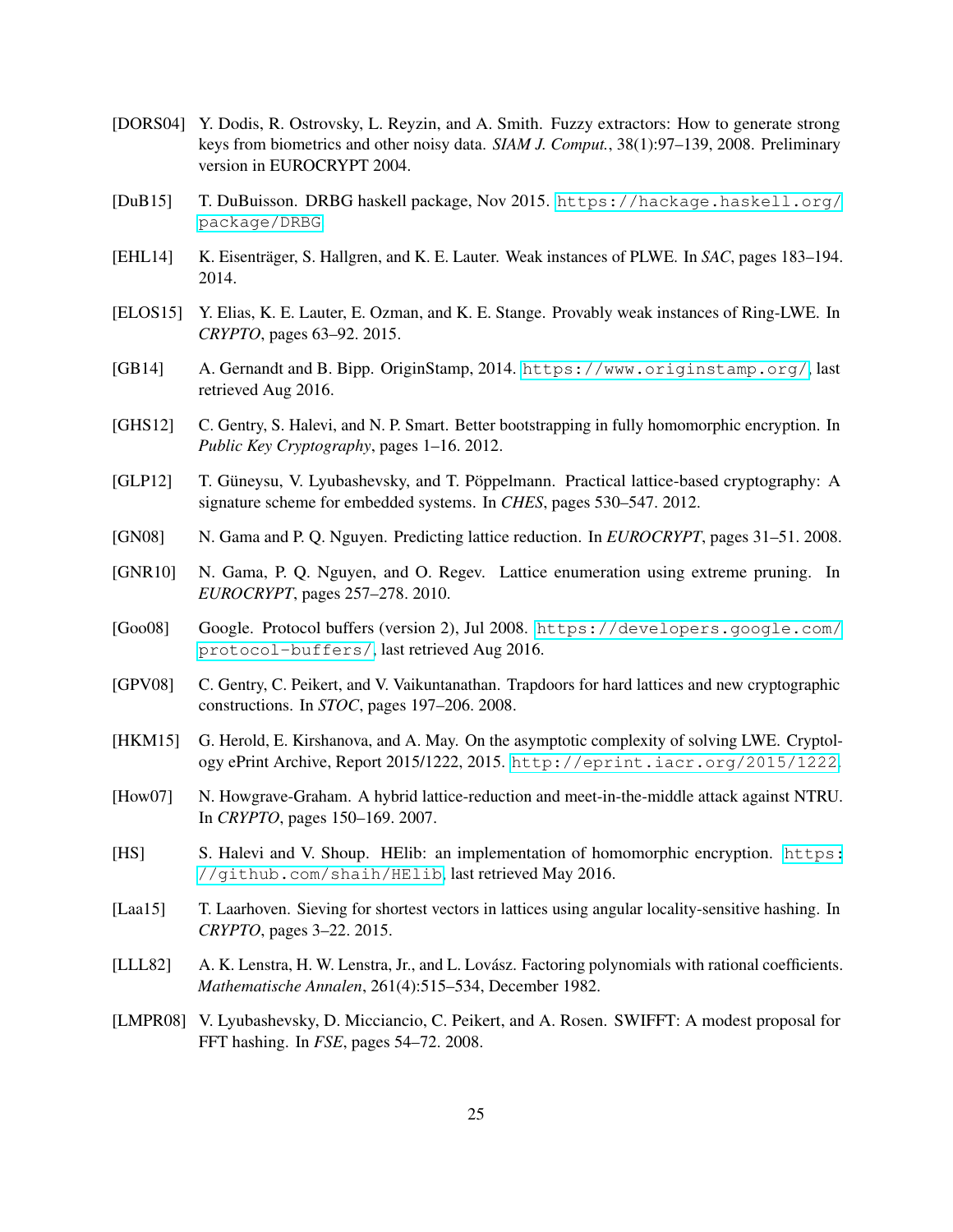- <span id="page-25-5"></span>[LN13] M. Liu and P. Q. Nguyen. Solving BDD by enumeration: An update. In *CT-RSA*, pages 293–309. 2013.
- <span id="page-25-12"></span>[LNSW13] S. Ling, K. Nguyen, D. Stehlé, and H. Wang. Improved zero-knowledge proofs of knowledge for the ISIS problem, and applications. In *PKC*, pages 107–124. 2013.
- <span id="page-25-4"></span>[LP11] R. Lindner and C. Peikert. Better key sizes (and attacks) for LWE-based encryption. In *CT-RSA*, pages 319–339. 2011.
- <span id="page-25-1"></span>[LPR10] V. Lyubashevsky, C. Peikert, and O. Regev. On ideal lattices and learning with errors over rings. *Journal of the ACM*, 60(6):43:1–43:35, November 2013. Preliminary version in Eurocrypt 2010.
- <span id="page-25-6"></span>[LPR13] V. Lyubashevsky, C. Peikert, and O. Regev. A toolkit for ring-LWE cryptography. In *EURO-CRYPT*, pages 35–54. 2013.
- <span id="page-25-16"></span>[LRBN10] R. Lindner, M. Rückert, P. Baumann, and L. Nobach. TU Darmstadt lattice challenge, 2010. <https://www.latticechallenge.org/>.
- <span id="page-25-0"></span>[LS16] I. Lovecruft and P. Schwabe. RebelAlliance: A post-quantum secure hybrid handshake based on NewHope, May 2016. [https://gitweb.torproject.org/user/isis/](https://gitweb.torproject.org/user/isis/torspec.git/tree/proposals/XXX-newhope-hybrid-handshake.txt?h=draft/newhope) [torspec.git/tree/proposals/XXX-newhope-hybrid-handshake.txt?h=](https://gitweb.torproject.org/user/isis/torspec.git/tree/proposals/XXX-newhope-hybrid-handshake.txt?h=draft/newhope) [draft/newhope](https://gitweb.torproject.org/user/isis/torspec.git/tree/proposals/XXX-newhope-hybrid-handshake.txt?h=draft/newhope), last retrieved Aug 2016.
- <span id="page-25-10"></span>[LW15] A. K. Lenstra and B. Wesolowski. A random zoo: sloth, unicorn, and trx. Cryptology ePrint Archive, Report 2015/366, 2015. <http://eprint.iacr.org/2015/366>.
- <span id="page-25-8"></span>[Lyu05] V. Lyubashevsky. The parity problem in the presence of noise, decoding random linear codes, and the subset sum problem. In *APPROX-RANDOM*, pages 378–389. 2005.
- <span id="page-25-3"></span>[Lyu09] V. Lyubashevsky. Fiat-Shamir with aborts: Applications to lattice and factoring-based signatures. In *ASIACRYPT*, pages 598–616. 2009.
- <span id="page-25-7"></span>[MP13] D. Micciancio and C. Peikert. Hardness of SIS and LWE with small parameters. In *CRYPTO*, pages 21–39. 2013.
- <span id="page-25-9"></span>[MR04] D. Micciancio and O. Regev. Worst-case to average-case reductions based on Gaussian measures. *SIAM J. Comput.*, 37(1):267–302, 2007. Preliminary version in FOCS 2004.
- <span id="page-25-2"></span>[MR09] D. Micciancio and O. Regev. Lattice-based cryptography. In *Post Quantum Cryptography*, pages 147–191. Springer, February 2009.
- <span id="page-25-11"></span>[MV03] D. Micciancio and S. P. Vadhan. Statistical zero-knowledge proofs with efficient provers: Lattice problems and more. In *CRYPTO*, pages 282–298. 2003.
- <span id="page-25-15"></span>[MV10a] D. Micciancio and P. Voulgaris. A deterministic single exponential time algorithm for most lattice problems based on Voronoi cell computations. In *STOC*, pages 351–358. 2010.
- <span id="page-25-14"></span>[MV10b] D. Micciancio and P. Voulgaris. Faster exponential time algorithms for the shortest vector problem. In *SODA*, pages 1468–1480. 2010.
- <span id="page-25-13"></span>[MW16] D. Micciancio and M. Walter. Practical, predictable lattice basis reduction. In *EUROCRYPT*, pages 820–849. 2016.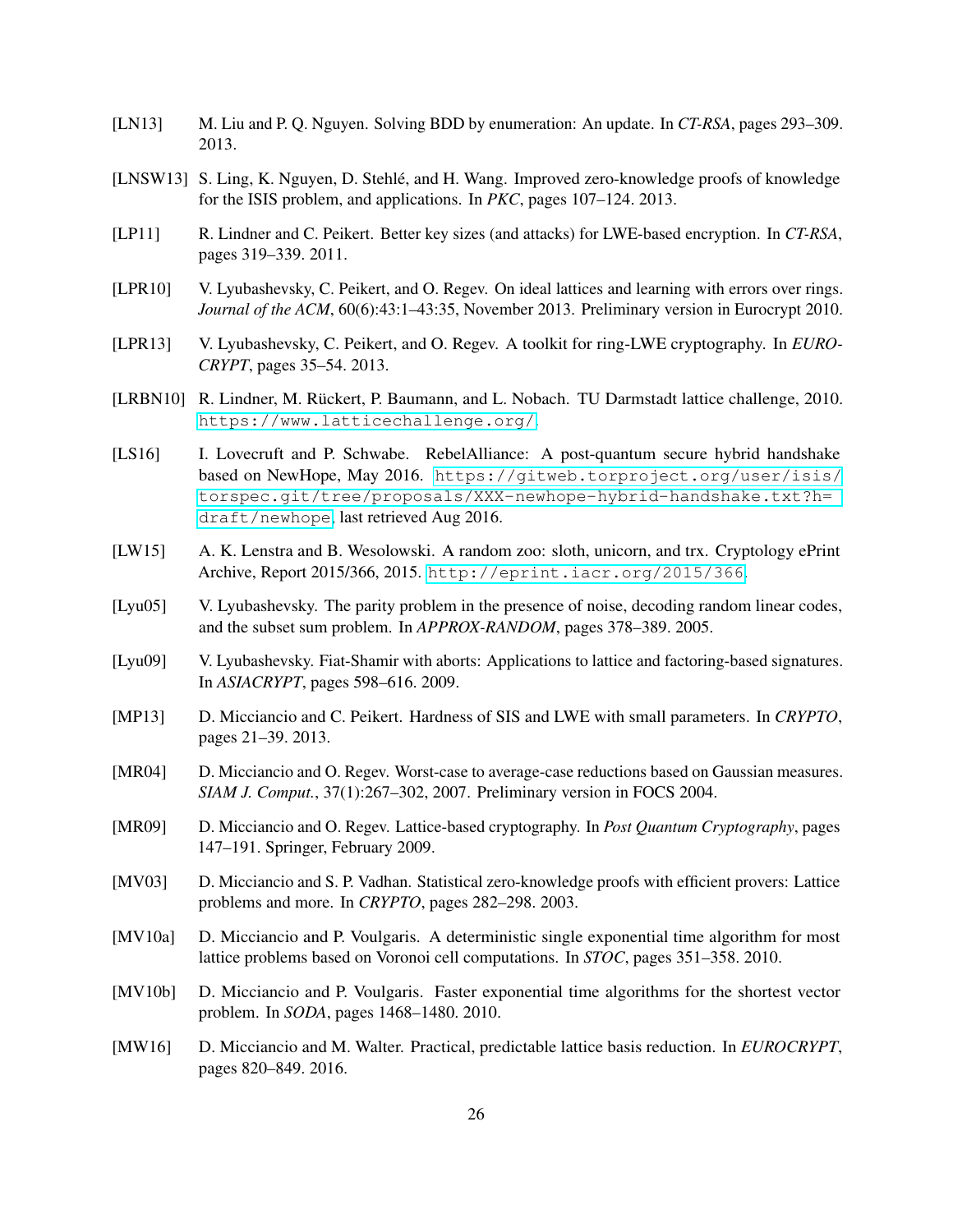- <span id="page-26-5"></span>[NIS11] NIST randomness beacon, Sep 2011. [http://www.nist.gov/itl/csd/ct/nist\\_](http://www.nist.gov/itl/csd/ct/nist_beacon.cfm) [beacon.cfm](http://www.nist.gov/itl/csd/ct/nist_beacon.cfm), last retrieved Aug 2016.
- <span id="page-26-12"></span>[NTR15] NTRU challenge, 2015. [https://www.securityinnovation.com/products/](https://www.securityinnovation.com/products/ntru-crypto/ntru-challenge) [ntru-crypto/ntru-challenge](https://www.securityinnovation.com/products/ntru-crypto/ntru-challenge), last retrieved Aug 2016.
- <span id="page-26-16"></span>[NV08] P. Q. Nguyen and T. Vidick. Sieve algorithms for the shortest vector problem are practical. *J. Mathematical Cryptology*, 2(2):181–207, 2008.
- <span id="page-26-7"></span>[Pei09] C. Peikert. Public-key cryptosystems from the worst-case shortest vector problem. In *STOC*, pages 333–342. 2009.
- <span id="page-26-9"></span>[Pei14] C. Peikert. Lattice cryptography for the Internet. In *PQCrypto*, pages 197–219. 2014.
- <span id="page-26-3"></span>[Pei16] C. Peikert. How (not) to instantiate Ring-LWE. In *SCN*, pages 411–430. 2016.
- <span id="page-26-2"></span>[PRS17] C. Peikert, O. Regev, and N. Stephens-Davidowitz. Pseudorandomness of Ring-LWE for any ring and modulus. In *STOC*. 2017. To appear.
- <span id="page-26-11"></span>[PS13] T. Plantard and M. Schneider. Creating a challenge for ideal lattices. Cryptology ePrint Archive, Report 2013/039, 2013. <http://eprint.iacr.org/2013/039>.
- <span id="page-26-14"></span>[PW16] C. Pierrot and B. Wesolowski. Malleability of the blockchain's entropy. Cryptology ePrint Archive, Report 2016/370, 2016. <http://eprint.iacr.org/2016/370>.
- <span id="page-26-1"></span>[Reg05] O. Regev. On lattices, learning with errors, random linear codes, and cryptography. *J. ACM*, 56(6):1–40, 2009. Preliminary version in STOC 2005.
- <span id="page-26-8"></span>[Reg16] O. Regev. Personal communication, 3 August 2016.
- <span id="page-26-4"></span>[RLW16] Ring-LWE challenges website, 2016. [https://web.eecs.umich.edu/~cpeikert/](https://web.eecs.umich.edu/~cpeikert/rlwe-challenges) [rlwe-challenges](https://web.eecs.umich.edu/~cpeikert/rlwe-challenges).
- <span id="page-26-10"></span>[RSA91] RSA factoring challenge, March 1991. [http://www.emc.com/emc-plus/rsa-labs/](http://www.emc.com/emc-plus/rsa-labs/historical/the-rsa-factoring-challenge-faq.htm) [historical/the-rsa-factoring-challenge-faq.htm](http://www.emc.com/emc-plus/rsa-labs/historical/the-rsa-factoring-challenge-faq.htm), last retrieved Aug 2016.
- <span id="page-26-15"></span>[Sch87] C.-P. Schnorr. A hierarchy of polynomial time lattice basis reduction algorithms. *Theor. Comput. Sci.*, 53:201–224, 1987.
- <span id="page-26-18"></span>[Sch03] C.-P. Schnorr. Lattice reduction by random sampling and birthday methods. In *STACS*, pages 145–156. 2003.
- <span id="page-26-17"></span>[SE94] C.-P. Schnorr and M. Euchner. Lattice basis reduction: Improved practical algorithms and solving subset sum problems. *Mathmatical Programming*, 66:181–199, 1994.
- <span id="page-26-0"></span>[Ste14] A. Steffen. strongSwan BLISS implementation, Dec 2014. [https://wiki.strongswan.](https://wiki.strongswan.org/projects/strongswan/wiki/BLISS) [org/projects/strongswan/wiki/BLISS](https://wiki.strongswan.org/projects/strongswan/wiki/BLISS), updated Nov 2015, last retrieved Aug 2016.
- <span id="page-26-6"></span>[SV11] N. P. Smart and F. Vercauteren. Fully homomorphic SIMD operations. *Designs, Codes and Cryptography*, 71(1):57–81, 2014. Preliminary version in ePrint Report 2011/133.
- <span id="page-26-13"></span>[YDH+15] T. Yasuda, X. Dahan, Y.-J. Huang, T. Takagi, and K. Sakurai. MQ challenge: Hardness evaluation of solving multivariate quadratic problems. Cryptology ePrint Archive, Report 2015/275, 2015. <http://eprint.iacr.org/2015/275>.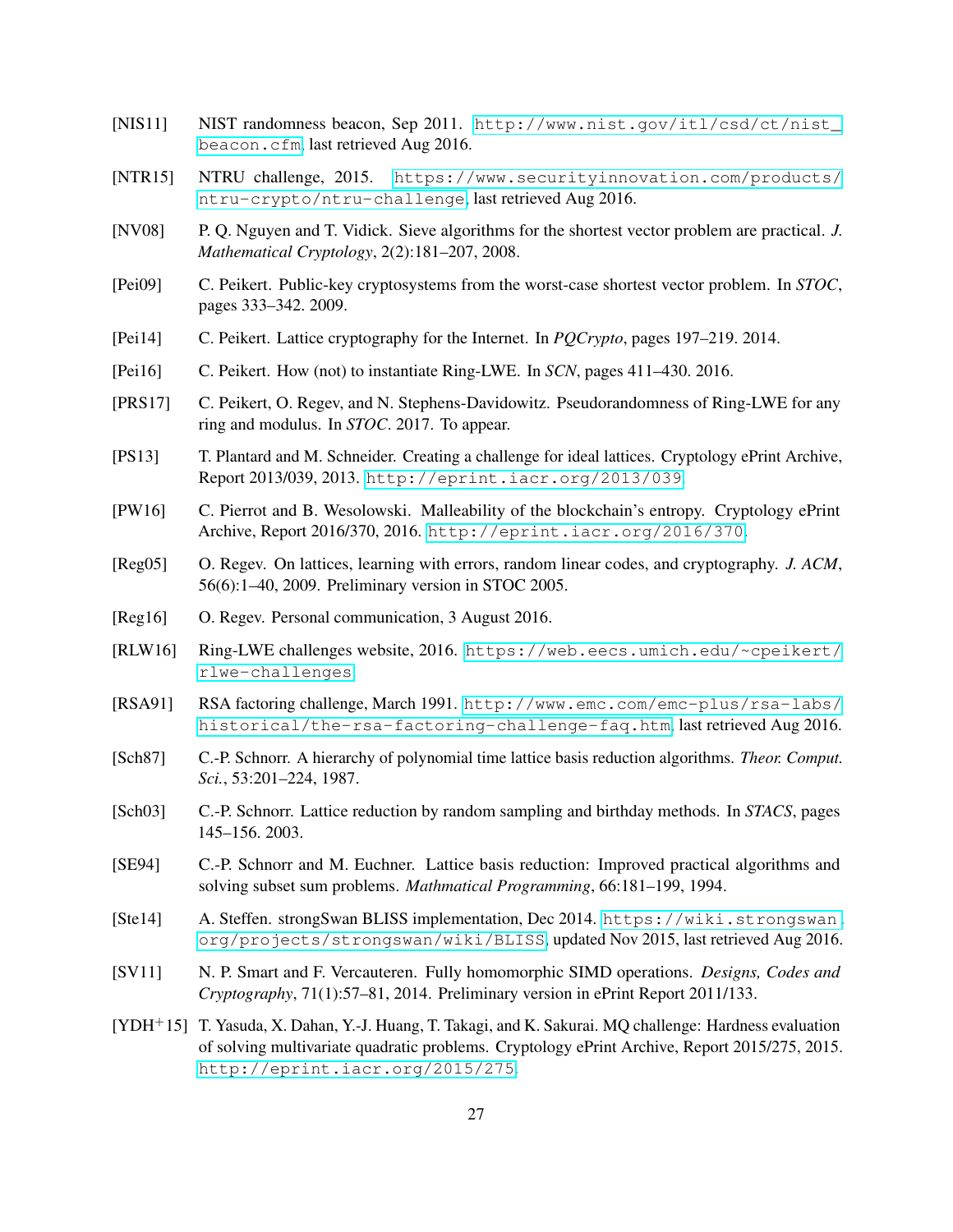## <span id="page-27-0"></span>A Implementation Notes

In this section we describe some of the lower-level technical details of our challenges, and the operational security measures we used when generating them.

Beacon addresses. Every 60 seconds the NIST randomness beacon [\[NIS11\]](#page-26-5) announces a 512-bit string, which is identified by the corresponding *(Unix) epoch*, i.e., the number of seconds elapsed since 1 January 1970 00:00:00 UTC. (The beacon epochs are always divisible by 60.) For our cut-and-choose protocol, a *beacon address* is a pair  $(s, i)$  consisting of an epoch s and a zero-indexed offset  $i \in \{0, \ldots, 63 = 512/8-1\}$ , which indexes the *i*th byte of the beacon's output string for epoch  $s$ .

Each of our challenges is associated with a distinct beacon address, which is used to determine which of its  $N = 32$  instances will become the "official" one; the remainder will have their secrets revealed in the cut-and-choose protocol (see [Section 3](#page-12-0) for details). A beacon address of  $(s, i)$  means that the official instance will be the one indexed by the *i*th byte of the beacon value for epoch  $s$ , interpreted as an unsigned 8-bit integer and reduced modulo 32. That is, we use the least-significant 5 bits of the *i*th byte, and ignore the rest.

To ensure distinct beacon addresses, we generated our challenges to have sequentially increasing addresses starting from epoch 1,471,449,600 (corresponding to 17 August 2016 12:00:00 EDT) and index zero. "Sequentially increasing" means that the index increments from 0 to 63, after which the epoch increments (by  $60$ ) and the index is reset to zero.<sup>[13](#page-27-1)</sup>

Randomness. As the source of randomness for generating each instance of our challenges, we used the Haskell DRBG implementation [\[DuB15\]](#page-24-16) of the NIST standard CTR-DRBG-AES-128 [\[BK15\]](#page-23-16) pseudorandom generator, with a 256-bit seed ("input entropy"). The seeds themselves were derived using the Hash-DRBG-SHA-512 generator [\[BK15\]](#page-23-16), seeded with 512 bits of system entropy. We would have preferred to use Hash-DRBG-SHA-512 for all pseudorandomness, but its implementation in DRBG is much slower, and pseudorandom bit generation is currently the main bottleneck in our implementation.

Operational security. A primary goal when generating our challenges and executing the cut-and-choose protocol was to reduce the risk of unauthorized exfiltration of the underlying secrets, e.g., by malware or hacking.

We generated the challenges on a 2010 MacBook Pro laptop with a freshly installed operating system, which was never connected to any network and had all network interfaces disabled. We exclusively used writeonce CD and DVD media for copying the challenge-generator executable to the laptop, and the challenges and revealed secrets from the laptop.<sup>[14](#page-27-2)</sup>

We enabled FileVault encryption for the user account storage. As an extra layer of protection, we also created and stored the challenges and their secrets in a separately encrypted volume (within user storage), which was kept unmounted except when the challenges were being created or operated upon. The random passphrases for the user account and encrypted volume were generated and stored non-electronically, and were destroyed with fire once the cut-and-choose protocol was completed. Finally, we wiped the storage

<span id="page-27-1"></span><sup>&</sup>lt;sup>13</sup>Actually, there are two non-sequential "jumps" in the beacon addresses of our challenges, corresponding to batches we created with different runs of the generator. However, all beacon addresses are distinct across all our challenges.

<span id="page-27-2"></span><sup>&</sup>lt;sup>14</sup>Because our executable requires compilers and external libraries to build, it was produced on a networked machine. It is conceivable, but seems highly unlikely, that the resulting executable could contain malicious code that manages to exfiltrate secrets via the external media when we export the challenges and revealed secrets. Unfortunately, this risk is inherent to our setup, because we must copy data from the laptop at some point.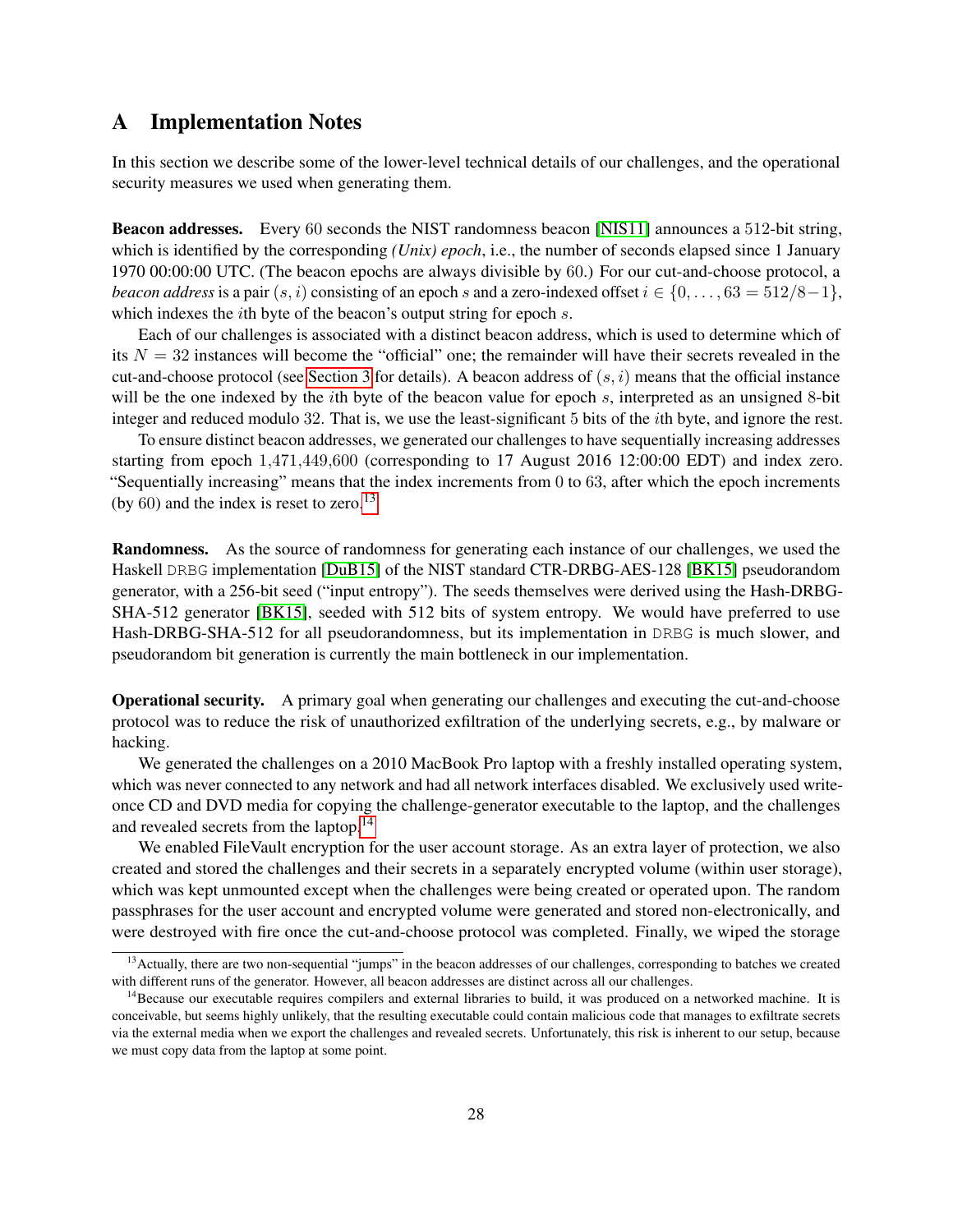media with all-zeros. Therefore, we believe that the non-revealed secrets should be completely unrecoverable (even by us), except by solving the corresponding challenges.

## <span id="page-28-0"></span>B Directory Structure and File Contents

### B.1 Commitment Phase

The commitment phase corresponds to Step [1](#page-12-2) of the cut-and-choose protocol from [Section 3:](#page-12-0) we timestamp and publish all the challenge parameters, instances, and beacon addresses, but none of the underlying secrets.

We publish the commitment phase as a single archive named  $r1we$ -challenges-v1.tar.gz, which contains many directories, each corresponding to a different challenge. For convenience, the Ring-LWE challenge directories are named according to the template<sup>[15](#page-28-1)</sup>

chall-id*challID*-*type*-m*mval*-q*qval*-l*lval*-*annotation*

where

- ∙ *challID* is a globally unique non-negative integer (in decimal);
- ∙ *type* ∈ {rlwec, rlwed} respectively indicates continuous or discretized Ring-LWE;
- *mval* is the cyclotomic index *m*;
- ∙ *qval* is the modulus ;
- ∙ *lval* is the number of Ring-LWE samples ;
- ∙ *annotation* is a descriptive string indicating the categories of the error width and estimated hardness (e.g., grande-moderate);

For example, the (hypothetical) directory chall-id0003-rlwed-m128-q257-l100-short-easy would contain challenge number 3, which is for discretized Ring-LWE over the 128th cyclotomic with modulus  $q = 257$  and  $l = 100$  samples, for a Gaussian parameter r from the "short" category, which we expect to be "easy" to solve.

Similarly, the Ring-LWR challenge directories are named according to the template

chall-id*challID*-rlwr-m*mval*-q*qval*-p*pval*-l*lval*-*annotation*

where *challID*, *mval*, *qval*, and *lval* are as above, and

- *pval* is the target rounding modulus *p*;
- ∙ *annotation* is a descriptive string indicating the estimated hardness category (e.g., veryhard)

Each challenge directory named *dirName* contains the following:

- ∙ A file *dirName*.challenge, which consists of a serialized **message Challenge** containing the parameters of the instantiation, the computed error bound (for Ring-LWE instantiations), the number of instances in the challenge, the beacon address for the cut-and-choose protocol, etc. (See [Figure 3a.](#page-30-0))
- ∙ Several files *dirName*-*instID*.instance, where *instID* is two upper-case hexadecimal digits uniquely identifying the instance within the challenge, starting from 00. Each such file consists of a serialized **message Instance***Type*, where *Type* is as indicated by the challenge file. (See [Figure 3b.](#page-31-0))

See [Appendix C](#page-29-0) for further details on the formats of the .challenge and .instance files.

<span id="page-28-1"></span><sup>&</sup>lt;sup>15</sup>We stress that the file *contents* define the actual challenge data; the names are only for convenience and human readability.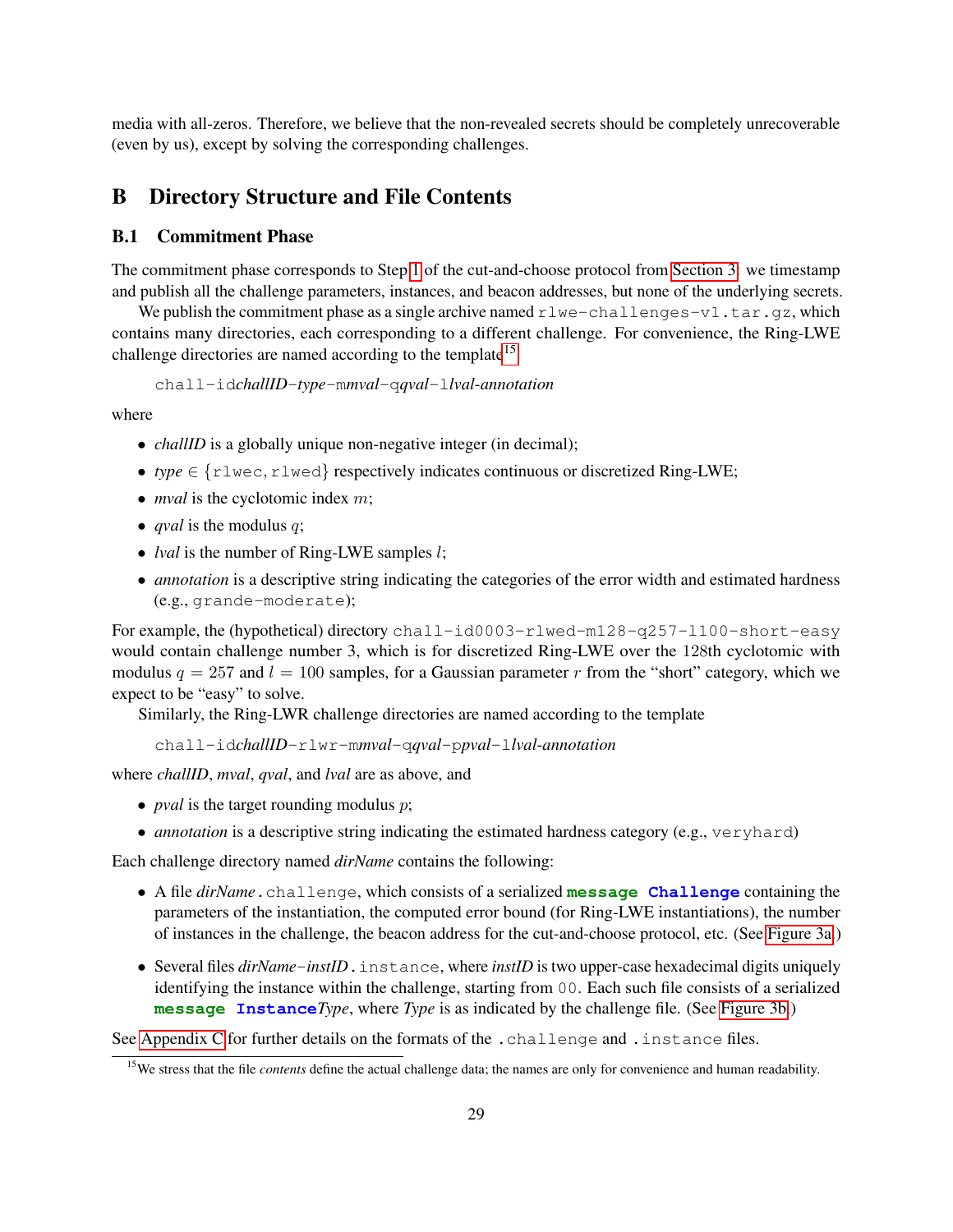### B.2 Reveal Phase

The reveal phase corresponds to Step [3](#page-13-0) of the cut-and-choose protocol from [Section 3:](#page-12-0) for each challenge, we publish the secrets and PRG seeds underlying all but one of the instances, as indicated by the value of the randomness beacon at the "address" (i.e., beacon epoch and byte offset) specified in the challenge.

We publish a single archive having the same directory structure as in the commitment phase. For each instance file *instName*.instance whose secret should be revealed, we include a file *instName*.secret in the same directory, which consists of a serialized **message Secret**. (See [Figure 3b.](#page-31-0))

In addition to the instance secrets, for convenience the archive includes some additional files at the top level of the directory tree (i.e., not in any challenge folder):

- ∙ We include the original XML files for all the needed NIST beacon values; their format is detailed at <https://beacon.nist.gov/record/0.1/beacon-0.1.0.xsd>.
- ∙ We include the NIST certificate containing the public verification key under which the beacon values are digitally signed. This certificate is available at [https://beacon.nist.gov/certificate/](https://beacon.nist.gov/certificate/beacon.cer) [beacon.cer](https://beacon.nist.gov/certificate/beacon.cer).

We remark that all these files are publicly available from the NIST beacon web site; we include them in our archives so that the challenges can be verified offline, or in the event that the NIST beacon becomes unavailable.

## <span id="page-29-0"></span>C Protocol Buffers Message Specifications

Our challenges are serialized using Google's language- and platform-neutral *protocol buffers*framework [\[Goo08\]](#page-24-4). Figure [3](#page-30-0) gives the specifications for all the message types, which are available in the .proto files on the Ring-LWE challenges website [\[RLW16\]](#page-26-4) and the Λ∘λ GitHub repository [\[CP16b\]](#page-23-7). These message specifications can be used to automatically generate parsers for our challenge files in most popular programming languages.

We point out that in the Rq and Kq message types, the coefficient arrays correspond to the *ordered* bases as implemented in  $\Lambda \circ \lambda$ , which are in "digit reversed" order. E.g., the powerful and tweaked decoding basis of the 16th cyclotomic ring is  $1, X^4, X^2, X^6, X, X^5, X^3, X^7$ . See [\[CP16a,](#page-23-2) Section C.1.1] for further details.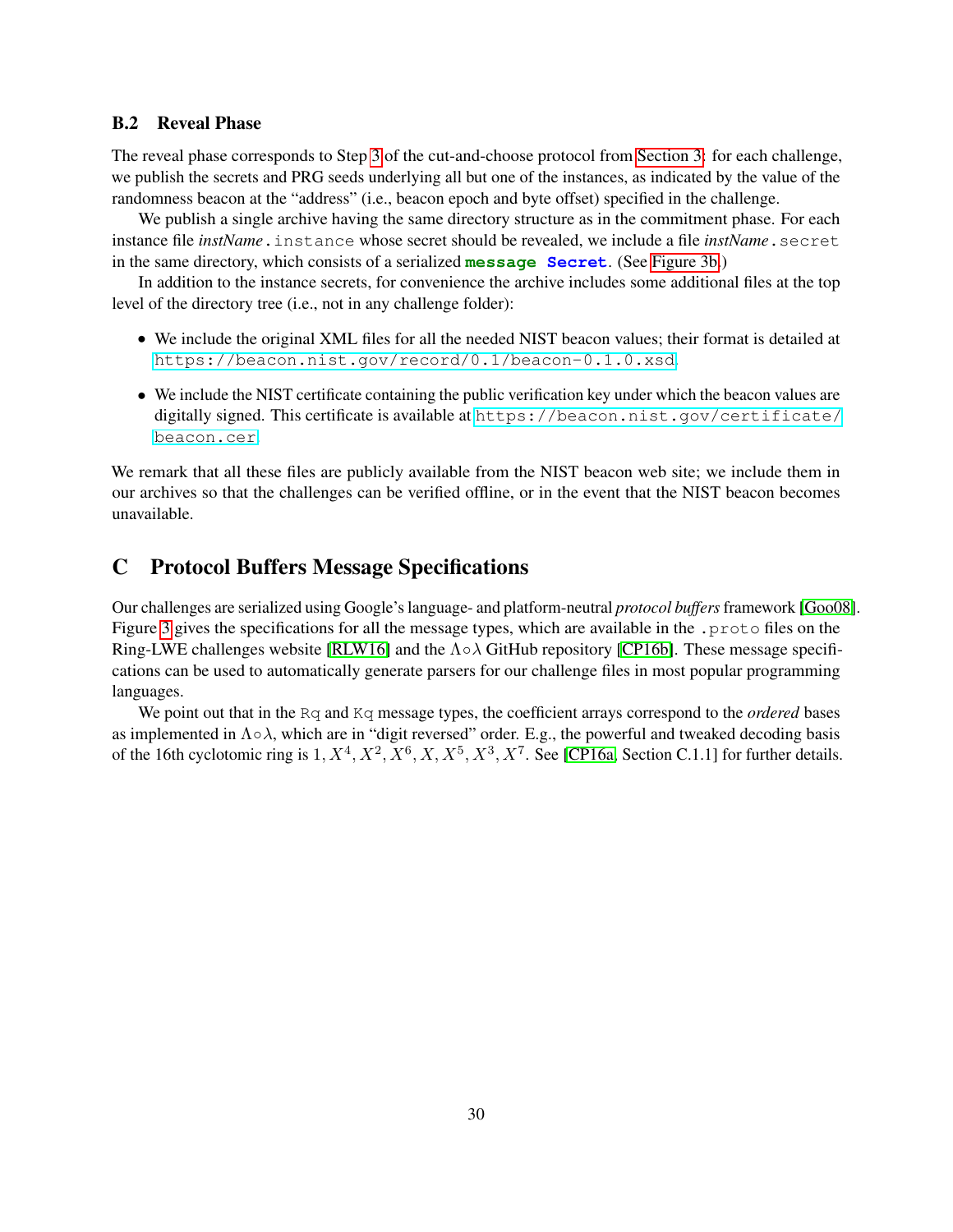#### Figure 3: Protocol buffers message types.

```
message Challenge {
  required int32 challengeID = 1; // unique identifier of challenge
  required int32 numInstances = 2; // number of instances in challenge
  required int64 beaconEpoch = 3; // NIST beacon epoch
  required int64 beaconEpoch = 3; // NIST beacon epoch<br>required int32 beaconOffset = 4; // byte position of beacon value
  oneof params { \prime / challenge type and parameters<br>
ContParams cparams = 5;<br>
DiscParams dparams = 6;<br>
RIWRParams rparams = 7:
   ContParams cparams
    DiscParams dparams
    RLWRParams rparams = 7;
  }
}
message ContParams { // continuous Ring-LWE parameters
  required int32 m = 1; \frac{1}{2} // cyclotomic index m
  required int64 q = 2; // modulus q
  required double svar = 3; // squared Gaussian param v = r^2 (pre-tweak)
  required double bound = 4; // ||g \cdot e||^2 bound (post-tweak)
  required int32 numSamples = 5; // number of samples per instance
}
message DiscParams { // discrete Ring-LWE parameters; similar to ContParams
  required int32 m = 1;<br>required int64 q = 2;
  required int64 q = 2;<br>required double svar = 3;
  required double svar
  required int64 bound = 4;
  required int32 numSamples = 5;
}
message RLWRParams { // Ring-LWR parameters; similar to ContParams
 required int32 m = 1;<br>required int64 q = 2;
  required int64 q<br>required int64 p
                                r = 3; // rounding modulus p < qrequired int32 numSamples = 4;
}
```
(a) Message types for challenges and their parameters.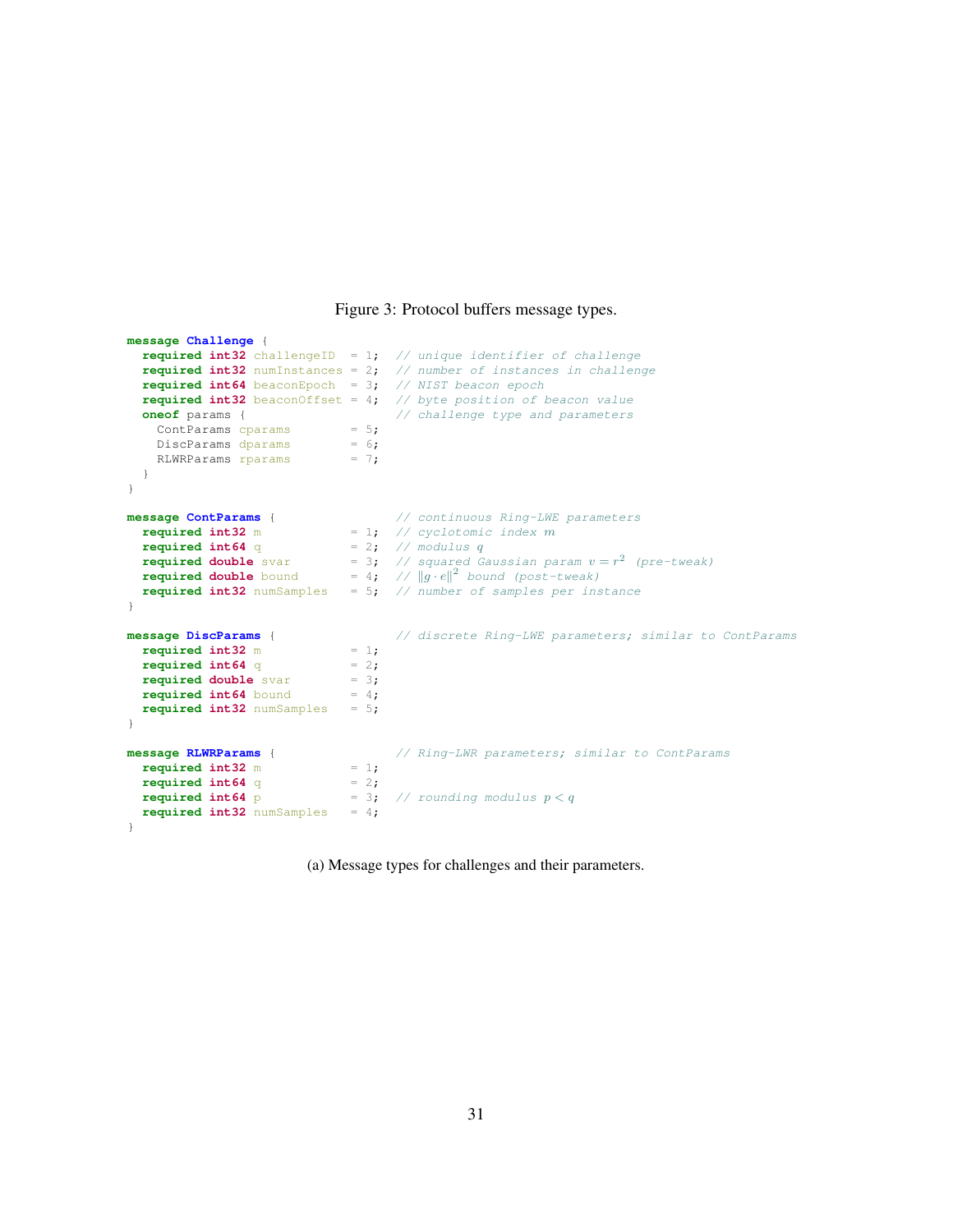```
message InstanceCont { // continuous Ring-LWE instance
 required int32 challengeID = 1; \frac{1}{\sqrt{D}} of challenge this instance belongs to
  required int32 instanceID = 2; // ID of instance within the challenge
  required ContParams params = 3; // challenge params (for self-containment; should match)
  repeated SampleCont samples = 4; // the Ring-LWE samples
}
message InstanceDisc { \frac{1}{2} // discrete Ring-LWE instance; similar to InstanceCont
  required int32 challengeID = 1;
  required int32 instanceID = 2;
  required DiscParams params = 3;
  repeated SampleDisc samples = 4;
}
message InstanceRLWR { // Ring-LWR instance; similar to InstanceCont
  required int32 challengeID = 1;
  required int32 instanceID = 2;
  required RLWRParams params = 3;
  repeated SampleRLWR samples = 4;
}
message SampleCont { \frac{1}{2} // continuous Ring-LWE sample<br>required Rq a = 1 ; \frac{1}{2} // a \in R_qrequired Rq a<br>required Kq b
                                = 2; // b = s \cdot a + e \in K_q for tweaked error e
}
message SampleDisc { // discrete Ring-LWE sample
 required Rq a = 1; //  ∈ 
  required Rq b = 2; // b = s \cdot a + |e| \in R_q for tweaked e, discretized in dec. basis of R
}
message SampleRLWR { // Ring-LWR sample
 required Rq a<br>required Rq b
                             random \begin{aligned} \begin{aligned} \mathbf{r} &= 1; \quad \text{if} \quad \mathbf{R}_q \\ \mathbf{r} &= 2; \quad \text{if} \quad \mathbf{R} = \begin{bmatrix} s \cdot a \end{bmatrix}_p \in R_p, \quad \text{rounded in decoding basis of } R \end{aligned}}
message Secret { // a secret for an Ring-LWE/LWR instance
  required int32 challengeID = 1; // ID of challenge this secret applies to
  required int32 instanceID = 2; // ID of instance this secret applies to
  required int32 m = 3; // cyclotomic index m of Rrequired int64 q = 4; // modulus q
  required bytes seed = 5; // 256-bit CTR-DRBG-AES-128 entropy seed used to generate instance
  required Rq s = 6; // the secret s \in R_q}
```
#### (b) Message types for Ring-LWE/LWR samples and instances.

```
message Rq {<br>\angle / an element of R_q = R/qR<br>required uint32 m = 1; // cyclotomic index m of l
                                  = 1; // cyclotomic index m \stackrel{\rightarrow}{of} Rrequired uint64 q = 2; // modulus q<br>repeated sint64 xs = 3; // n = \varphi(m) i
                                   = 3; // n = \varphi(m) integral coefficients in decoding basis of R
}
message Kq { \angle // an element of K_q = K/qRrequired uint32 m = 1; // cyclotomic index m of K
  required uint64 q
 required uint64 q = 2; // modulus q<br>
repeated double xs = 3; // n = \varphi(m) real coefficients in decoding basis of R
\lambda
```
#### (c) Message types for ring and field elements modulo  $qR$ .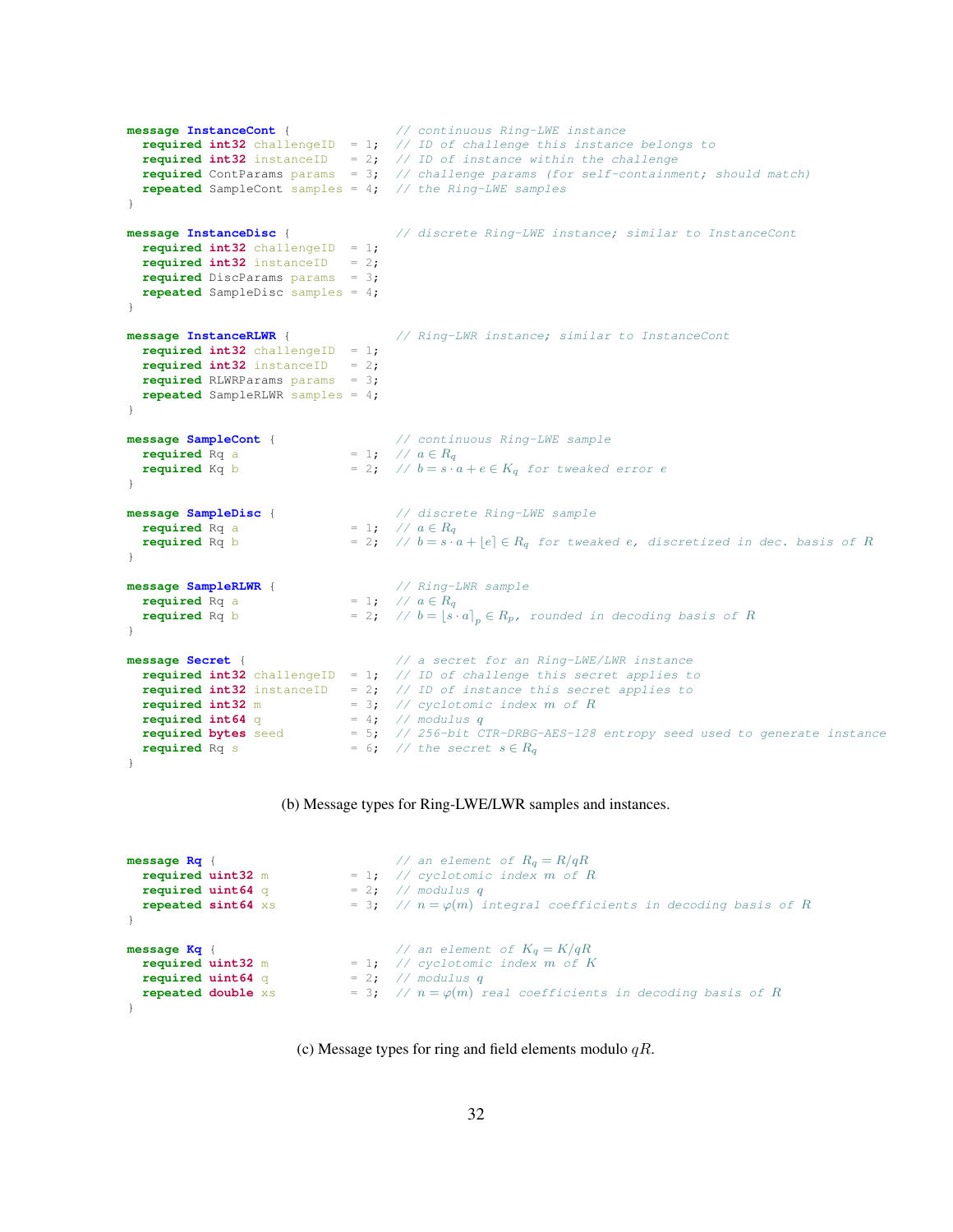# <span id="page-32-0"></span>D Hardness Estimates

<span id="page-32-1"></span>Table 1: Hardness estimates for our *continuous* Ring-LWE challenges, in terms of approximate root-Hermite factors and smallest BKZ block size required to solve them:  $r'$  is the rescaled error parameter [\(Section 5.1\)](#page-19-1),  $\delta$ is the root-Hermite factor [\(Section 5.2\)](#page-20-1), and  $\kappa$  is the GSA factor [\(Section 5.3\)](#page-20-2). Hardness estimates for our *discrete* Ring-LWE challenges (odd challenge IDs, with parameters identical to the preceding even challenge ID) are essentially the same, but may be slightly larger due to the extra round-off error.

|                  |         |              |        |         | Hermite Factor |             |            | <b>BKZ</b>    |                   |  |  |
|------------------|---------|--------------|--------|---------|----------------|-------------|------------|---------------|-------------------|--|--|
| ID               | $\,m$   | $\varphi(m)$ | r'     | q       | $\delta$       | Oualitative | $\kappa$   | Dimension $d$ | <b>Block</b> size |  |  |
| $\boldsymbol{0}$ | 256     | 128          | 1.000  | 769     | 1.0160         | toy         | 1.0124     | 96            | $\leq$<br>30      |  |  |
| $\sqrt{2}$       | 256     | 128          | 1.000  | 512     | 1.0152         | toy         | 1.0125     | $121\,$       | 42                |  |  |
| $\overline{4}$   | 256     | 128          | 2.000  | 3,329   | 1.0160         | toy         | $1.0124\,$ | 105           | 30<br>$\leq$      |  |  |
| $\,6$            | 256     | 128          | 2.000  | 1,024   | 1.0136         | toy         | 1.0116     | 135           | 57                |  |  |
| $\,8\,$          | 256     | 128          | 6.000  | 7,681   | 1.0135         | toy         | 1.0117     | 162           | 56                |  |  |
| 10               | $256\,$ | 128          | 6.000  | 8,192   | 1.0137         | toy         | 1.0118     | 172           | $54\,$            |  |  |
| 12               | 256     | 128          | 9.000  | 17,921  | 1.0138         | toy         | 1.0119     | 177           | 52                |  |  |
| 14               | 256     | 128          | 9.000  | 32,768  | 1.0150         | toy         | 1.0126     | 195           | 34                |  |  |
| 16               | 256     | 128          | 10.950 | 25,601  | 1.0138         | toy         | 1.0120     | 187           | $51\,$            |  |  |
| 18               | $256\,$ | 128          | 10.950 | 32,768  | 1.0143         | toy         | 1.0123     | 198           | 45                |  |  |
| $20\,$           | $256\,$ | 128          | 1.000  | 769     | 1.0160         | toy         | 1.0124     | 96            | 30<br>$\leq$      |  |  |
| 22               | 256     | 128          | 1.000  | 512     | 1.0152         | toy         | 1.0125     | 121           | 42                |  |  |
| 24               | 256     | 128          | 2.000  | 3,329   | 1.0160         | toy         | $1.0124\,$ | 105           | $\leq$<br>30      |  |  |
| 26               | 256     | 128          | 2.000  | 1,024   | 1.0136         | toy         | 1.0116     | 135           | 57                |  |  |
| 28               | 256     | 128          | 6.000  | 7,681   | 1.0135         | toy         | 1.0117     | 162           | 56                |  |  |
| 30               | 256     | 128          | 6.000  | 8,192   | 1.0137         | toy         | 1.0118     | 172           | $54\,$            |  |  |
| $32\,$           | 256     | 128          | 9.000  | 17,921  | 1.0138         | toy         | 1.0119     | 177           | $52\,$            |  |  |
| 34               | 256     | 128          | 9.000  | 32,768  | 1.0150         | toy         | $1.0126\,$ | 195           | 34                |  |  |
| 36               | 256     | 128          | 10.950 | 25,601  | 1.0138         | toy         | 1.0120     | 187           | $51\,$            |  |  |
| 38               | 256     | 128          | 10.950 | 32,768  | 1.0143         | toy         | 1.0123     | 198           | 45                |  |  |
| $40\,$           | 512     | 256          | 1.000  | 7,681   | 1.0102         | easy        | 1.0095     | $201\,$       | 94                |  |  |
| 42               | 512     | 256          | 1.000  | 512     | 1.0075         | moderate    | 1.0074     | 196           | $152\,$           |  |  |
| 44               | 512     | 256          | 2.000  | 7,681   | 1.0088         | moderate    | 1.0084     | 234           | 121               |  |  |
| 46               | 512     | 256          | 2.000  | 2,048   | 1.0075         | hard        | $1.0073\,$ | 242           | 154               |  |  |
| 48               | $512\,$ | 256          | 6.000  | 10,753  | 1.0071         | hard        | 1.0070     | 295           | 167               |  |  |
| 50               | 512     | 256          | 6.000  | 16,384  | 1.0075         | hard        | 1.0073     | 293           | 154               |  |  |
| 52               | $512\,$ | 256          | 9.000  | 25,601  | 1.0072         | hard        | 1.0071     | 318           | 162               |  |  |
| 54               | 512     | 256          | 9.000  | 32,768  | 1.0075         | hard        | 1.0073     | 332           | 154               |  |  |
| 56               | 512     | $256\,$      | 15.486 | 70,657  | 1.0073         | hard        | $1.0072\,$ | $352\,$       | 159               |  |  |
| 58               | $512\,$ | 256          | 15.486 | 131,072 | 1.0079         | moderate    | 1.0077     | 334           | $142\,$           |  |  |
| 60               | 512     | 256          | 1.000  | 7,681   | 1.0102         | easy        | 1.0095     | $201\,$       | 94                |  |  |
| 62               | $512\,$ | 256          | 1.000  | $512\,$ | 1.0075         | moderate    | 1.0074     | 196           | 152               |  |  |
| 64               | 512     | 256          | 2.000  | 7,681   | 1.0088         | moderate    | 1.0084     | 234           | 121               |  |  |
| 66               | 512     | 256          | 2.000  | 2,048   | 1.0075         | hard        | 1.0073     | 242           | 154               |  |  |
| 68               | $512\,$ | 256          | 6.000  | 10,753  | 1.0071         | hard        | 1.0070     | 295           | 167               |  |  |
| 70               | 512     | 256          | 6.000  | 16,384  | 1.0075         | hard        | 1.0073     | 293           | 154               |  |  |
| 72               | 512     | 256          | 9.000  | 25,601  | 1.0072         | hard        | 1.0071     | 318           | 162               |  |  |
| 74               | 512     | 256          | 9.000  | 32,768  | 1.0075         | hard        | 1.0073     | 332           | 154               |  |  |
| 76               | 512     | 256          | 15.486 | 70,657  | 1.0073         | hard        | 1.0072     | 352           | 159               |  |  |
| 78               | 512     | 256          | 15.486 | 131,072 | 1.0079         | moderate    | $1.0077\,$ | 334           | 142               |  |  |
| 80               | 1,024   | 512          | 9.000  | 37,889  | 1.0038         | very hard   | 1.0041     | 620           | 382               |  |  |
| 82               | 1,024   | 512          | 21.901 | 202,753 | 1.0039         | very hard   | 1.0042     | 682           | 376               |  |  |
| 84               | 2,048   | 1,024        | 9.000  | 59,393  | 1.0020         | very hard   | 1.0023     | 1,121         | 838               |  |  |
|                  |         |              |        |         |                |             |            |               |                   |  |  |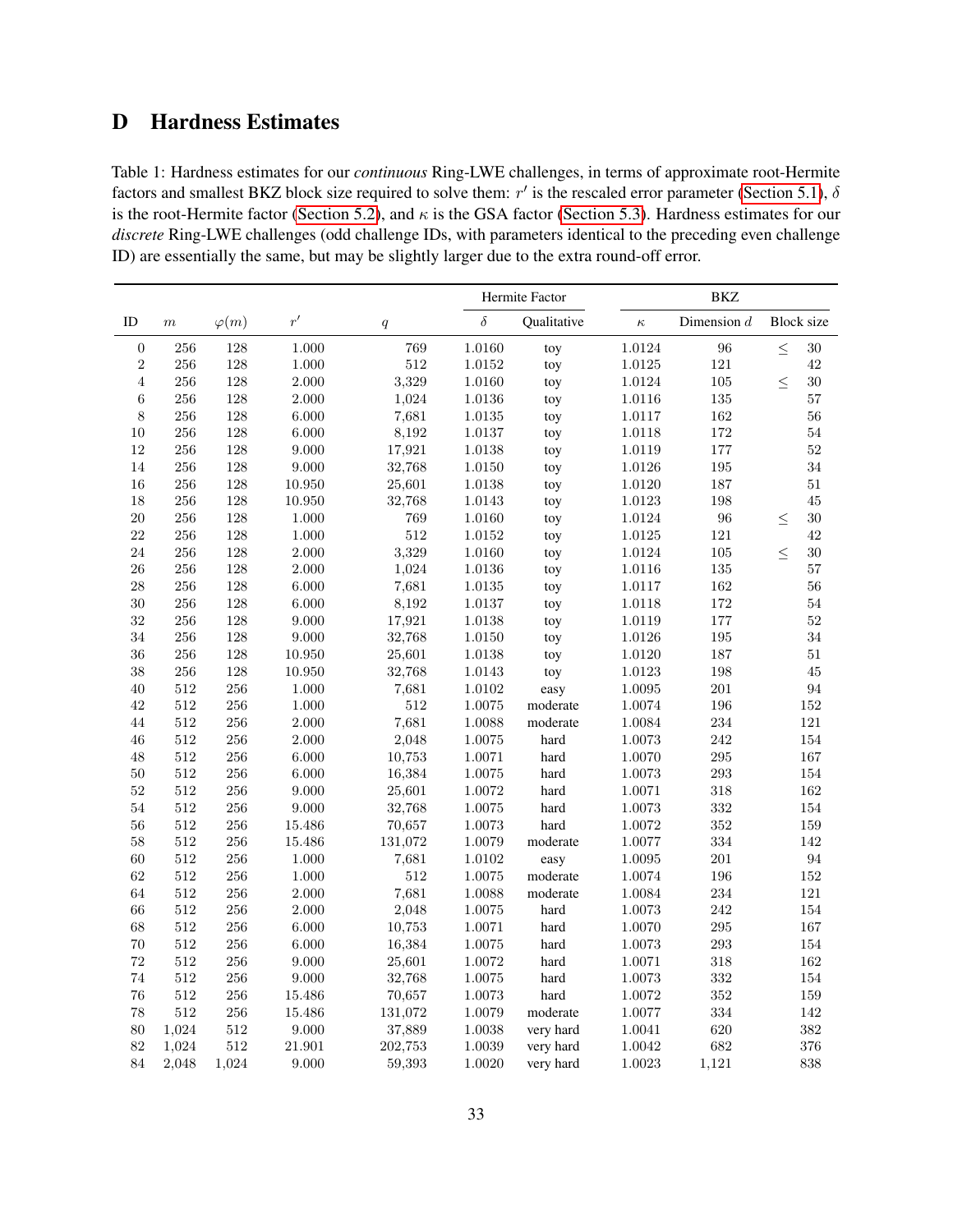Table 1: Hardness estimates for our *continuous* Ring-LWE challenges, in terms of approximate root-Hermite factors and smallest BKZ block size required to solve them:  $r'$  is the rescaled error parameter [\(Section 5.1\)](#page-19-1),  $\delta$ is the root-Hermite factor [\(Section 5.2\)](#page-20-1), and  $\kappa$  is the GSA factor [\(Section 5.3\)](#page-20-2). Hardness estimates for our *discrete* Ring-LWE challenges (odd challenge IDs, with parameters identical to the preceding even challenge ID) are essentially the same, but may be slightly larger due to the extra round-off error.

|         |                  |              |              |           | Hermite Factor |             |            | <b>BKZ</b>    |                   |  |  |
|---------|------------------|--------------|--------------|-----------|----------------|-------------|------------|---------------|-------------------|--|--|
| ID      | $\boldsymbol{m}$ | $\varphi(m)$ | $r^{\prime}$ | q         | $\delta$       | Qualitative | $\kappa$   | Dimension $d$ | <b>Block</b> size |  |  |
| 86      | 2,048            | 1,024        | 30.972       | 638,977   | 1.0021         | very hard   | 1.0024     | 1,321         | 823               |  |  |
| 88      | 4,096            | 2,048        | 9.000        | 86,017    | $1.0010\,$     | very hard   | $1.0013\,$ | 2,121         | 1,795             |  |  |
| 90      | 4,096            | 2,048        | 43.801       | 1,720,321 | 1.0011         | very hard   | 1.0013     | 2,621         | 1,779             |  |  |
| 92      | 8,192            | 4,096        | 9.000        | 114,689   | 1.0005         | very hard   | 1.0007     | 4,017         | 3,799             |  |  |
| 94      | 8,192            | 4,096        | 61.945       | 5,234,689 | 1.0006         | very hard   | 1.0007     | 5,141         | 3,727             |  |  |
| 96      | 243              | 162          | $\rm 0.931$  | 487       | 1.0121         | toy         | 1.0107     | 132           | $\rm 72$          |  |  |
| 98      | $243\,$          | 162          | 0.931        | 512       | 1.0122         | toy         | 1.0108     | 133           | 71                |  |  |
| 100     | 243              | 162          | $\rm 0.931$  | 729       | 1.0128         | toy         | 1.0111     | 124           | 65                |  |  |
| 102     | 243              | 162          | 1.861        | 1,459     | 1.0115         | toy         | 1.0104     | 167           | 78                |  |  |
| 104     | 243              | 162          | 1.861        | 1,024     | 1.0110         | easy        | 1.0099     | 160           | $86\,$            |  |  |
| 106     | 243              | 162          | 1.861        | 2,187     | 1.0122         | toy         | 1.0108     | 161           | $70\,$            |  |  |
| 108     | 243              | 162          | $5.584\,$    | 8,263     | 1.0110         | easy        | 1.0100     | 207           | 84                |  |  |
| 110     | 243              | 162          | 5.584        | 8,192     | 1.0110         | easy        | 1.0100     | 216           | 84                |  |  |
| 112     | 243              | 162          | 5.584        | 19,683    | 1.0123         | toy         | 1.0111     | 205           | 66                |  |  |
| 114     | 243              | 162          | 8.375        | 17,011    | 1.0110         | easy        | 1.0100     | 208           | 84                |  |  |
| 116     | 243              | 162          | 8.375        | 32,768    | 1.0120         | toy         | 1.0108     | 210           | $70\,$            |  |  |
| 118     | $243\,$          | 162          | 8.375        | 19,683    | $1.0112\,$     | toy         | 1.0103     | $\bf 231$     | $80\,$            |  |  |
| 120     | $243\,$          | 162          | 11.464       | 32,563    | $1.0112\,$     | toy         | 1.0102     | 223           | $81\,$            |  |  |
| 122     | 243              | 162          | 11.464       | 32,768    | 1.0112         | toy         | 1.0102     | 220           | $81\,$            |  |  |
| $124\,$ | 243              | 162          | 11.464       | 59,049    | 1.0121         | toy         | 1.0109     | 216           | 69                |  |  |
| 126     | $243\,$          | 162          | 0.931        | 487       | 1.0121         | toy         | 1.0107     | 132           | $\sqrt{72}$       |  |  |
| 128     | $243\,$          | 162          | $\rm 0.931$  | 512       | 1.0122         | toy         | 1.0108     | 133           | $71\,$            |  |  |
| 130     | 243              | 162          | $\rm 0.931$  | 729       | 1.0128         | toy         | 1.0111     | 124           | 65                |  |  |
| 132     | $243\,$          | 162          | 1.861        | 1,459     | 1.0115         | toy         | 1.0104     | 167           | 78                |  |  |
| 134     | 243              | 162          | 1.861        | 1,024     | 1.0110         | easy        | 1.0099     | 160           | 86                |  |  |
| 136     | 243              | 162          | 1.861        | 2,187     | 1.0122         | toy         | 1.0108     | 161           | 70                |  |  |
| 138     | $243\,$          | 162          | $5.584\,$    | 8,263     | 1.0110         | easy        | 1.0100     | 207           | $\bf 84$          |  |  |
| 140     | $243\,$          | $162\,$      | 5.584        | 8,192     | 1.0110         | easy        | 1.0100     | 216           | $\bf 84$          |  |  |
| 142     | 243              | $162\,$      | 5.584        | 19,683    | 1.0123         | toy         | 1.0111     | 205           | $66\,$            |  |  |
| 144     | $243\,$          | $162\,$      | 8.375        | 17,011    | 1.0110         | easy        | 1.0100     | 208           | $\bf 84$          |  |  |
| 146     | 243              | $162\,$      | 8.375        | 32,768    | 1.0120         | toy         | 1.0108     | 210           | $70\,$            |  |  |
| 148     | 243              | 162          | 8.375        | 19,683    | 1.0112         | toy         | 1.0103     | 231           | $80\,$            |  |  |
| 150     | $243\,$          | $162\,$      | 11.464       | 32,563    | 1.0112         | toy         | 1.0102     | 223           | 81                |  |  |
| $152\,$ | $243\,$          | $162\,$      | 11.464       | 32,768    | $1.0112\,$     | toy         | 1.0102     | $220\,$       | $81\,$            |  |  |
| 154     | 243              | 162          | 11.464       | 59,049    | 1.0121         | toy         | 1.0109     | 216           | 69                |  |  |
| 156     | 625              | 500          | 8.229        | 28,751    | 1.0038         | very hard   | 1.0041     | 611           | 377               |  |  |
| 158     | 625              | 500          | 19.788       | 191,251   | 1.0040         | very hard   | 1.0043     | 644           | 359               |  |  |
| 160     | 3,360            | 768          | 7.033        | 30,241    | 1.0026         | very hard   | 1.0030     | 853           | 610               |  |  |
| $162\,$ | 3,360            | 768          | $20.960\,$   | 305,761   | 1.0027         | very hard   | 1.0030     | 988           | 584               |  |  |
| 164     | 500              | 200          | 0.914        | 3,001     | 1.0121         | toy         | 1.0110     | $179\,$       | $68\,$            |  |  |
| 166     | $500\,$          | $200\,$      | 0.914        | $512\,$   | 1.0099         | easy        | 1.0092     | 165           | $101\,$           |  |  |
| $168\,$ | 500              | $200\,$      | $\,0.914\,$  | $500\,$   | 1.0099         | easy        | 1.0092     | 149           | $102\,$           |  |  |
| 170     | 500              | 200          | 1.829        | 3,001     | 1.0103         | easy        | 1.0095     | 193           | $\bf 94$          |  |  |
| $172\,$ | $500\,$          | $200\,$      | 1.829        | 2,048     | 1.0098         | easy        | 1.0092     | 206           | $102\,$           |  |  |
| $174\,$ | $500\,$          | $200\,$      | 1.829        | 1,600     | 1.0095         | moderate    | 1.0089     | $193\,$       | $108\,$           |  |  |
| $176\,$ | 500              | $200\,$      | 5.486        | 9,001     | 1.0090         | moderate    | 1.0086     | 241           | 116               |  |  |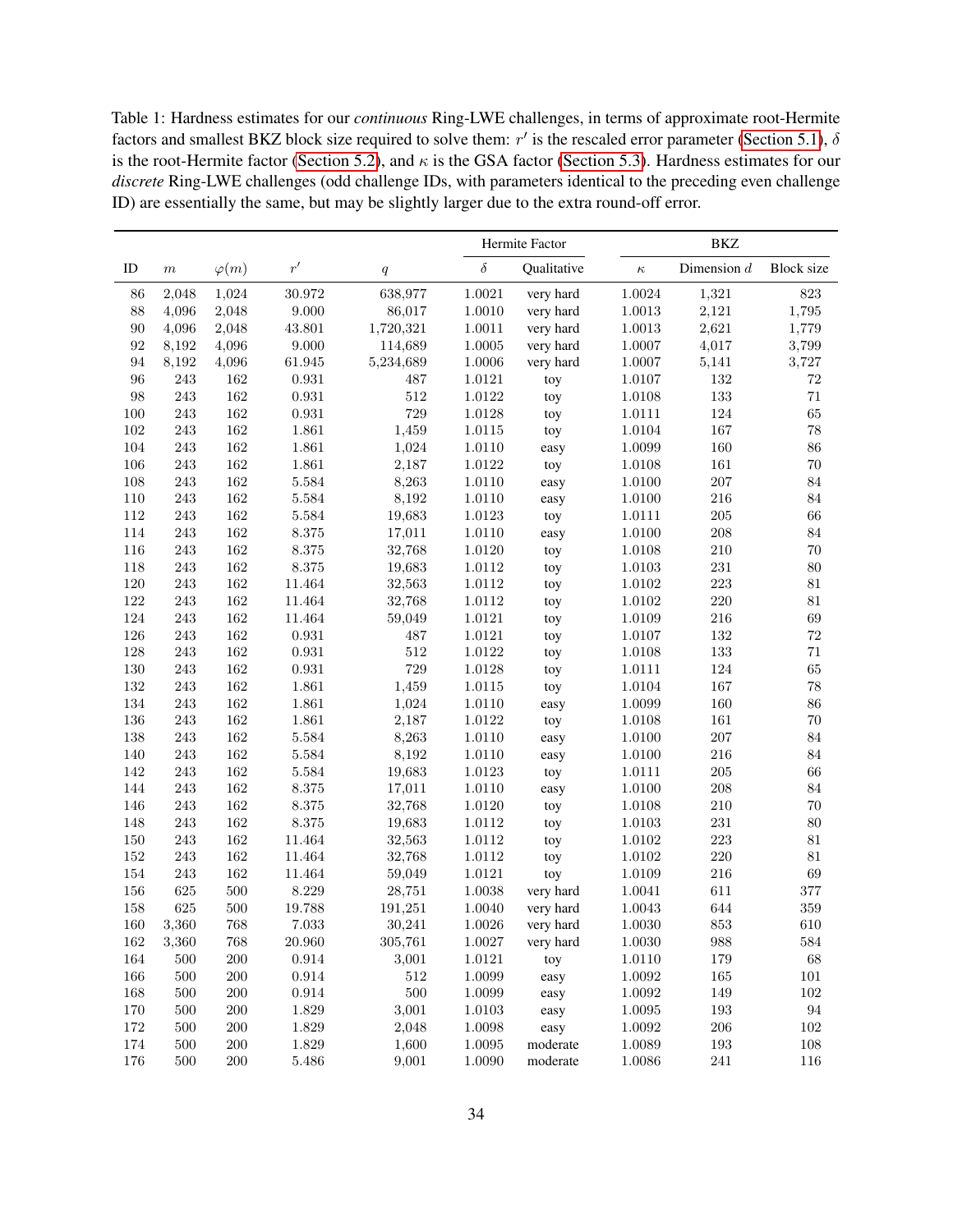Table 1: Hardness estimates for our *continuous* Ring-LWE challenges, in terms of approximate root-Hermite factors and smallest BKZ block size required to solve them:  $r'$  is the rescaled error parameter [\(Section 5.1\)](#page-19-1),  $\delta$ is the root-Hermite factor [\(Section 5.2\)](#page-20-1), and  $\kappa$  is the GSA factor [\(Section 5.3\)](#page-20-2). Hardness estimates for our *discrete* Ring-LWE challenges (odd challenge IDs, with parameters identical to the preceding even challenge ID) are essentially the same, but may be slightly larger due to the extra round-off error.

|         |         |              |           |                  |            | Hermite Factor |            | BKZ           |                   |
|---------|---------|--------------|-----------|------------------|------------|----------------|------------|---------------|-------------------|
| ID      | $\,m$   | $\varphi(m)$ | r'        | $\boldsymbol{q}$ | $\delta$   | Qualitative    | $\kappa$   | Dimension $d$ | <b>Block</b> size |
| 178     | 500     | 200          | 5.486     | 16,384           | 1.0098     | easy           | 1.0092     | 229           | 102               |
| 180     | 500     | 200          | 5.486     | 10,000           | 1.0092     | moderate       | 1.0087     | 251           | $113\,$           |
| 182     | 500     | 200          | 8.229     | 19,501           | 1.0091     | moderate       | 1.0087     | 269           | 114               |
| 184     | 500     | 200          | 8.229     | 32,768           | 1.0097     | easy           | 1.0092     | 252           | $102\,$           |
| 186     | 500     | 200          | 8.229     | 20,000           | 1.0091     | moderate       | 1.0087     | 250           | 114               |
| 188     | 500     | 200          | 12.515    | 44,501           | 1.0092     | moderate       | 1.0087     | 263           | 112               |
| 190     | 500     | 200          | 12.515    | 65,536           | 1.0097     | easy           | 1.0092     | 285           | $102\,$           |
| 192     | 500     | 200          | 12.515    | 50,000           | 1.0094     | moderate       | 1.0089     | 265           | 109               |
| 194     | 500     | 200          | 0.914     | 3,001            | 1.0121     | toy            | 1.0110     | 179           | 68                |
| 196     | 500     | 200          | 0.914     | 512              | 1.0099     | easy           | 1.0092     | 165           | $101\,$           |
| 198     | $500\,$ | 200          | 0.914     | $500\,$          | 1.0099     | easy           | 1.0092     | 149           | $102\,$           |
| 200     | 500     | 200          | 1.829     | 3,001            | 1.0103     | easy           | 1.0095     | 193           | $\rm 94$          |
| 202     | 500     | 200          | 1.829     | 2,048            | 1.0098     | easy           | 1.0092     | 206           | $102\,$           |
| 204     | 500     | 200          | 1.829     | 1,600            | 1.0095     | moderate       | 1.0089     | 193           | 108               |
| 206     | 500     | 200          | 5.486     | 9,001            | 1.0090     | moderate       | 1.0086     | 241           | 116               |
| 208     | 500     | 200          | 5.486     | 16,384           | 1.0098     | easy           | 1.0092     | 229           | $102\,$           |
| 210     | 500     | 200          | 5.486     | 10,000           | 1.0092     | moderate       | 1.0087     | 251           | 113               |
| 212     | 500     | 200          | 8.229     | 19,501           | 1.0091     | moderate       | 1.0087     | 269           | 114               |
| 214     | 500     | 200          | 8.229     | 32,768           | 1.0097     | easy           | 1.0092     | 252           | 102               |
| 216     | 500     | 200          | 8.229     | 20,000           | 1.0091     | moderate       | 1.0087     | 250           | 114               |
| 218     | 500     | 200          | 12.515    | 44,501           | 1.0092     | moderate       | 1.0087     | 263           | 112               |
| 220     | $500\,$ | 200          | 12.515    | 65,536           | 1.0097     | easy           | 1.0092     | 285           | $102\,$           |
| 222     | 500     | 200          | 12.515    | 50,000           | 1.0094     | moderate       | 1.0089     | 265           | 109               |
| 224     | 1,155   | 480          | 0.727     | 2,311            | 1.0052     | hard           | 1.0054     | 311           | $256\,$           |
| 226     | 1,155   | 480          | 0.727     | 4,096            | 1.0055     | hard           | 1.0056     | 333           | $\,238$           |
| 228     | 1,155   | 480          | 0.727     | 2,401            | 1.0052     | hard           | 1.0054     | 335           | 254               |
| 230     | 1,155   | 480          | 1.454     | 4,621            | 1.0047     | very hard      | 1.0050     | 393           | $\,286$           |
| 232     | 1,155   | 480          | $1.454\,$ | 4,096            | 1.0047     | very hard      | 1.0049     | 383           | $\,291$           |
| 234     | 1,155   | 480          | 1.454     | 3,465            | 1.0046     | very hard      | 1.0049     | 375           | 298               |
| 236     | 1,155   | 480          | 4.362     | 18,481           | 1.0043     | very hard      | 1.0046     | 509           | $321\,$           |
| 238     | 1,155   | 480          | 4.362     | 16,384           | 1.0043     | very hard      | 1.0046     | 496           | $327\,$           |
| 240     | 1,155   | 480          | 4.362     | 12,705           | 1.0042     | very hard      | 1.0045     | 521           | $339\,$           |
| 242     | 1,155   | 480          | 6.543     | 32,341           | 1.0043     | very hard      | 1.0045     | 530           | 331               |
| 244     | 1,155   | 480          | 6.543     | 32,768           | 1.0043     | very hard      | 1.0045     | 543           | $330\,$           |
| 246     | 1,155   | 480          | 6.543     | 27,783           | 1.0042     | very hard      | 1.0045     | 551           | $338\,$           |
| 248     | 1,155   | 480          | 15.416    | 164,011          | 1.0043     | very hard      | 1.0046     | 597           | $327\,$           |
| 250     | 1,155   | 480          | 15.416    | 262,144          | 1.0046     | very hard      | 1.0048     | 632           | $305\,$           |
| $252\,$ | 1,155   | 480          | 15.416    | 164,025          | 1.0043     | very hard      | 1.0046     | $597\,$       | $327\,$           |
| 254     | 1,155   | 480          | 0.727     | 2,311            | $1.0052\,$ | hard           | 1.0054     | $311\,$       | $256\,$           |
| 256     | 1,155   | 480          | 0.727     | 4,096            | $1.0055\,$ | hard           | $1.0056\,$ | $333\,$       | $\bf 238$         |
| $258\,$ | 1,155   | 480          | 0.727     | 2,401            | 1.0052     | hard           | 1.0054     | $335\,$       | $254\,$           |
| $260\,$ | 1,155   | 480          | $1.454\,$ | 4,621            | 1.0047     | very hard      | 1.0050     | $393\,$       | $\,286$           |
| $262\,$ | 1,155   | 480          | 1.454     | 4,096            | 1.0047     | very hard      | 1.0049     | $383\,$       | 291               |
| 264     | 1,155   | 480          | 1.454     | 3,465            | $1.0046\,$ | very hard      | 1.0049     | 375           | $\,298$           |
| $266\,$ | 1,155   | 480          | 4.362     | 18,481           | 1.0043     | very hard      | 1.0046     | $509\,$       | $321\,$           |
| 268     | 1,155   | 480          | 4.362     | 16,384           | 1.0043     | very hard      | 1.0046     | 496           | $327\,$           |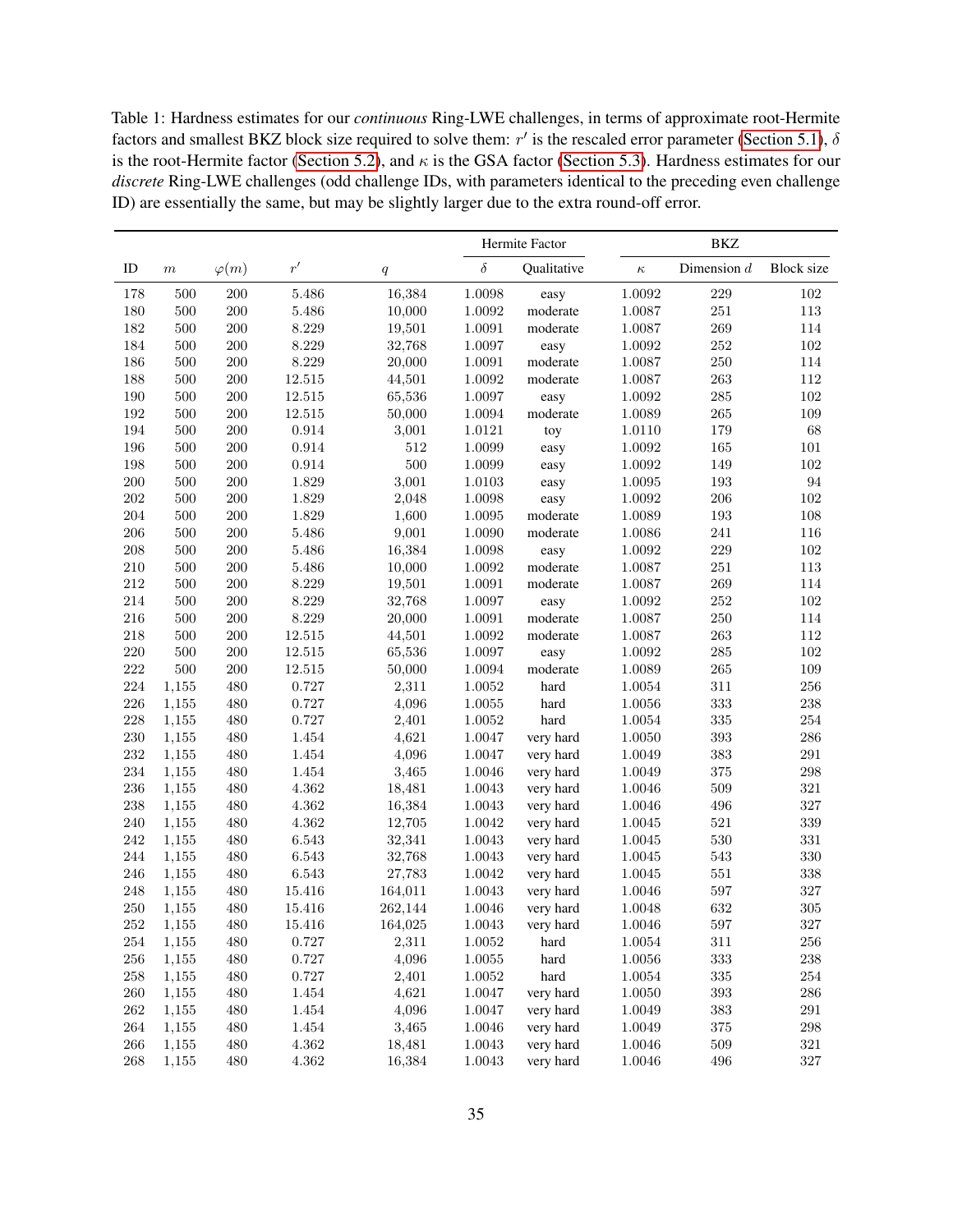Table 1: Hardness estimates for our *continuous* Ring-LWE challenges, in terms of approximate root-Hermite factors and smallest BKZ block size required to solve them:  $r'$  is the rescaled error parameter [\(Section 5.1\)](#page-19-1),  $\delta$ is the root-Hermite factor [\(Section 5.2\)](#page-20-1), and  $\kappa$  is the GSA factor [\(Section 5.3\)](#page-20-2). Hardness estimates for our *discrete* Ring-LWE challenges (odd challenge IDs, with parameters identical to the preceding even challenge ID) are essentially the same, but may be slightly larger due to the extra round-off error.

|         |                  |              |              |           | Hermite Factor |             |          | <b>BKZ</b>    |                   |  |  |
|---------|------------------|--------------|--------------|-----------|----------------|-------------|----------|---------------|-------------------|--|--|
| ID      | $\boldsymbol{m}$ | $\varphi(m)$ | $r^{\prime}$ | q         | $\delta$       | Qualitative | $\kappa$ | Dimension $d$ | <b>Block size</b> |  |  |
| 270     | 1,155            | 480          | 4.362        | 12,705    | 1.0042         | very hard   | 1.0045   | 521           | 339               |  |  |
| 272     | 1,155            | 480          | 6.543        | 32,341    | 1.0043         | very hard   | 1.0045   | 530           | 331               |  |  |
| 274     | 1,155            | 480          | 6.543        | 32,768    | 1.0043         | very hard   | 1.0045   | 543           | $330\,$           |  |  |
| 276     | 1,155            | 480          | 6.543        | 27,783    | 1.0042         | very hard   | 1.0045   | 551           | $338\,$           |  |  |
| 278     | 1,155            | 480          | 15.416       | 164,011   | 1.0043         | very hard   | 1.0046   | 597           | $327\,$           |  |  |
| 280     | 1,155            | 480          | 15.416       | 262,144   | 1.0046         | very hard   | 1.0048   | 632           | $305\,$           |  |  |
| 282     | 1,155            | 480          | 15.416       | 164,025   | 1.0043         | very hard   | 1.0046   | 597           | $327\,$           |  |  |
| 284     | 179              | 178          | 0.988        | 3,581     | 1.0137         | toy         | 1.0119   | 149           | $52\,$            |  |  |
| 286     | 179              | 178          | 0.988        | 2,048     | 1.0129         | toy         | 1.0114   | 154           | 61                |  |  |
| 288     | 179              | 178          | 0.988        | 32,041    | 1.0168         | toy         | 1.0124   | 83            | $30\,$<br>$\leq$  |  |  |
| 290     | 179              | 178          | 1.977        | 3,581     | 1.0116         | toy         | 1.0105   | 176           | $76\,$            |  |  |
| 292     | 179              | 178          | 1.977        | 4,096     | 1.0118         | toy         | 1.0107   | 191           | $73\,$            |  |  |
| 294     | 179              | 178          | 1.977        | 32,041    | 1.0147         | toy         | 1.0124   | 171           | $30\,$<br>$\leq$  |  |  |
| 296     | 179              | 178          | 5.930        | 8,951     | 1.0100         | easy        | 1.0093   | 212           | 100               |  |  |
| 298     | 179              | 178          | 5.930        | 16,384    | 1.0108         | easy        | 1.0099   | 215           | 86                |  |  |
| 300     | 179              | 178          | 5.930        | 32,041    | 1.0117         | toy         | 1.0107   | $\,235$       | 72                |  |  |
| 302     | 179              | 178          | 8.895        | 20,407    | 1.0101         | easy        | 1.0094   | 226           | 97                |  |  |
| 304     | 179              | 178          | 8.895        | 32,768    | 1.0108         | easy        | 1.0099   | 231           | 86                |  |  |
| 306     | 179              | 178          | 8.895        | 32,041    | 1.0107         | easy        | 1.0099   | 250           | 86                |  |  |
| 308     | 179              | 178          | 12.762       | 40,813    | 1.0102         | easy        | 1.0095   | 238           | 95                |  |  |
| 310     | 179              | 178          | 12.762       | 65,536    | 1.0109         | easy        | 1.0100   | 249           | 84                |  |  |
| 312     | 179              | 178          | 12.762       | 5,735,339 | 1.0171         | toy         | 1.0124   | 123           | $30\,$<br>$\leq$  |  |  |
| 314     | 179              | 178          | 0.988        | 3,581     | 1.0137         | toy         | 1.0119   | 149           | $52\,$            |  |  |
| 316     | 179              | 178          | 0.988        | 2,048     | 1.0129         | toy         | 1.0114   | 154           | 61                |  |  |
| 318     | 179              | 178          | 0.988        | 32,041    | 1.0168         | toy         | 1.0124   | 83            | $30\,$<br>$\leq$  |  |  |
| 320     | 179              | 178          | 1.977        | 3,581     | 1.0116         | toy         | 1.0105   | 176           | 76                |  |  |
| 322     | 179              | 178          | 1.977        | 4,096     | 1.0118         | toy         | 1.0107   | 191           | $73\,$            |  |  |
| 324     | 179              | 178          | 1.977        | 32,041    | 1.0147         | toy         | 1.0124   | 171           | $30\,$<br>$\leq$  |  |  |
| 326     | 179              | 178          | 5.930        | 8,951     | 1.0100         | easy        | 1.0093   | $212\,$       | $100\,$           |  |  |
| 328     | 179              | 178          | 5.930        | 16,384    | 1.0108         | easy        | 1.0099   | $215\,$       | $86\,$            |  |  |
| 330     | 179              | 178          | 5.930        | 32,041    | 1.0117         | toy         | 1.0107   | 235           | 72                |  |  |
| 332     | 179              | 178          | 8.895        | 20,407    | 1.0101         | easy        | 1.0094   | 226           | 97                |  |  |
| 334     | 179              | 178          | 8.895        | 32,768    | 1.0108         | easy        | 1.0099   | 231           | $86\,$            |  |  |
| 336     | 179              | 178          | 8.895        | 32,041    | 1.0107         | easy        | 1.0099   | 250           | 86                |  |  |
| 338     | 179              | 178          | 12.762       | 40,813    | 1.0102         | easy        | 1.0095   | 238           | 95                |  |  |
| 340     | 179              | 178          | 12.762       | 65,536    | 1.0109         | easy        | 1.0100   | 249           | 84                |  |  |
| 342     | 179              | 178          | 12.762       | 5,735,339 | 1.0171         | toy         | 1.0124   | 123           | $30\,$<br>$\leq$  |  |  |
| 344     | 257              | 256          | 0.991        | 9,767     | 1.0104         | easy        | 1.0098   | 222           | 89                |  |  |
| 346     | $257\,$          | $256\,$      | 0.991        | 4,096     | 1.0096         | easy        | 1.0091   | $218\,$       | $104\,$           |  |  |
| 348     | $257\,$          | $256\,$      | 0.991        | 66,049    | 1.0123         | toy         | 1.0113   | $225\,$       | $62\,$            |  |  |
| $350\,$ | $257\,$          | $256\,$      | 1.982        | 9,767     | 1.0090         | moderate    | 1.0086   | 244           | $115\,$           |  |  |
| 352     | $257\,$          | $256\,$      | $1.982\,$    | 4,096     | 1.0082         | moderate    | 1.0079   | $\,238$       | 135               |  |  |
| 354     | 257              | 256          | 1.982        | 66,049    | 1.0109         | easy        | 1.0102   | 255           | $81\,$            |  |  |
| 356     | $257\,$          | 256          | 5.947        | 13,879    | 1.0073         | hard        | 1.0072   | 305           | 158               |  |  |
| $358\,$ | $257\,$          | $256\,$      | 5.947        | 16,384    | $1.0075\,$     | hard        | 1.0074   | 306           | $153\,$           |  |  |
| 360     | $257\,$          | $256\,$      | 5.947        | 66,049    | 1.0089         | moderate    | 1.0085   | 301           | 118               |  |  |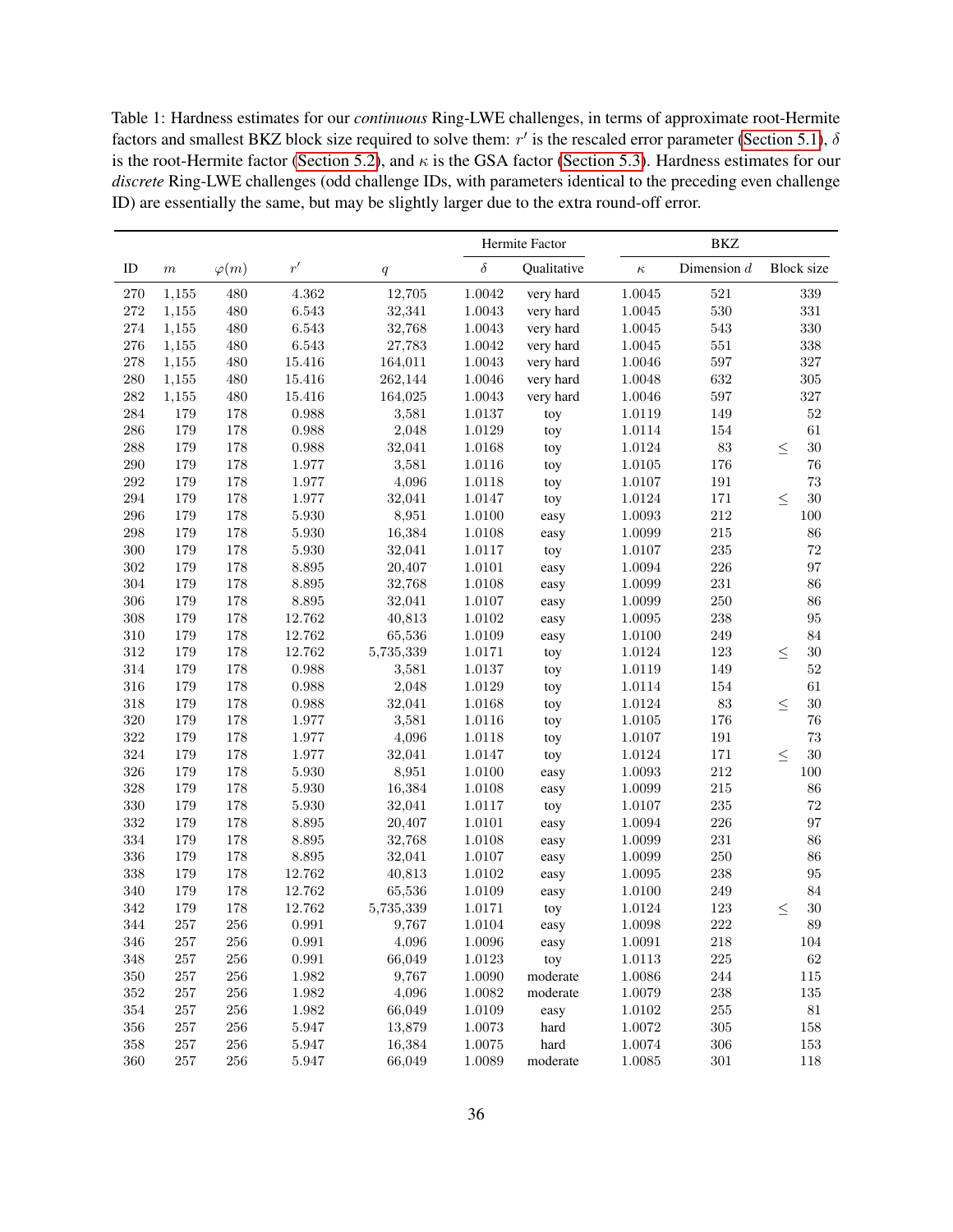Table 1: Hardness estimates for our *continuous* Ring-LWE challenges, in terms of approximate root-Hermite factors and smallest BKZ block size required to solve them:  $r'$  is the rescaled error parameter [\(Section 5.1\)](#page-19-1),  $\delta$ is the root-Hermite factor [\(Section 5.2\)](#page-20-1), and  $\kappa$  is the GSA factor [\(Section 5.3\)](#page-20-2). Hardness estimates for our *discrete* Ring-LWE challenges (odd challenge IDs, with parameters identical to the preceding even challenge ID) are essentially the same, but may be slightly larger due to the extra round-off error.

|         |         |              |             |               |          | Hermite Factor |          | BKZ           |                   |  |  |
|---------|---------|--------------|-------------|---------------|----------|----------------|----------|---------------|-------------------|--|--|
| ID      | $\,m$   | $\varphi(m)$ | r'          | q             | $\delta$ | Qualitative    | $\kappa$ | Dimension $d$ | <b>Block size</b> |  |  |
| 362     | 257     | $256\,$      | 8.920       | 23,131        | 1.0071   | hard           | 1.0071   | $312\,$       | 165               |  |  |
| 364     | 257     | 256          | 8.920       | 32,768        | 1.0075   | hard           | 1.0073   | 317           | 154               |  |  |
| 366     | $257\,$ | 256          | 8.920       | 66,049        | 1.0081   | moderate       | 1.0079   | 314           | $135\,$           |  |  |
| 368     | 257     | 256          | 15.349      | 74,017        | 1.0074   | hard           | 1.0073   | 356           | $157\,$           |  |  |
| 370     | $257\,$ | 256          | 15.349      | 131,072       | 1.0079   | moderate       | 1.0077   | $351\,$       | 141               |  |  |
| 372     | 257     | 256          | 0.991       | 9,767         | 1.0104   | easy           | 1.0098   | 222           | $89\,$            |  |  |
| 374     | 257     | 256          | 0.991       | 4,096         | 1.0096   | easy           | 1.0091   | 218           | 104               |  |  |
| 376     | 257     | 256          | $\,0.991\,$ | 66,049        | 1.0123   | toy            | 1.0113   | $225\,$       | $62\,$            |  |  |
| 378     | 257     | 256          | 1.982       | 9,767         | 1.0090   | moderate       | 1.0086   | 244           | $115\,$           |  |  |
| 380     | 257     | 256          | 1.982       | 4,096         | 1.0082   | moderate       | 1.0079   | 238           | $135\,$           |  |  |
| 382     | 257     | 256          | 1.982       | 66,049        | 1.0109   | easy           | 1.0102   | $255\,$       | $81\,$            |  |  |
| 384     | $257\,$ | 256          | 5.947       | 13,879        | 1.0073   | hard           | 1.0072   | 305           | 158               |  |  |
| 386     | 257     | 256          | 5.947       | 16,384        | 1.0075   | hard           | 1.0074   | 306           | $153\,$           |  |  |
| 388     | 257     | 256          | 5.947       | 66,049        | 1.0089   | moderate       | 1.0085   | 301           | 118               |  |  |
| 390     | $257\,$ | 256          | 8.920       | 23,131        | 1.0071   | hard           | 1.0071   | $312\,$       | 165               |  |  |
| 392     | 257     | 256          | 8.920       | 32,768        | 1.0075   | hard           | 1.0073   | 317           | 154               |  |  |
| 394     | $257\,$ | 256          | 8.920       | 66,049        | 1.0081   | moderate       | 1.0079   | 314           | $135\,$           |  |  |
| 396     | $257\,$ | 256          | 15.349      | 74,017        | 1.0074   | hard           | 1.0073   | 356           | $157\,$           |  |  |
| 398     | $257\,$ | 256          | 15.349      | 131,072       | 1.0079   | moderate       | 1.0077   | $351\,$       | 141               |  |  |
| 400     | 797     | 796          | 8.968       | 44,633        | 1.0025   | very hard      | 1.0028   | 886           | 643               |  |  |
| 402     | 797     | 796          | 27.210      | 401,689       | 1.0026   | very hard      | 1.0029   | 1,042         | 625               |  |  |
| 404     | 256     | 128          | 141.295     | 3,754,241     | 1.0154   | toy            | 1.0124   | 182           | $30\,$            |  |  |
| 406     | 256     | 128          | 141.295     | 4,194,304     | 1.0156   | toy            | 1.0124   | 174           | $\leq$<br>$30\,$  |  |  |
| 408     | 256     | 128          | 302.375     | 18,684,161    | 1.0162   | toy            | 1.0124   | 166           | $\leq$<br>$30\,$  |  |  |
| 410     | 512     | 256          | 232.482     | 16,470,529    | 1.0083   | moderate       | 1.0081   | 438           | $130\,$           |  |  |
| 412     | 512     | 256          | 502.450     | 74,613,761    | 1.0086   | moderate       | 1.0083   | 449           | 123               |  |  |
| 414     | 1,024   | $512\,$      | 835.832     | 289,001,473   | 1.0045   | very hard      | 1.0047   | 933           | $311\,$           |  |  |
| 416     | 2,048   | 1,024        | 1,391.758   | 1,159,182,337 | 1.0024   | very hard      | 1.0026   | 1,740         | $712\,$           |  |  |
| 418     | 243     | 162          | 155.683     | 6,112,423     | 1.0126   | toy            | 1.0115   | 275           | $60\,$            |  |  |
| 420     | 243     | 162          | 155.683     | 8,388,608     | 1.0131   | toy            | 1.0118   | 279           | $54\,$            |  |  |
| 422     | 243     | 162          | 155.683     | 6,112,422     | 1.0126   | toy            | 1.0115   | $275\,$       | 60                |  |  |
| 424     | 243     | 162          | 334.353     | 25,218,541    | 1.0130   | toy            | 1.0118   | 296           | $55\,$            |  |  |
| 426     | 625     | $500\,$      | 750.988     | 241,965,001   | 1.0046   | very hard      | 1.0048   | 874           | $302\,$           |  |  |
| 428     | 3,360   | 768          | 880.048     | 476,757,121   | 1.0032   | very hard      | 1.0034   | 1,337         | 504               |  |  |
| 430     | 500     | 200          | 177.953     | 8,794,501     | 1.0104   | easy           | 1.0098   | 343           | 89                |  |  |
| 432     | 500     | 200          | 177.953     | 8,791,500     | 1.0104   | easy           | 1.0098   | 343           | 89                |  |  |
| 434     | 500     | 200          | 383.329     | 37,996,001    | 1.0107   | easy           | 1.0100   | 349           | 84                |  |  |
| 436     | 1,155   | 480          | 266.103     | 41,817,931    | 1.0048   | very hard      | 1.0049   | 777           | 291               |  |  |
| 438     | 1,155   | 480          | 579.489     | 212,466,871   | 1.0050   | very hard      | 1.0051   | $810\,$       | $276\,$           |  |  |
| 440     | 179     | $178\,$      | 176.904     | 8,382,929     | 1.0116   | toy            | 1.0108   | $325\,$       | $71\,$            |  |  |
| 442     | 179     | 178          | 176.904     | 8,388,608     | 1.0116   | toy            | 1.0108   | $325\,$       | $71\,$            |  |  |
| 444     | 179     | 178          | 176.904     | 8,382,033     | 1.0116   | toy            | 1.0108   | $325\,$       | $71\,$            |  |  |
| 446     | 179     | 178          | 380.444     | 37,250,617    | 1.0120   | toy            | 1.0111   | $316\,$       | $66\,$            |  |  |
| 448     | $257\,$ | $256\,$      | 230.425     | 15,802,417    | 1.0083   | moderate       | 1.0080   | 428           | 131               |  |  |
| $450\,$ | $257\,$ | $256\,$      | 230.425     | 15,792,907    | 1.0083   | moderate       | 1.0080   | $428\,$       | $131\,$           |  |  |
| $452\,$ | $257\,$ | $256\,$      | 498.003     | 72,720,721    | 1.0086   | moderate       | 1.0083   | $457\,$       | 123               |  |  |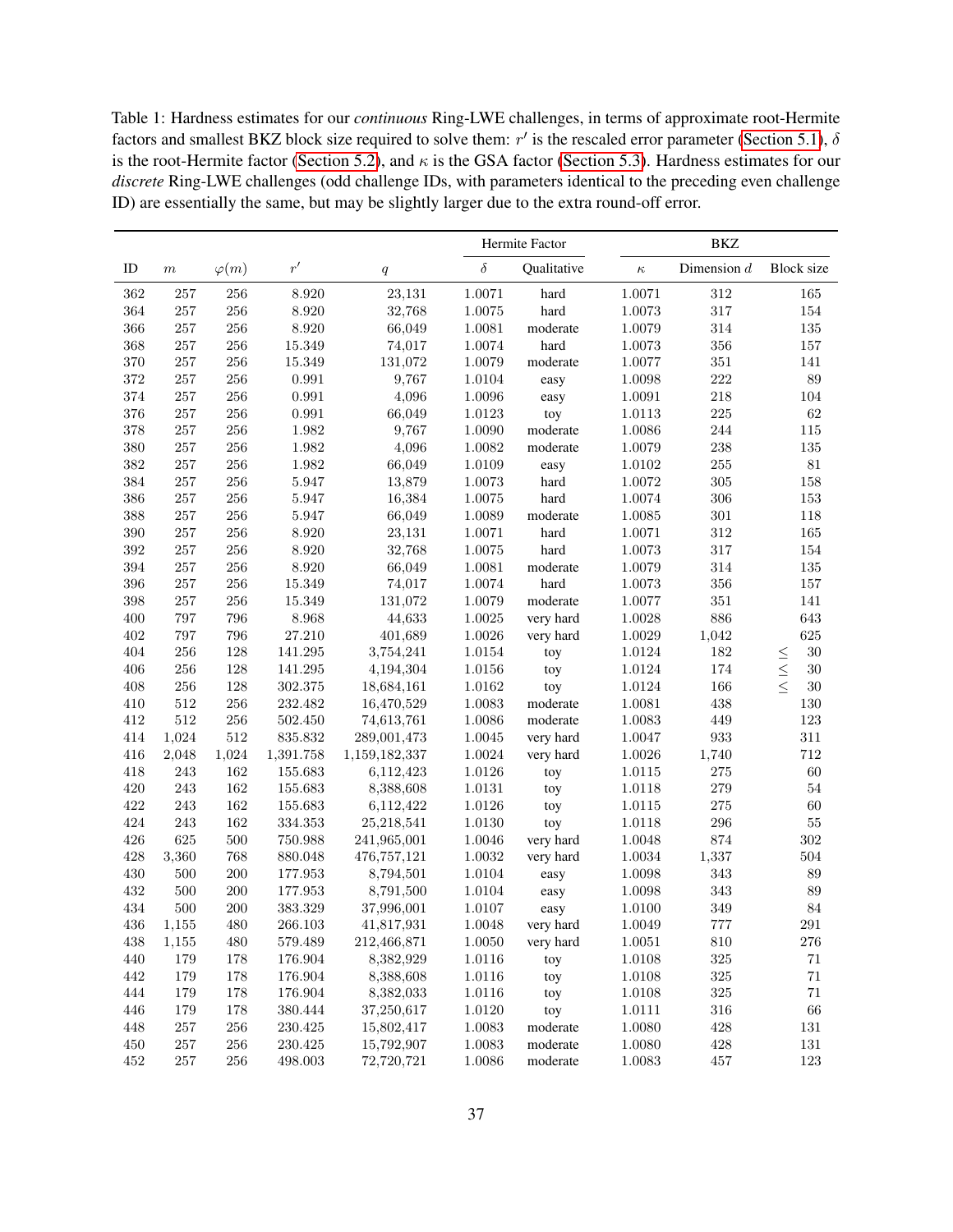Table 1: Hardness estimates for our *continuous* Ring-LWE challenges, in terms of approximate root-Hermite factors and smallest BKZ block size required to solve them:  $r'$  is the rescaled error parameter [\(Section 5.1\)](#page-19-1),  $\delta$ is the root-Hermite factor [\(Section 5.2\)](#page-20-1), and  $\kappa$  is the GSA factor [\(Section 5.3\)](#page-20-2). Hardness estimates for our *discrete* Ring-LWE challenges (odd challenge IDs, with parameters identical to the preceding even challenge ID) are essentially the same, but may be slightly larger due to the extra round-off error.

|     |     |              |           |             |        | Hermite Factor            | BKZ      |               |            |
|-----|-----|--------------|-----------|-------------|--------|---------------------------|----------|---------------|------------|
| ID  | m   | $\varphi(m)$ | $\alpha$  |             |        | <i><b>Oualitative</b></i> | $\kappa$ | Dimension $d$ | Block size |
| 454 | 797 | 796          | 1,152.130 | 741,587,779 | 1.0030 | very hard                 | l.0033   | 1,360         | 527        |

<span id="page-37-0"></span>Table 2: Hardness estimates for our Ring-LWR challenges, in terms of approximate root-Hermite factors and smallest BKZ block size required to solve them:  $\delta$  is the root-Hermite factor [\(Section 5.2\)](#page-20-1), and  $\kappa$  is the GSA factor [\(Section 5.3\)](#page-20-2).

|     |       |              |     |                  |          | Hermite Factor |          | <b>BKZ</b>    |                   |  |  |
|-----|-------|--------------|-----|------------------|----------|----------------|----------|---------------|-------------------|--|--|
| ID  | $\,m$ | $\varphi(m)$ | q   | $\boldsymbol{p}$ | $\delta$ | Qualitative    | $\kappa$ | Dimension $d$ | <b>Block</b> size |  |  |
| 456 | 32    | 16           | 97  | $\overline{2}$   | 1.0100   | easy           | 1.0081   | 75            | $\leq~30$         |  |  |
| 457 | 32    | 16           | 32  | $\overline{2}$   | 1.0133   | toy            | 1.0092   | 60            | 101               |  |  |
| 458 | 32    | 16           | 105 | 7                | 1.0299   | toy            | 1.0124   | 33            | $\leq 30$         |  |  |
| 459 | 64    | 32           | 193 | $\overline{2}$   | 1.0043   | very hard      | 1.0053   | 141           | 263               |  |  |
| 460 | 64    | 32           | 16  | $\overline{2}$   | 1.0083   | moderate       | 1.0075   | 72            | 150               |  |  |
| 461 | 64    | 32           | 105 | $\overline{7}$   | 1.0148   | toy            | 1.0108   | 82            | 71                |  |  |
| 462 | 128   | 64           | 257 | $\overline{2}$   | 1.0021   | very hard      | 1.0034   | 250           | 497               |  |  |
| 463 | 128   | 64           | 16  | $\overline{2}$   | 1.0041   | very hard      | 1.0052   | 112           | 272               |  |  |
| 464 | 128   | 64           | 105 | 7                | 1.0074   | hard           | 1.0071   | 128           | 162               |  |  |
| 465 | 256   | 128          | 257 | $\overline{2}$   | 1.0010   | very hard      | 1.0022   | 427           | 904               |  |  |
| 466 | 256   | 128          | 16  | $\overline{2}$   | 1.0021   | very hard      | 1.0034   | 189           | 493               |  |  |
| 467 | 256   | 128          | 105 | 7                | 1.0037   | very hard      | 1.0045   | 232           | 335               |  |  |
| 468 | 27    | 18           | 109 | $\overline{2}$   | 1.0087   | moderate       | 1.0075   | 82            | 147               |  |  |
| 469 | 27    | 18           | 32  | $\overline{2}$   | 1.0118   | toy            | 1.0087   | 63            | 112               |  |  |
| 470 | 27    | 18           | 105 | $\overline{7}$   | 1.0265   | toy            | 1.0124   | 41            | $\leq~30$         |  |  |
| 471 | 27    | 18           | 81  | 3                | 1.0142   | toy            | 1.0098   | 66            | 88                |  |  |
| 472 | 81    | 54           | 163 | $\overline{2}$   | 1.0027   | very hard      | 1.0040   | 200           | 399               |  |  |
| 473 | 81    | 54           | 16  | $\overline{2}$   | 1.0049   | very hard      | 1.0057   | 101           | 235               |  |  |
| 474 | 81    | 54           | 105 | $\overline{7}$   | 1.0088   | moderate       | 1.0079   | 114           | 134               |  |  |
| 475 | 81    | $54\,$       | 27  | 3                | 1.0063   | hard           | 1.0065   | 106           | 190               |  |  |
| 476 | 243   | 162          | 487 | $\overline{2}$   | 1.0007   | very hard      | 1.0018   | 578           | 1,221             |  |  |
| 477 | 243   | 162          | 16  | $\overline{2}$   | 1.0016   | very hard      | 1.0030   | 215           | 605               |  |  |
| 478 | 243   | 162          | 105 | $\overline{7}$   | 1.0029   | very hard      | 1.0038   | 274           | 426               |  |  |
| 479 | 243   | 162          | 27  | 3                | 1.0021   | very hard      | 1.0033   | 227           | 527               |  |  |
| 480 | 25    | 20           | 101 | $\overline{2}$   | 1.0079   | moderate       | 1.0072   | 88            | 158               |  |  |
| 481 | 25    | 20           | 32  | $\overline{2}$   | 1.0106   | easy           | 1.0083   | 65            | 123               |  |  |
| 482 | 25    | 20           | 105 | $\overline{7}$   | 1.0239   | toy            | 1.0124   | 57            | $\leq 30$         |  |  |
| 483 | 25    | 20           | 125 | $\overline{5}$   | 1.0180   | toy            | 1.0115   | 65            | 60                |  |  |
| 484 | 125   | 100          | 251 | $\overline{2}$   | 1.0013   | very hard      | 1.0026   | 353           | 727               |  |  |
| 485 | 125   | 100          | 16  | $\overline{2}$   | 1.0026   | very hard      | 1.0040   | 153           | 399               |  |  |
| 486 | 125   | 100          | 105 | 7                | 1.0047   | very hard      | 1.0053   | 184           | 260               |  |  |
| 487 | 125   | 100          | 25  | $\bf 5$          | 1.0054   | hard           | 1.0058   | 121           | 225               |  |  |
| 488 | 49    | 42           | 197 | $\overline{2}$   | 1.0033   | very hard      | 1.0045   | 177           | 332               |  |  |
| 489 | 49    | 42           | 16  | $\overline{2}$   | 1.0063   | hard           | 1.0065   | 90            | 189               |  |  |